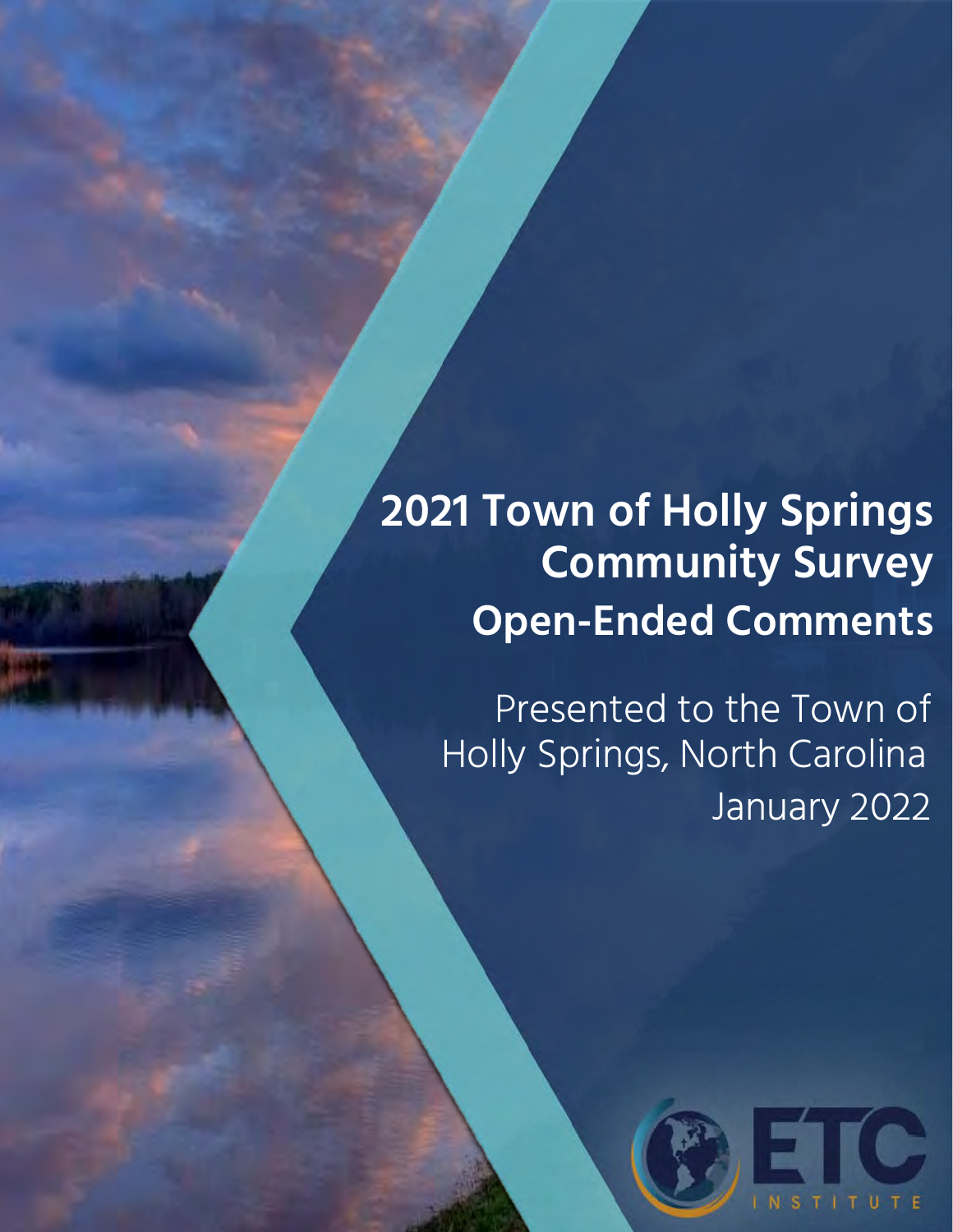## **Contents**

**Question 16a: "If you answered 'Dissatisfied' or 'Very Dissatisfied' to any of the items listed in Question 16, please explain why." ..................................................................... 1** 

**Question 20: "What types of diverse/cultural experiences would you like to see the Town offer?" .........5** 

**Question 22: "What kinds of amenities would you like to see in our parks?"..........................................................................11**

**Question 32: "What would you like to see in downtown?" ............................................................................................ 20** 

**Question 43: "What other feedback, if any, would you like to provide to the Town of Holly Springs elected officials and staff?" ..................................................................... 30**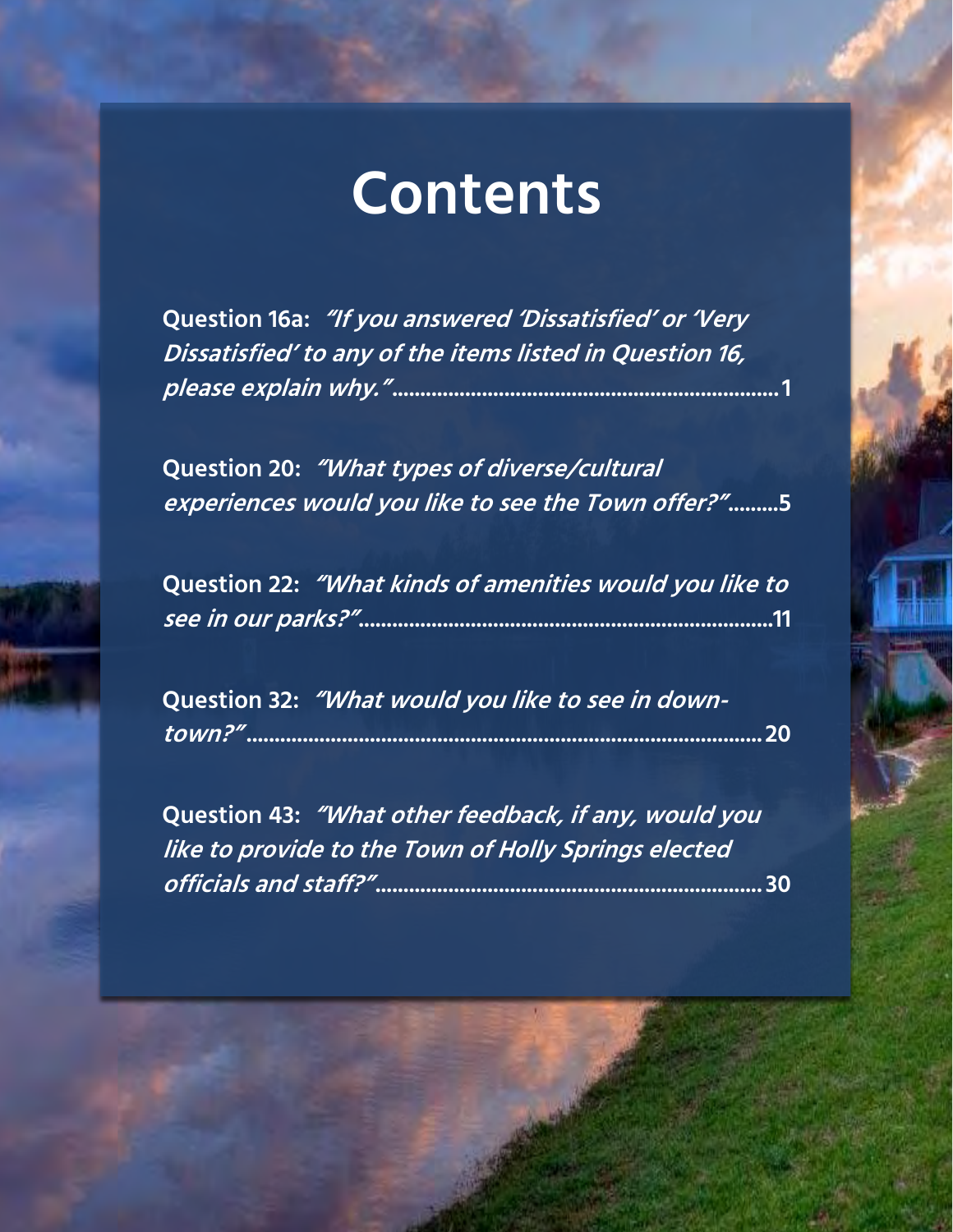**Q16a. If you answered "Dissatisfied" or "Very Dissatisfied" to any of the items listed in Question 16, please explain why.**

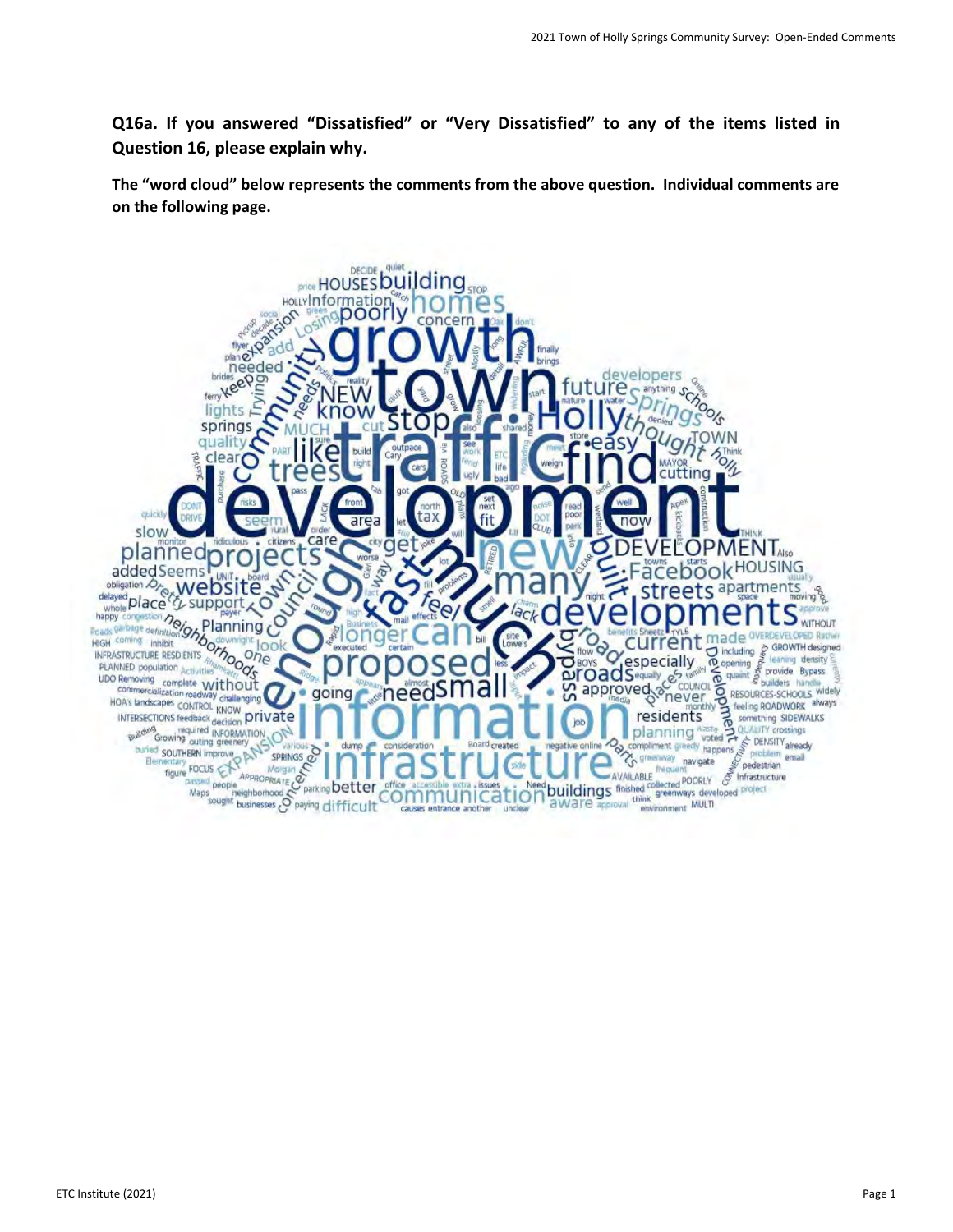- are not made aware of any store projects coming to town
- As a tax payer, it appears that the planning and development of the community tend to compliment only certain parts of the community, not equally shared.
- Business and homes development outpace the infrastructure, this created bad congestion.
- Current or planned projects are never easy to find on website.
- Development and growth of new properties and streets outweighs current residents and property
- development of streets awful on Avent ferry, cannot get out of Holly Glen in morning because of traffic
- DEVELOPMENT OUTPACING ROAD EXPANSION AND IMPROVEMENTS
- Development too fast and dense with not enough Greenspan or traffic planning
- does not appear to place any emphasis on new traffic increases when a development is added, and those start at such a high purchase price
- Growth of city needs to stop
- growth without infrastructure, traffic is a problem
- HOA's are not always notified of nearby development.
- I am concerned development outpaces infrastructure.
- I believe every resident should get an update, via mail or email, on the items that are being proposed and voted on. This should be a service provided by the town. I do not have a Facebook and find that it's difficult to keep up to speed on the various projects currently in progress.
- I never know what's going on
- I would like an easy way to see what developers are up to, perhaps a tab on the HS site?
- I would like to know of upcoming development in the area, or to receive information where I can look it up.
- IN THE COURSE OF DEVELOPMENT, TOO MUCH CLEAR CUTTING TREES NOT PRESERVED, FLOODING EXACERBATED
- info on proposed development is after the fact, decisions are made before any public input
- Information about the UDO and proposed developments should be publicly posted Online. Meeting should be available online. I am very concerned about clear cutting of trees and riparian buffers as well as wetland maintenance. I cannot find this stuff when I look for it. The town council members do not seem knowledgeable about water quality issues!
- Information regarding such projects aren't widely distributed enough the information is usually buried on the website. Building permitting information is also unclear.
- Infrastructure is not in place for the developments.
- lack of concern for pedestrian crossings with the new road widening, especially at Holly Ridge Elementary entrance, is disturbing
- Maps of road improvements are too small to read. Not enough detail.
- more written communication. send a flyer with the monthly utility bill
- Mostly not aware until project is already approved.
- need information on Facebook and all social media
- Need to figure out a better flow of traffic, add lights where needed. By Target and Duke Health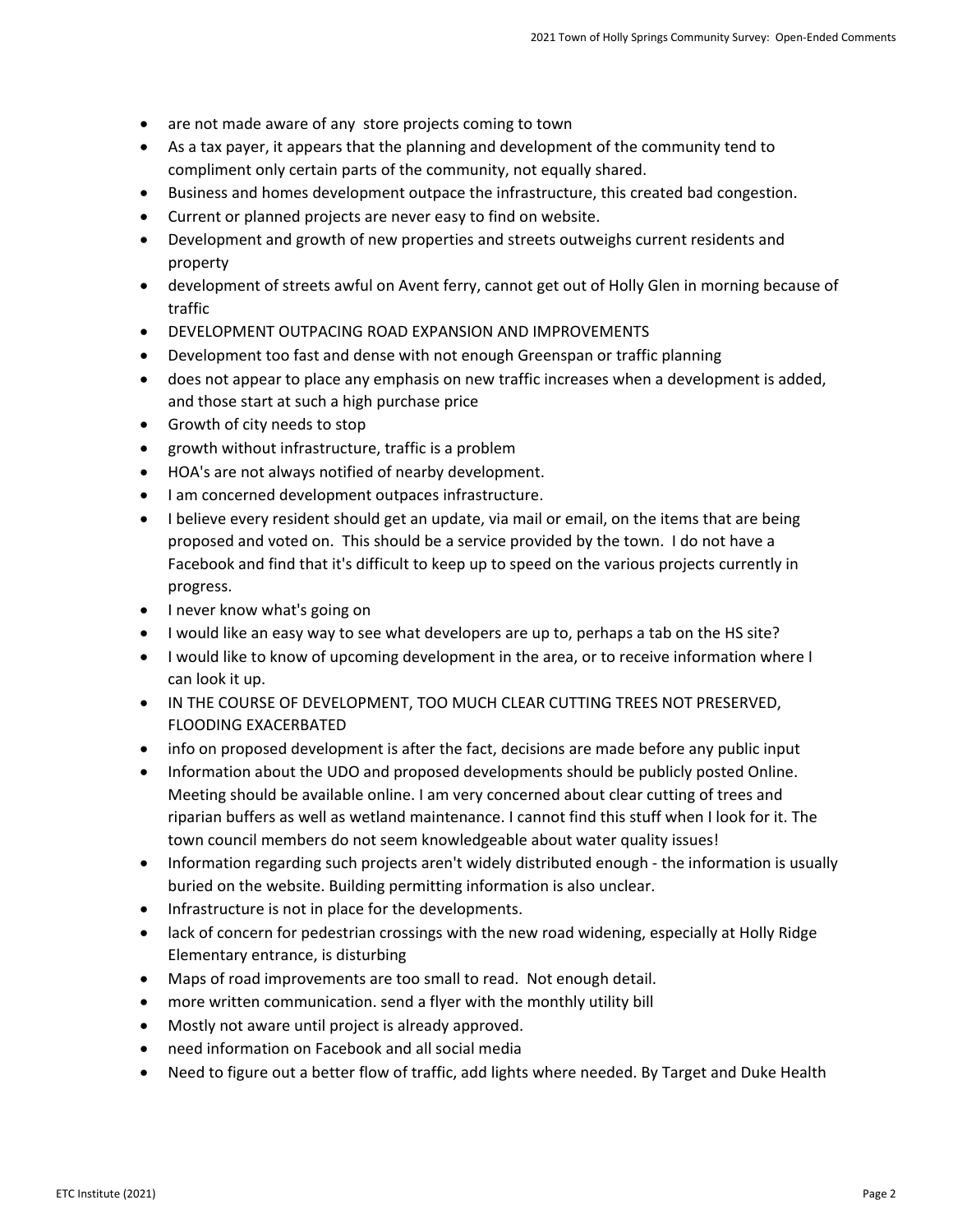- NEW HOUSING DEVELOPMENTS ARE CAUSING MAJOR TRAFFIC JAMS-ROAD EXPANSION SHOULD BE BEFORE HOUSES ARE BUILT
- NEW NEIGHBORHOOD CONSTRUCTION TYLE IS AWFUL. IT IS PAINFULLY OBVIOUS THE GOAL IS TO PACK AS MANY HOUSES POSSIBLE INTO EACH NEW DEVELOPMENT
- no cohesive plan for growth
- no communication about current and proposed developments
- no thought about traffic. bypass is no longer a bypass at all. Traffic is atrocious.
- not easy getting to and from places. Also worried about money
- Not quite sure how I would find that information if I did not attend a town Council meeting. Several Facebook groups are doing a good job at promoting information, but otherwise where would one find information on proposed development?
- over development.
- Pickup from Oak View /and private school in afternoons causes significant traffic/accident risks
- Planning board/council do not engage in citizen opinions. it is very clique like.
- please keep some of the pretty rural green space.
- Please stop allowing new house/condo/apt buildings before letting the infrastructure(roads) catch up. Plant more trees, allow less clear cutting
- process is long. Not enough advanced infrastructure before subdivisions added.
- Rapid expansion with little, slow control/enforcement. We have neighborhoods with sidewalks on the wrong side of the street, driveways where cars don't fit, homes so poorly built that should not have passed inspection.
- responsible town growth. Too many homes, not adequate roads. By pass is a slow moving parking lot. Does not meet DOT definition of a bypass.
- RETIRED AND DONT KNOW WHERE THIS INFORMATION IS AVAILABLE. I THINK HOLLY SPRINGS IS OVERDEVELOPED AND ITS' RESDIENTS CANNOT DRIVE
- roads for new traffic
- Seems like one has to work to find out what is being planned or approved.
- Seems some development is poorly planned or poorly executed. Activities out of order, opening delayed and when finally complete roadway still not finished to support traffic.
- Sheetz a poor decision. noise all night. Morgan park greenway is a joke, not accessible
- stop building
- The inadequacy of the towns current infrastructure does not inhibit the approval of development which in reality should be denied.
- The town council and board approve almost anything without enough consideration of the many negative effects on the community. Some of the private developments are downright ugly (Rhamkatti) and lack the charm that some parts of holly springs have. And the traffic problems are ridiculous, especially on 55. Trying to find your way to your next stop out of Lowe's can be pretty challenging. And going north on holly springs rd will only get worse with 540 development.
- There does not seem to be much thought for the future. Only doing what is needed now, no thought for future.
- There has been too much growth, too quickly, in Holly Springs. The Planning Board has an obligation to the citizens to weigh the tax benefits that development brings with the impact to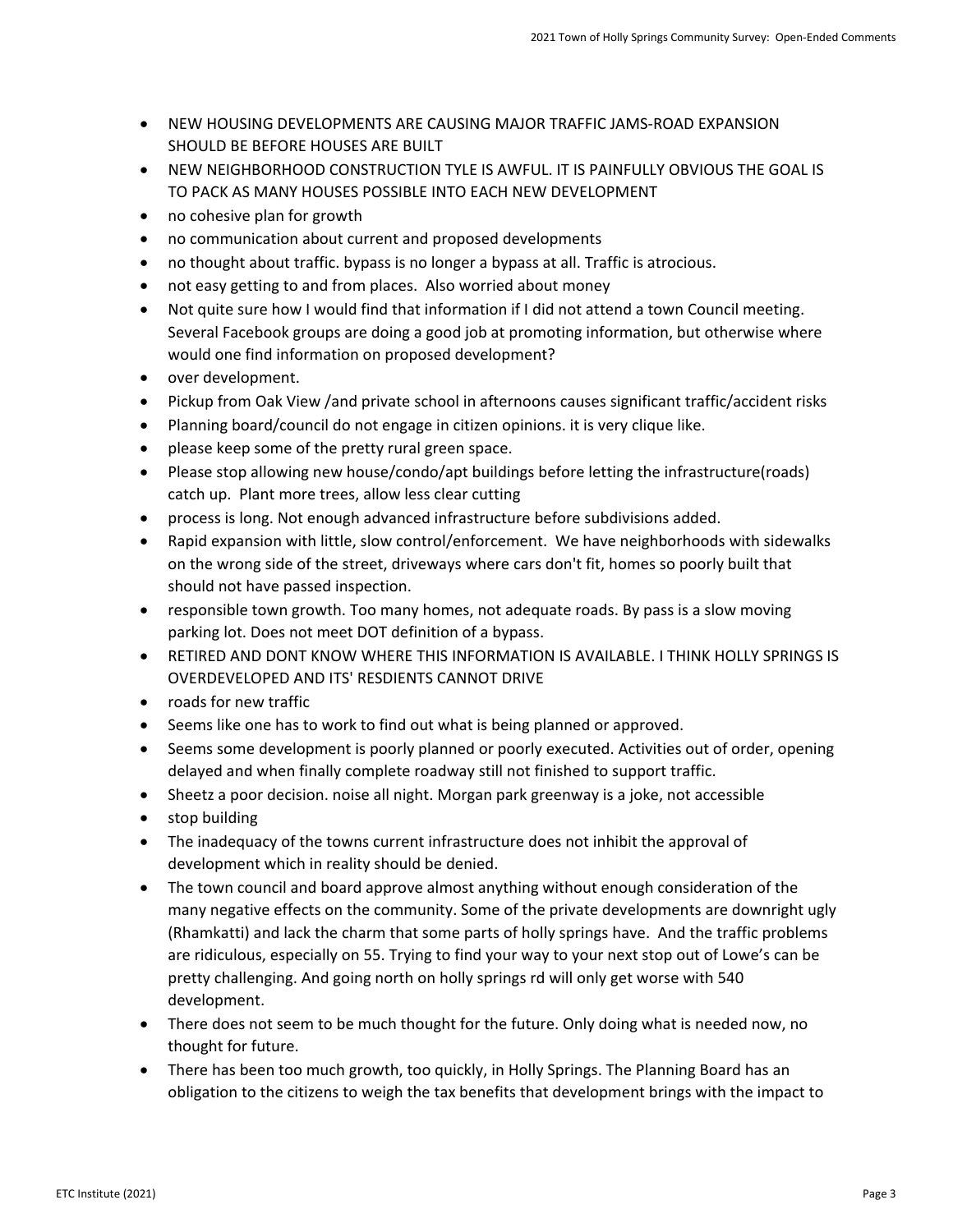infrastructure including our roads and our schools. STOP building new apartments and neighborhoods! Holly Springs is no longer the quiet community that many of us sought out a decade or more ago. We do not need to be another Cary or Apex!

- There should be a better communication so town residents are more about future plans
- Think that the should not let developers cut trees and cut and fill landscapes. Rather all homes ad businesses should be designed to fit into the environment of the area in which it is being built.
- To much growth and enough support set up before building happens. I don't know about something being built till after construction starts.
- too many apartments and office buildings. need more family outing places
- Too much density
- Too much developed too fast. Growing too fast loosing that small town feel.
- too much development too fast
- TOO MUCH FOCUS ON HIGH DENSITY, MULTI UNIT HOUSING, LACK OF SIDEWALKS AND CONNECTIVITY TO SOUTHERN, QUALITY OF ROADWORK POORLY PLANNED INTERSECTIONS
- too much growth in traffic, schools
- too much growth. Roads can not handle all the people. 55 Bypass is not longer that. Should have built brides, not add all the extra lights.
- too much, too fast.
- Too much. Removing to many trees and greenery and nature. Losing small town quaint feel
- Town council is right leaning on politics and does not concern itself enough as a whole on quality of life for all.
- Town got too greedy and now we all are paying for the over population, traffic and garbage smell from the dump.
- TOWN GROWTH IS OUT OF CONTROL WITHOUT THE APPROPRIATE INFRASTRUCTURE RESOURCES-SCHOOLS, ROADS, ETC
- Town website can be difficult to navigate
- Trying to grow too fast. Losing the small town feeling. Too much traffic, commercialization
- We feel that builders should be required to improve streets and greenways when they build.
- Where can I monitor this information and provide feedback.
- yard waste needs to be collected more frequent. not happy about the expansion of Holly Springs road and round about in front our neighborhood
- You don't care about the town or what we think. You only care about the kickbacks from new developments.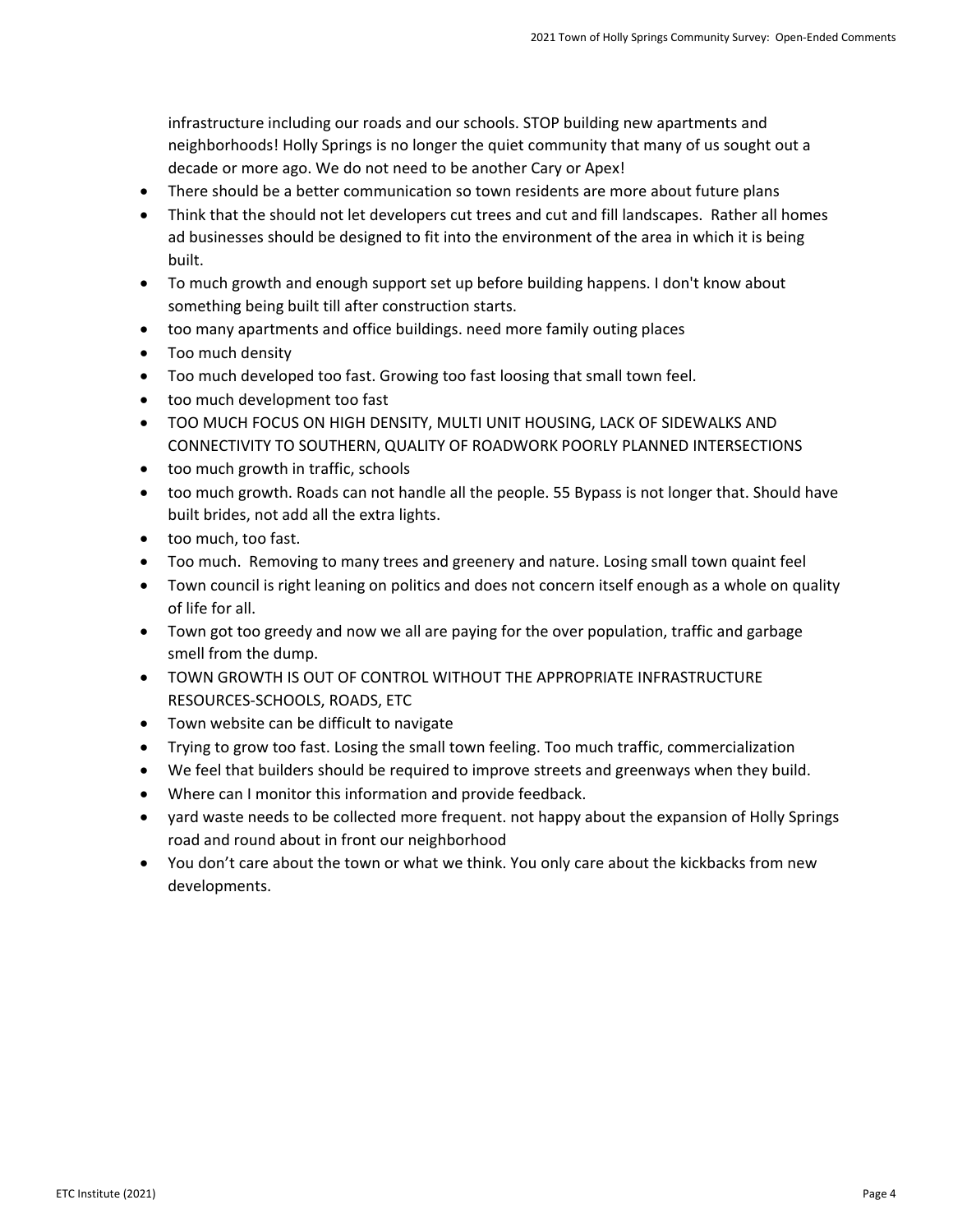**Q20. What types of diverse/cultural experiences would you like to see the Town offer?**

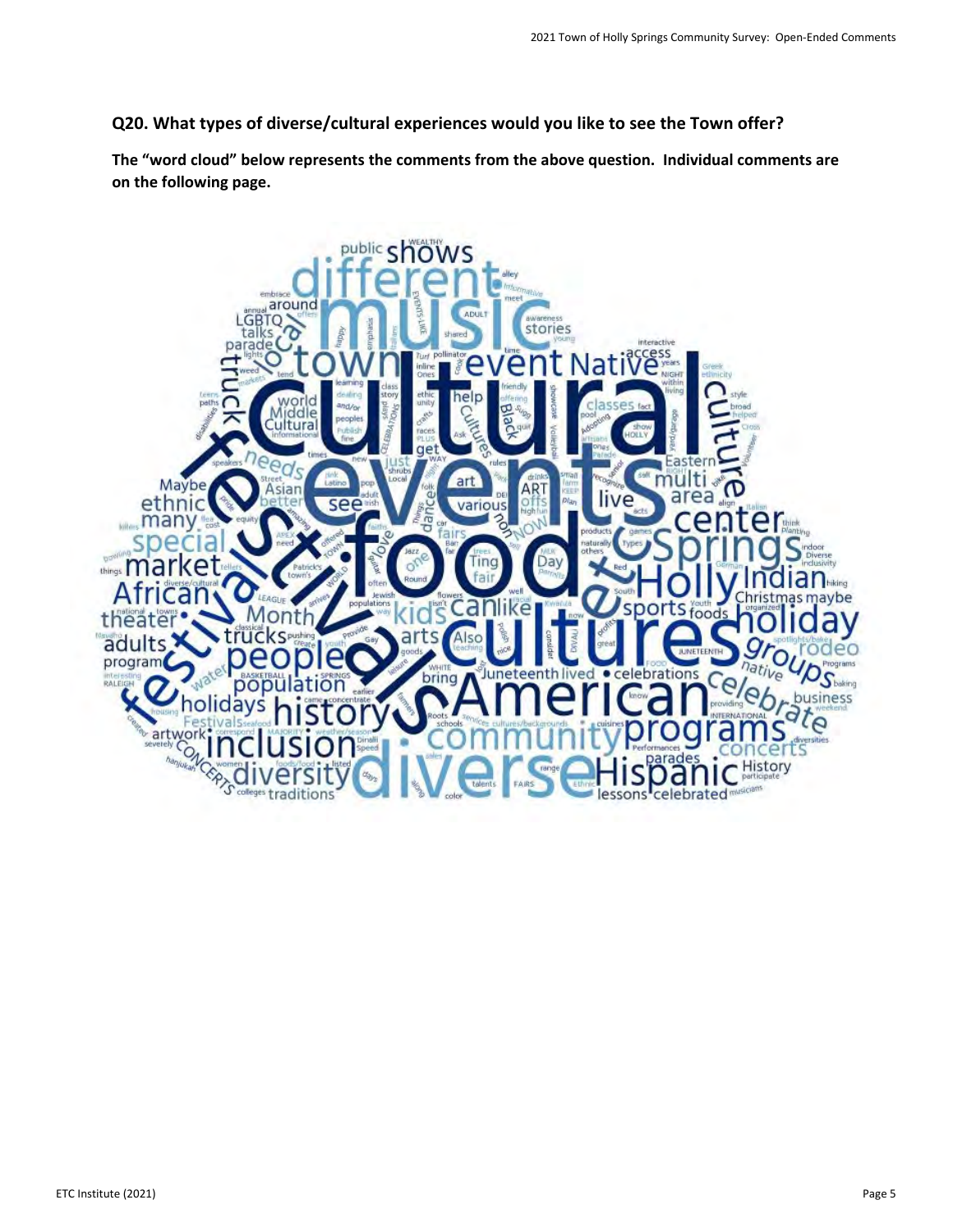- a better seafood restaurant, bowling alley skating rink
- a children's theater would be nice.
- A festival that celebrates cultural diversity. Italians, Russians, Hispanic, Asian, etc.
- affordable housing. diverse business, diverse food options, diverse employment
- African American
- African and Indian cultures
- align with our population
- any events would be great
- ANY-INCLUSIVE
- Anything to show Holly Springs is diverse. The cost of living in this town has pushed out many of the original families who helped create Holly Springs.
- ART PROGRAMS
- arts, music
- Because of the incredible diversity of our area, I would like to see a broad range of event celebrating different cultures, such as festivals, art shows, food events, etc.
- car shows in the summer, yard/garage sales for community
- celebrate different foods, cultures, different food trucks
- Celebrate November for Native American Month. I am a Navaho, lived here for 10 years.
- Celebrate people of color and women
- Celebration of Native American History Month, town history, Black History Month, etc.
- Celebration of other cultures holidays
- Celebration of special needs kids & what town offers. Speed friendship events so that adults can meet friends. Volunteer fair so that residents can get more involved in local non profits.
- Celebrations for different cultural holidays, cultural events, prioritize new cultural cuisines when approving restaurants
- classical music, dance, performances
- CONCERTS, ART FAIRS, EVENTS-LIKE APEX AND RALEIGH
- concerts, entertainment, and food truck event with diverse food.
- concerts/plays
- consider those with disabilities that need access to sidewalks
- cultural art experiences, celebrations, events
- cultural classes, dance/theater
- cultural event, market, leisure, restaurants
- cultural events , dance, food festivals
- cultural festivals
- cultural food festival, holiday traditions/food fair
- Cultural food festivals, and more representation and events for minority ethnic groups that live in Holly Springs
- DEI. International Cultures. Religious Cultures.
- Different cultural festivals. Cultural / Roots music acts at the cultural center.
- Different ethnic groups celebrated
- Dinalii, kwanzaa, hanjukah, etc. maybe at farmers market?
- DIVALI, WORLD FOOD NIGHT, WEEKEND CONCERTS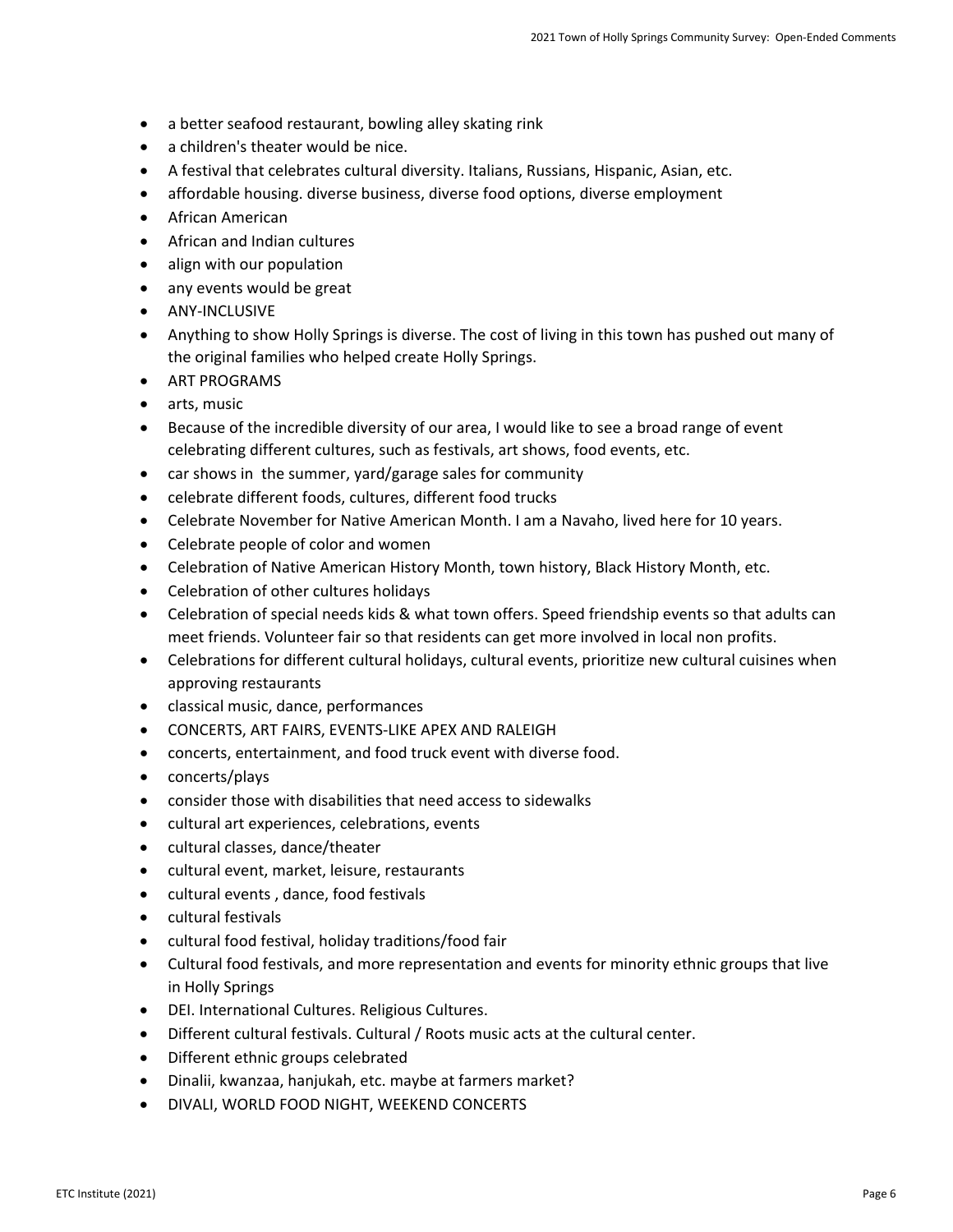- Diverse food options at culture center
- diverse musicians, comedians, plays
- downtown food events
- EMPHASIZE THE EXPERIENCE, DO NOT EMPHASIZE THE DIVERSITY, INCLUSION AND EQUITY
- ETHNIC FESTIVALS
- Ethnic music and food festivals
- European style Christmas market incorporated into the lights at Ting.
- Festivals associated with cultural traditions
- Festivals, fun events
- festivals, parades
- food
- food festivals
- food truck rodeo, Greek food festival
- food truck rodeo, music festival, weekly evening events in the summer
- food trucks, culture days.
- food/cultural festivals
- Gay pride parade
- hiking and bike paths, swimming
- Hispanic celebration, fairs
- Hispanic or Native American Heritage festivals.
- Historically relevant events to this area. Maybe a cultural event that is annual
- history of Holly Springs, cultural festivals
- history of towns African American heritage, Indian program
- holiday baking, flea market, cook offs
- Honor the native American Indian , the African American
- I am happy with what is happening now.
- I can't answer this question, but our town desperately needs activities and events for teens. It shows that they are severely overlooked by the fact that they are not listed anywhere here on the questionnaire so far.
- I think what the town is doing is fine from a diversity/cultural standpoint.
- I would like to see an emphasis on the \*history\* of Holly Springs, including the families who have been here for generations. Because we are in a growing area and have been for some time, the stories of \*where we actually live\* tend to get lost along the way. I would love to see a program created (for kids, for adults) that highlights the stories of the people who founded the town, who have lived and farmed here. It's important for kids (and everyone) to know what came before us.
- Important holidays/traditions celebrated by non-Christian cultures. Maybe educational things for kids
- inclusion experiences for all
- inclusion of non Christian religions
- Indoor salt water pool with Red Cross swimming lessons and senior water exercise. Also Masters swimming. Organic weed killers like Carolina Turf/ native species planting of trees, shrubs and flowers. Adopting pollinator friendly rules. Ban Round Up!!!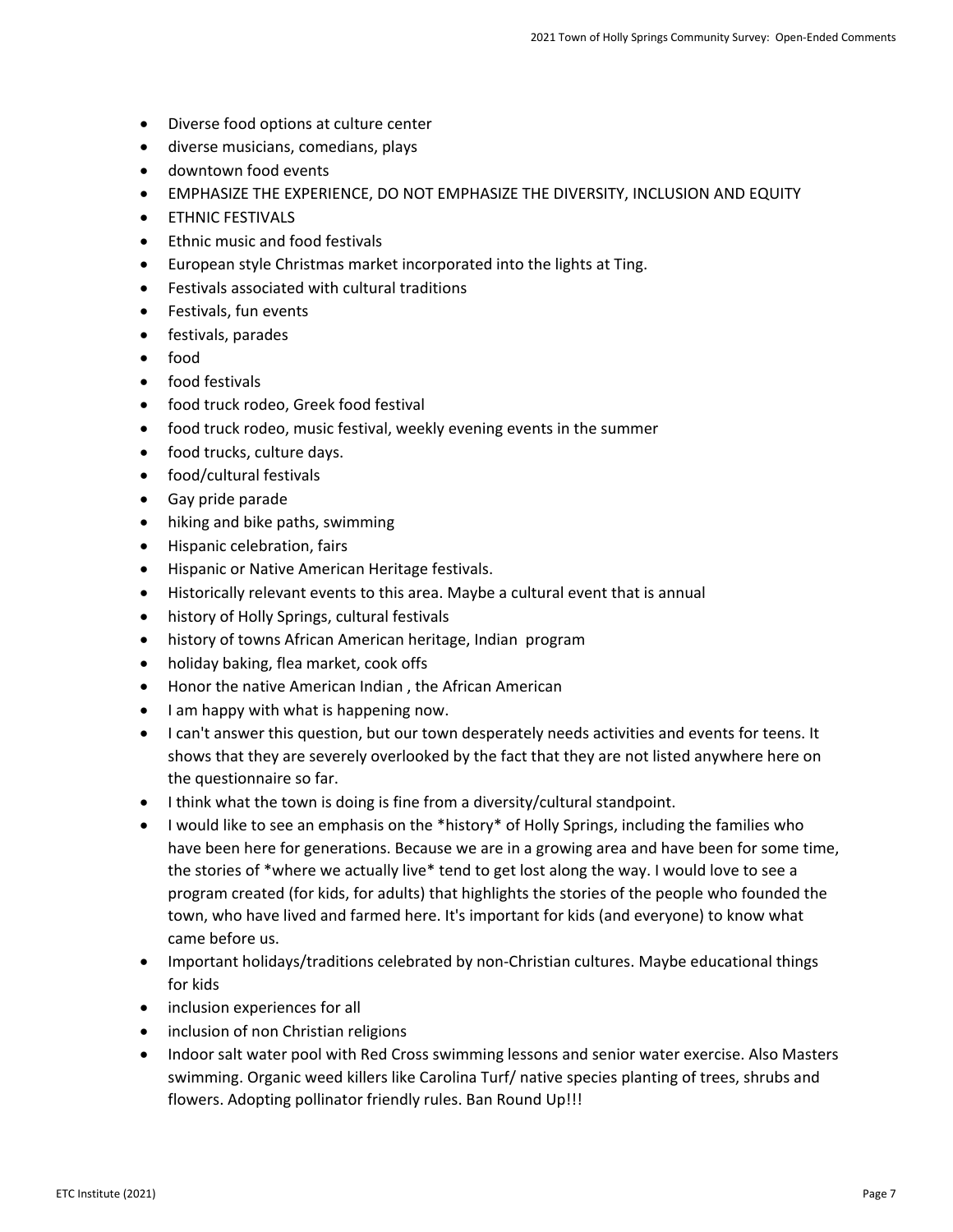- informational events
- Informative talks by people from different cultures/backgrounds
- interactive events
- International cultural festival with food
- International Day where food and culture can be shared
- INTERNATIONAL FESTIVALS
- International festivals: don't just concentrate on one culture, celebrate many! Ask residents of those cultures to help plan events.
- international folk festival
- international food festival
- International food festival
- Irish Parade on St Patrick's Day
- Jazz
- Jewish, other faiths, cultural parade
- Juneteenth
- Juneteenth, Kwanza
- KEEP IT THE WAY IT IS NOW
- Latino, Asian and Middle Eastern cultural events that bring awareness, inclusion and diversity to the community.
- Local artisans
- Middle Eastern cultural experiences
- minority groups
- MLK AND JUNETEENTH CELEBRATIONS
- MORE ADULT BASKETBALL LEAGUE (35 PLUS)
- more adult programs
- More celebrations of diverse/cultural experiences as in festivals
- more community spotlights/bake offs, etc. Things that naturally bring diversity
- more cultural diverse offering with the high Hispanic population,. More teaching about inclusion of the LGBTQ population.
- more diverse cultural events, foods, products and services offered
- MORE ETHNIC FESTIVALS
- More events (concerts) at Ting Park when the weather/season permits.
- More experiences that recognize the minority populations.
- more festivals
- More festivals for diverse cultures, Black, Hispanic, Indian, etc.
- more festivals with diverse food, drinks, games, etc.
- More inclusion of minorities.
- More LGBTQ events. all religions holiday, not just Christmas
- more live entertainment
- more music and theater
- more one night socials/programs for arts
- more opportunities for local artist/musicians to showcase there talents
- more opportunities to embrace ethic /cultural diversities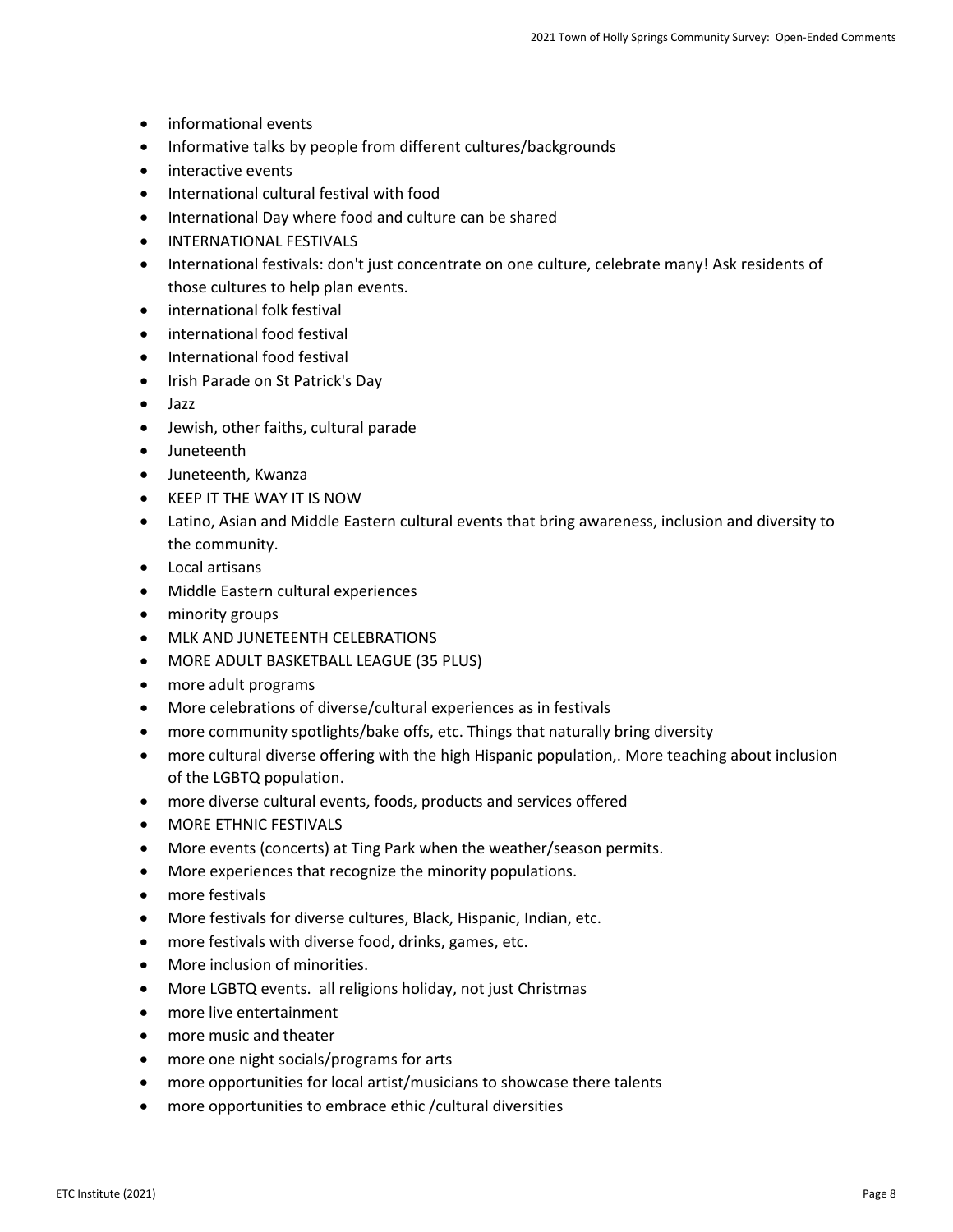- more public cultural holiday decorations
- more shows at cultural center. traditions for cultures
- more weekend concerts, food festivals with different cultures
- More.
- More/different sports/ activities for youth. Volleyball in Holly Springs for young and adults would be amazing.
- more ethnic festivals, Italian, Polish, German, etc.
- multi cultural events
- multi cultural festival at Sugg farm with music, talks, food, activities
- multi national events
- multicultural events
- multicultural programs
- music from around the world
- music from many cultures
- music lessons, guitar, etc. Youth class times are not convenient.
- music, arts, story tellers
- music, holiday events. volunteer opportunities
- Native American and celebrating sports from around the world
- Octoberfest
- Ones inline with the local colleges.
- ones that emphasize unity
- organized sports and special events as well as learning classes
- parades, fairs to sell goods, food truck rodeo
- performances
- Performances by various schools
- pop up markets, local business events
- Programs dealing the history and culture of different races and peoples
- Provide more inclusivity of minority groups and/or providing access to special holidays or events to correspond to their ethnicity.
- public music
- quit pushing this
- racial equity
- Reactivate community theater.
- restaurants
- RIGHT NOW HOLLY SPRINGS IS A WHITE MAJORITY WEALTHY TOWN
- Something/anything
- South American cultures
- special events, programs
- Street festivals, diverse cultures, artwork, crafts and foods/food trucks
- The cultural center is too small for the town's needs. Not enough people can participate. More music programs and maybe some interesting speakers. Publish the newsletter earlier. It often arrives after the event. Also, more programs to celebrate different cultures within our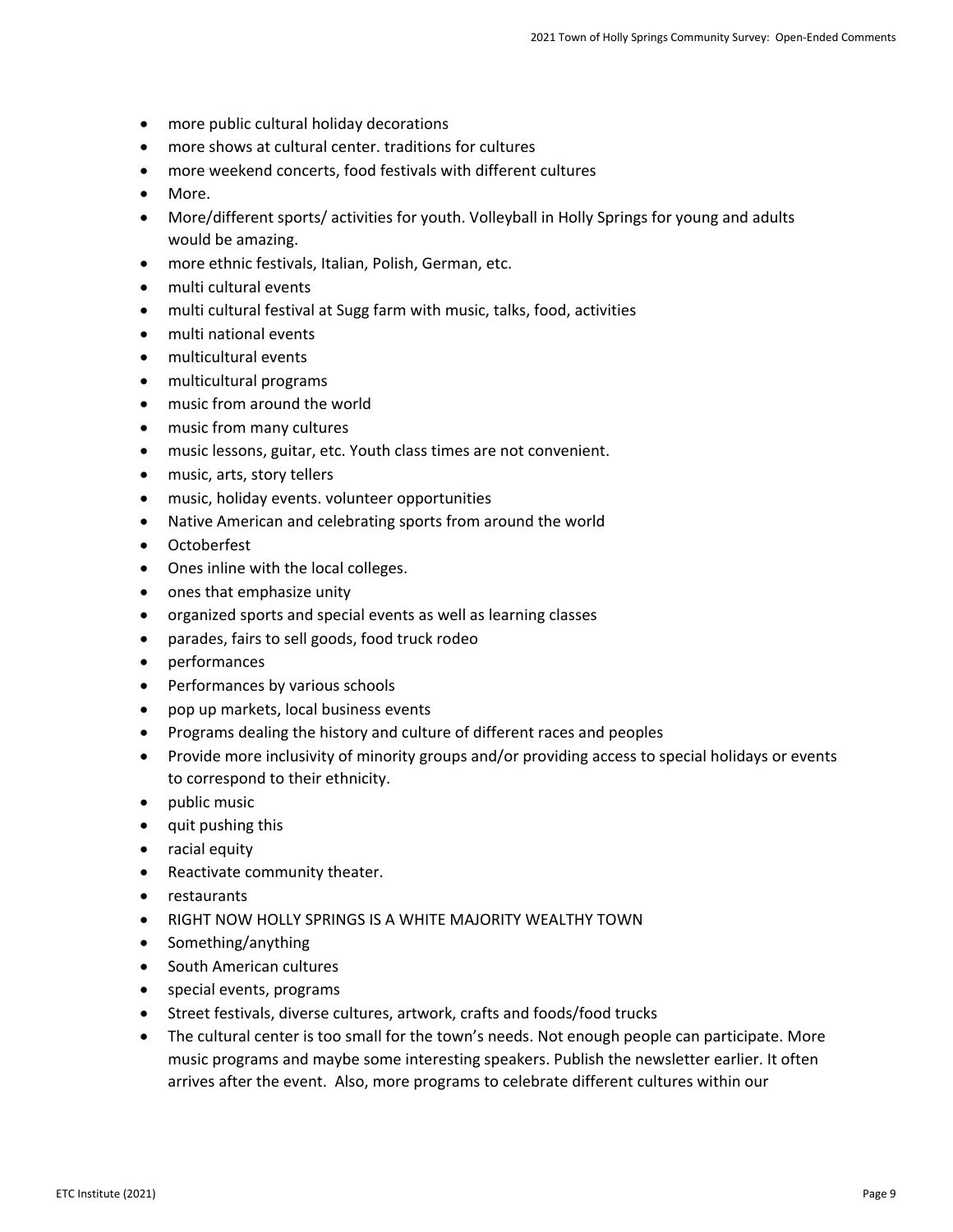community. I love all the various artwork at the cultural center but isn't enough to help people understand others better.

• Types that celebrate the cultures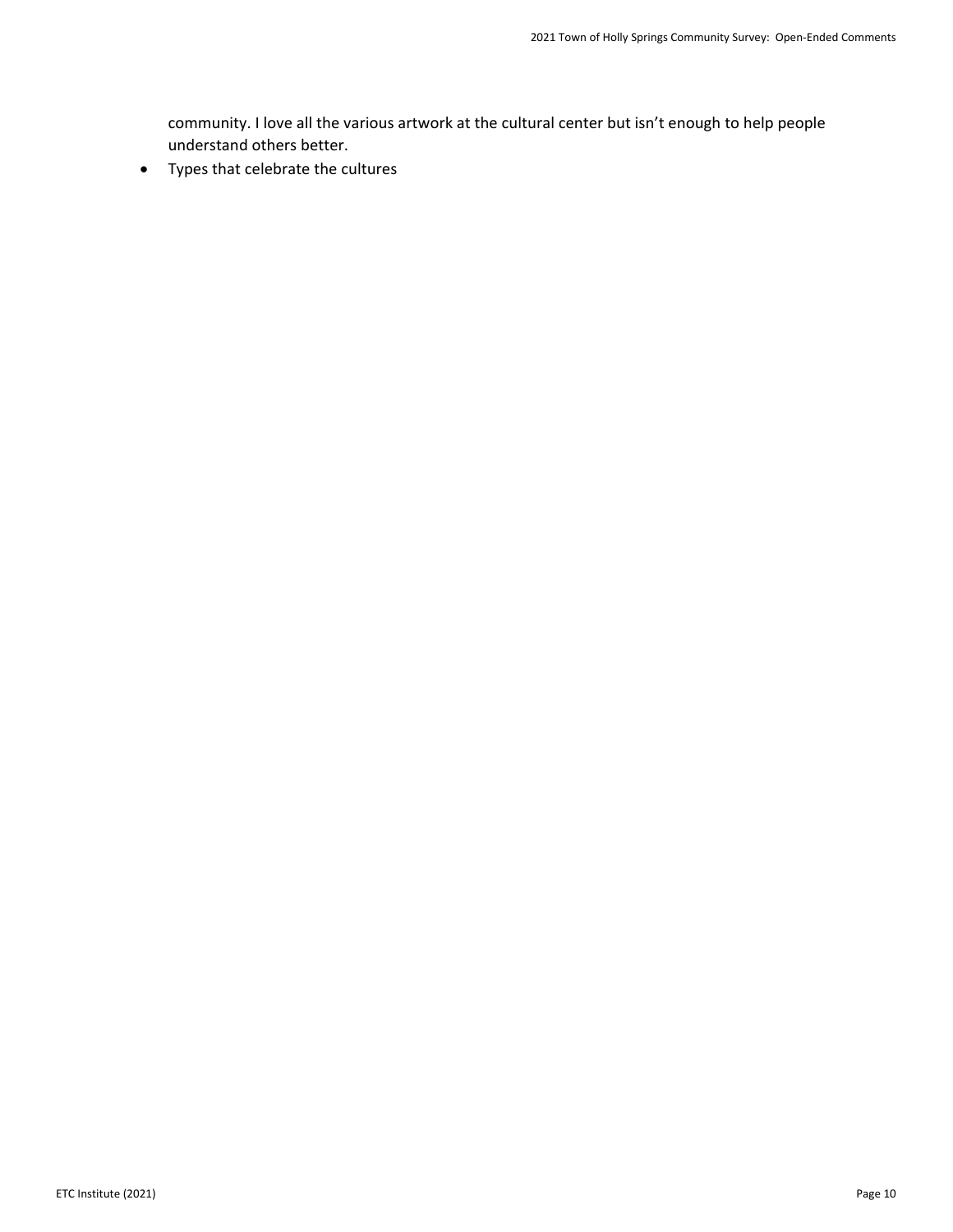## **Q22. What kinds of amenities would you like to see in our parks?**

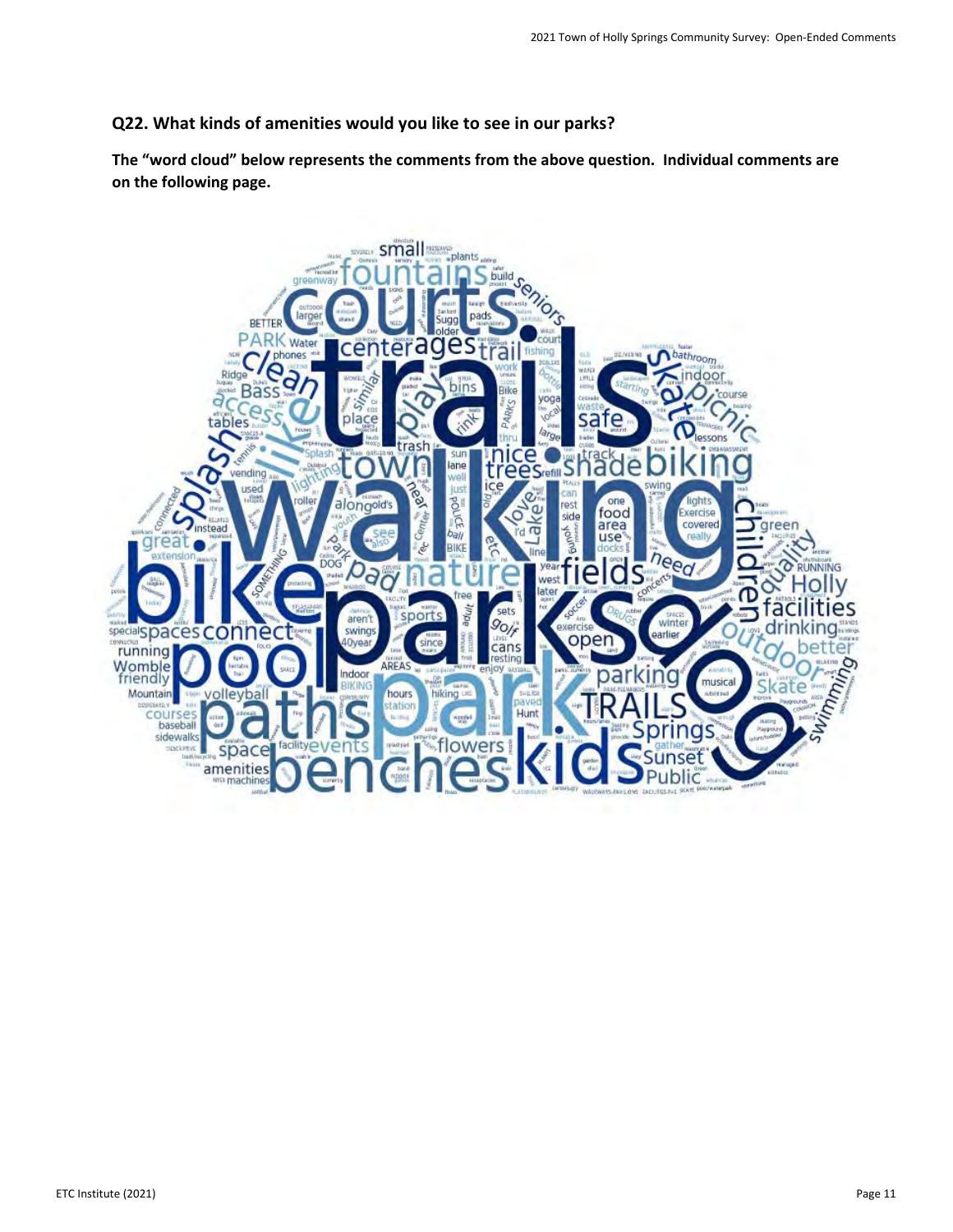- A concert stage, something like regency park in Cary.
- A place for older kids to gather so they don't have to hang out on the playground. There is currently not really any where else for them to go.
- A swim center would be nice
- A tennis wall
- accessible play equipment, splash pad, sand area
- activities for teens
- Additional greenways, parks, playground, biking and walking trails. More publicly owned and managed green spaces.
- Additional greenways, particularly build the proposed one near Woodcreek subdivision.
- additional play areas for young children
- Adult lap swimming pool, steam saunas, extended hours (earlier and later) for workout facility, level outdoor basketball court.
- adult recreation leagues
- an indoor pool, a barn for outdoor events
- another dog park. a community garden.
- Art installations, sensory parks for special needs
- available and clean restrooms
- band shell
- basketball courts
- basketball courts so children can play.
- Basketball courts, multipurpose fields and volleyball courts
- Basketball courts, more flowers
- bathroom
- bathroom in good condition
- bathrooms
- bathrooms
- bathrooms
- bathrooms
- bathrooms, parking
- bathrooms, pet areas
- bathrooms, pool, more parks, splash pad, skate park. basketball
- bathrooms, rental boats, sports
- bathrooms, water fountains
- benches on greenways
- benches, newer restrooms
- benches, trails, activities
- BETTER CONCESSIONS STANDS WITH BETTER STAFFING
- better lighting. More flowering plants
- better restrooms
- big playgrounds
- bike paths
- bike paths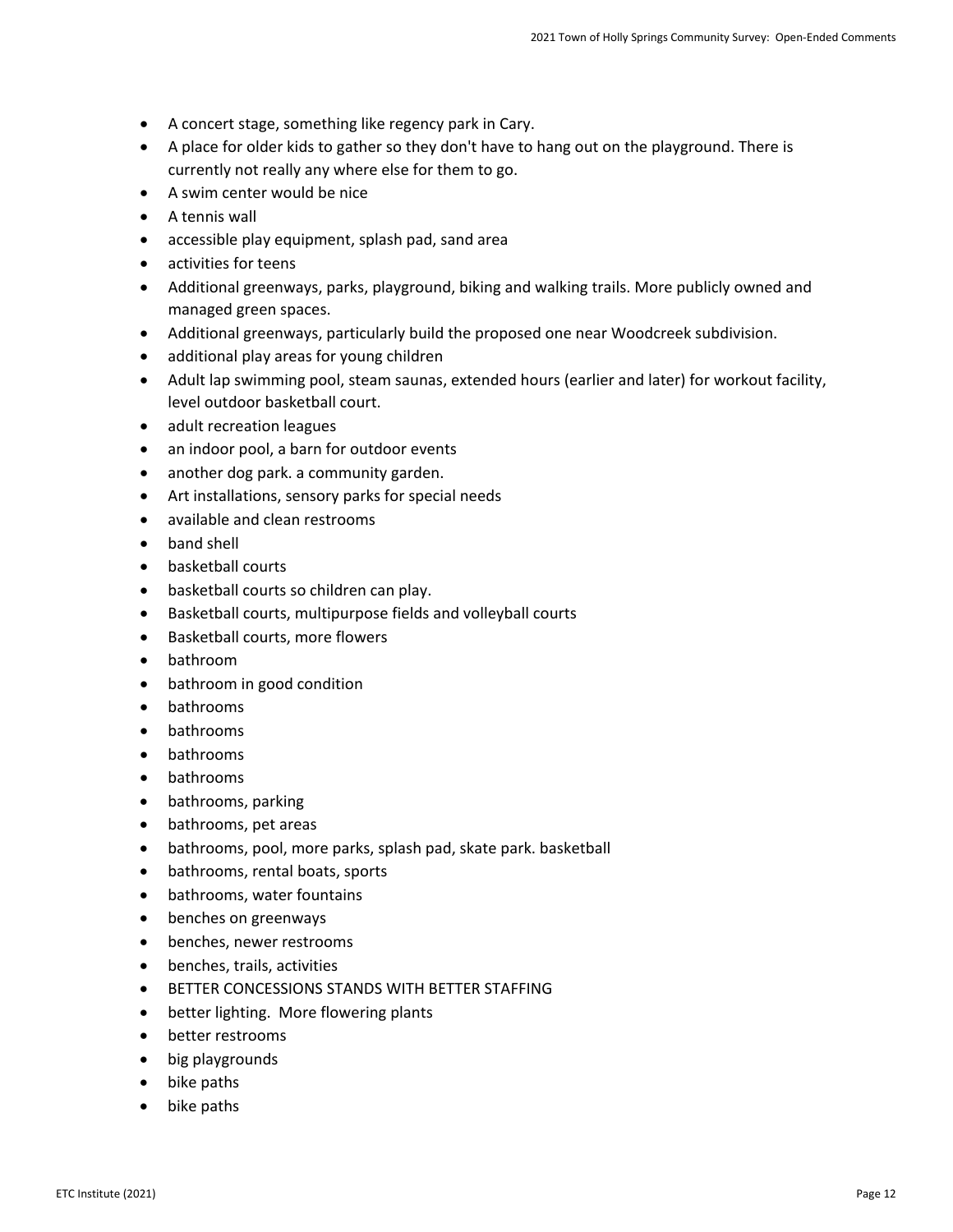- bike trails
- Bike trails, running trails, hockey, more playgrounds that are larger and for a variety of ages, soccer fields, volleyball
- Bike trails; greenways to Fuquay, greenways to Apex, greenways to Ting Park. I live in Sunset Ridge and there is no safe way to the Harris Teeter on Sunset Ridge. There is no Greenway or sidewalk on this section of Holly Springs Road. The golf course has a golf cart access trail along the power transmission line between Sunset Forest Cir and Sunset Fairways Dr but there is no public access to use this trail. This trail should be a shared resource in partnership with the town since they are using the property under Duke's transmission lines and since golf courses are subsidized by the public through low property taxes.
- biking trails
- biking trails, connectors to bike trails, bike maps on line.
- boating, canoes, biking, nature trail
- bocci courts
- COMFORTABLE PARK BENCHES FOR US OLD FOLKS
- Community pool
- Compost/recycling/environmental education/permeable pavement/solar/ sustainable/Reverse Osmosis water fountains maintained by town. Public bathrooms maintained by town. Trees that provide shade.
- Concessions and clean restrooms. Overall youth facilities are outstanding in Holly Springs. Would love to see more of them and the quality to maintain.
- Concessions or vending machines
- CONNECTED WLAKING AND RUNNING TRAILS
- covered picnic areas
- covered shelters, more parking
- DESCRIPTIVE SIGNS ON WALKING TRAILS FOR LESS COMMON PLANTS
- dog and kid friendly
- Dog clean up areas. Trash cans
- dog friendly areas, water stations, shady areas
- dog park
- dog park
- dog parks
- dog parks
- dog parks, more trails, mtn bike trails
- dog watering stations
- efficient and innovative public restrooms
- EQUIPMENT WORKING AND SAFE, HI MULCH AT PARKS, MORE POLICE PATROLS
- Exercise equipment like on the greenway
- exercise stations
- Exercise stations along a jogging/walking trail. High water quality ponds and lakes stocked with fish each year. Rentable shelters.
- extension of greenways
- facilities are clean , Womble looks great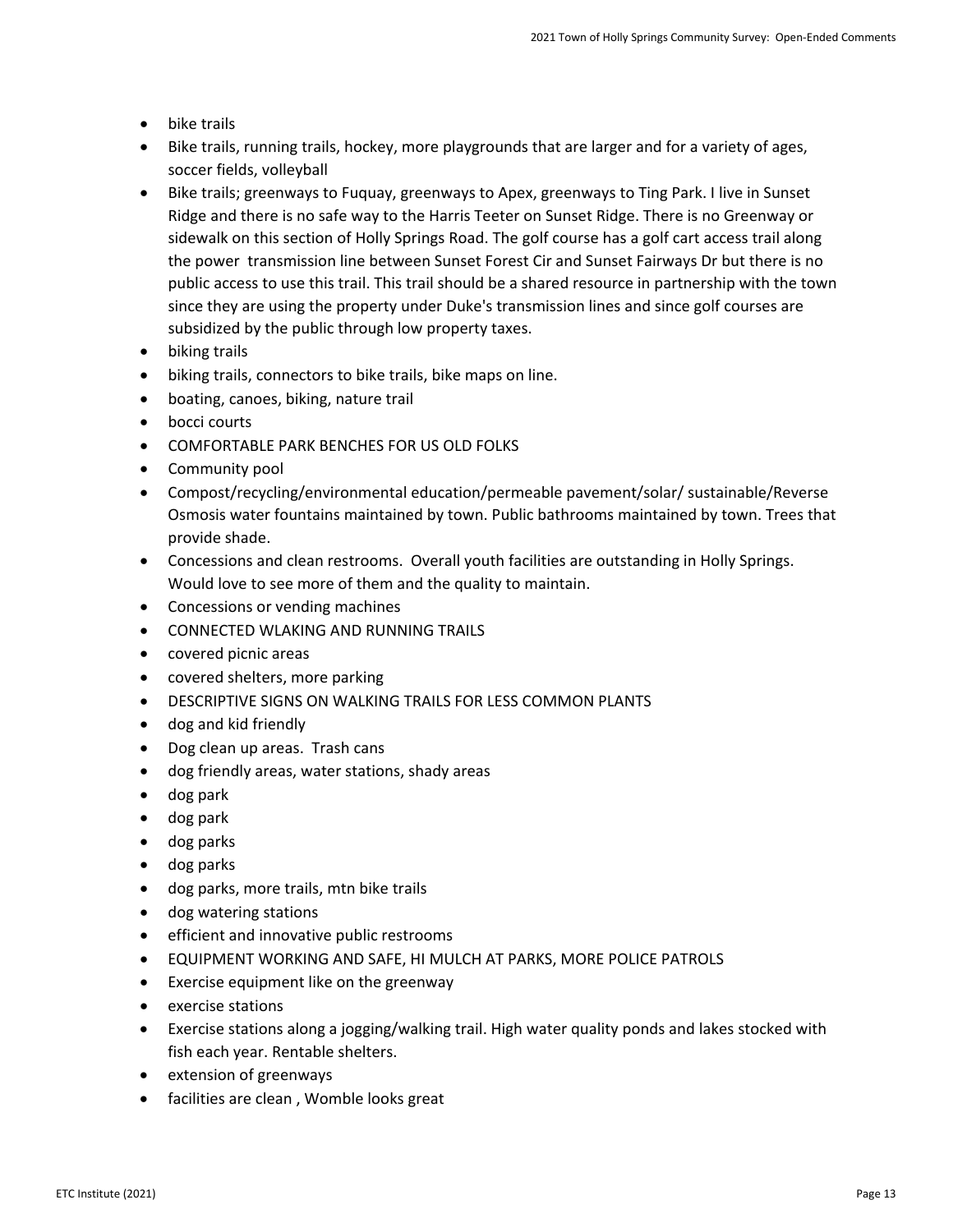- fewer geese
- fitness trails
- flower gardens, picnic areas, rentable buildings
- food trucks
- food, resting areas, vendors
- For me, the amenities are great as they are.
- Frisbee Golf
- garbage cans at both boat docks and fishing docks
- Grass fields
- Green space, playgrounds and basketball courts
- GREENWAY WALKING AND BIKING TRAILS THAT INTER CONNECT
- GREENWAYS, AQUATIC CENTER, PICKLEBALL COURTS, BOCCE BALL AREA, BIKING TRAILS
- GREENWAYS, MORE BSKETBALL AND TENNINS COURTS
- GREENWAYS, MOUNTAIN BIKE, ROLLER AND SKATE BOARD, ICE RINK
- GREENWAYS, RUNNING TRAILS(INTERCONNECTED), PLAYGROUNDS-AGE APPROPRIATE, NATURE TRAILS, BASKETBALL COURTS
- Hand Sanitizer
- I have been very pleased with all of the experiences I've had with HS parks and rec. A special shout out to the people that work at Bass Lake. They do an exceptional job and they are so friendly and joyful at their jobs. They need an extra pat on the back!
- I have not used the parks recently
- I would very much like downtown Holly Springs connected to the major residential neighborhoods (like Woodcreek or 12 Oaks) by bike or bike lane. I ride regularly and the gaps on Holly Springs road of a bike lane are dangerous and unnerving. Some sections are great. Please connect all the greenways too! With the expanding interest in e-bikes, I think investment here is smart and forward thinking.
- I'd love a second park like Crowder Park's main play structure that has musical instruments and is usable for kids 2+. I'd love a community space where kids could have free access to mentors to build for fun (like robots) or for businesses.
- ice skating rink in the winter, more bike and walking trails.
- Improvements to the Bass Lake Trail
- indoor courts reasonable hours of use. option for swimming, exercise, yoga tai chi
- Indoor pool. bike paths /walking paths thru town
- Indoor walking track like the Hunt Center
- interactive trails
- lacrosse fields
- Larger structures for smaller kids, nature focus areas, education center
- LOVE THE NEW DOG PARK
- more access to recreational facilities west of Hwy 55`
- more activities for small children
- more advances playgrounds
- more basketball courts, skateboard area
- More basketball courts.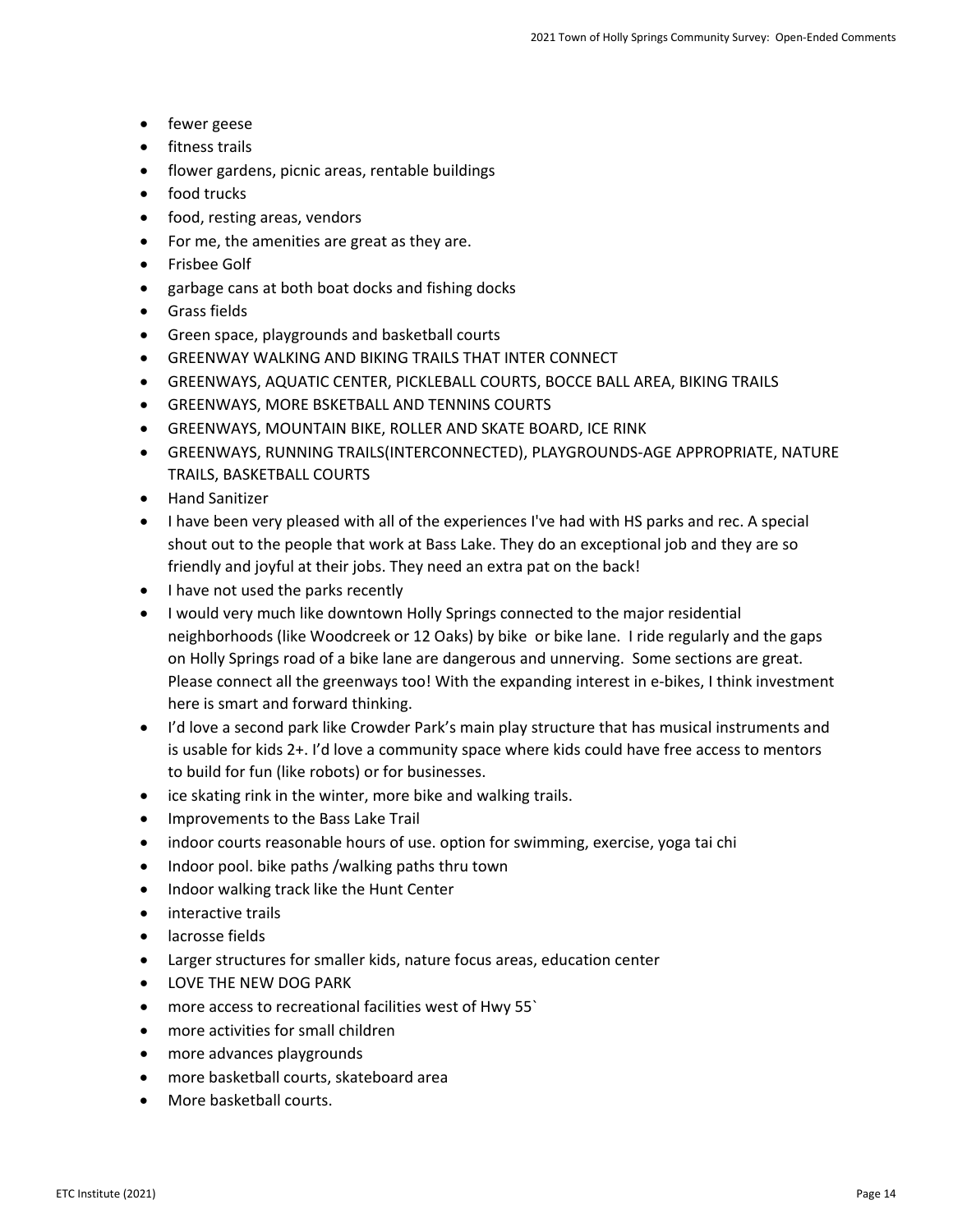- More benches for resting and dog drinking stations
- more benches to enjoy . Local art
- more benches, bigger playgrounds
- more benches, lighting, more police at night
- more bike and walking trails, well marked
- More bike paths/greenways
- More bike trails
- more bike/walking trails
- More biking and walking trails.
- more biking/walking trails. need to improve community center
- more concerts in parks and food truck
- more connected greenways
- more connections to greenways
- more dog bins
- more dog parks
- more dog parks
- more dog parks, more walking trails, skate park, open space with trees, picnic tables
- more dog parks, walking/biking trails.
- more dog waste bins. more trails
- More esthetics! Such as plantings, flowers, landscaping etc. Not just nature trails, walking trails, sports facilities. Maybe a nice fountain. A nice restful place to visit that's nice enough to photograph
- more events
- More events like we used to have at Womble before. Town of HS got so greedy and installed all of the soccer fields.
- More fields! You can have kids starting 8 year old kids starting baseball games at past 8pm and have 40year old men getting to play softball at 6pm. Who should start later? 8 years old's or 40year old's
- More greenways
- More greenways
- more greenways, hiking, walking trails
- More greenways, local playgrounds, more shade
- more greenways, walking trails, bike paths
- More greenways/bike paths
- More hiking and biking paths.
- More hiking/bike paths
- more lighting in some areas, more benches, recycling
- more lights, better quality youth sports equipment
- more mountain bike trails
- more mountain bike trails
- more music, more popup crafts, artisan events like Raleigh
- More nature center. more programs about nature
- More open feuds for the kids to use instead of clubs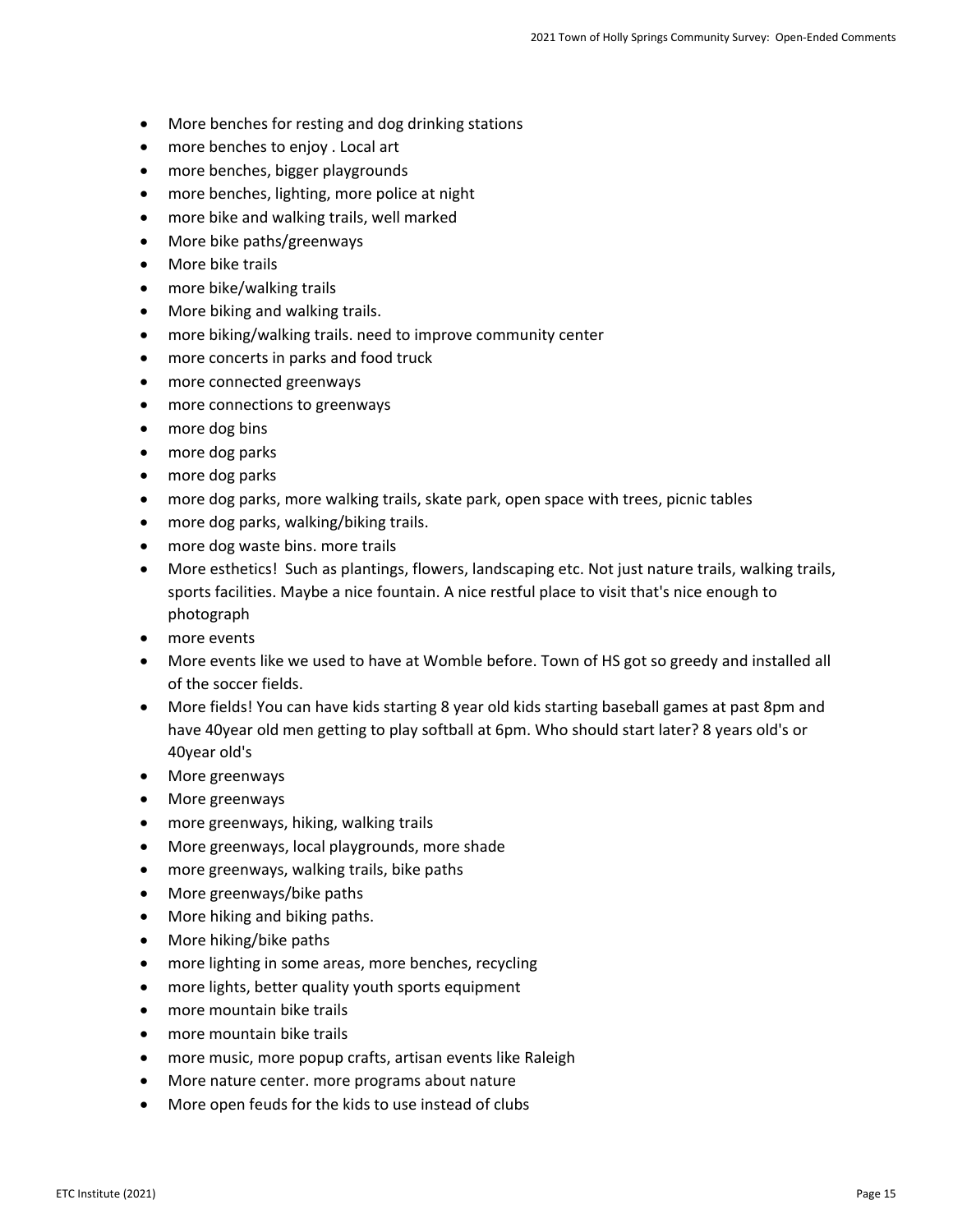- More parking
- more parks
- more paved parking at Womble baseball fields
- more pickleball courts, with reservations
- More pickle ball courts
- more pickleball courts and programs, lessons, groups
- More playground equipment (swings, slides, etc.)
- MORE POLICE AT WOMBLE PARK-TEENAGERS USING DRUGS AND DEALERS DELIVERING DRUGS
- MORE PRESERVED NATURAL AREAS
- more restrooms and waste bins
- more restrooms at basketball courts
- More shade and seating. More amenities for kids ages 8 thru 12
- More shaded seating.
- MORE SHELTER
- More theater, pickleball, tennis, work out classes, yoga
- More toddler playgrounds and paved lake trails
- More trails
- More trails and greenways, benches, areas for large gatherings.
- more trails, sitting areas.
- more trails, wooded areas,
- more trails/greenways through town
- more trees
- More unpaved trails
- more walking paths
- more walking trails
- more walking trails
- more walking trails
- More walking trails that are graded and maintained
- More water fountains
- Mountain bike trails
- Mountain bike trails similar to San Lee park near Sanford
- mountain bike trails, free rid park
- natural space
- nature trails and education on biodiversity
- nature walking trails
- Need more outreach to attract more participation
- Nicer play equipment
- NINJA WARRIOR OR OBSTCLE COURSE, SPLASHPARK, MOUNTAIN BIKE TRAILS
- no mask mandates at the Hunt Center
- off leash dog running area.
- offerings for older kids, skate park, roller blades, public pool, ice rink
- open spaces, seats to enjoy nature
- outdoor basket ball court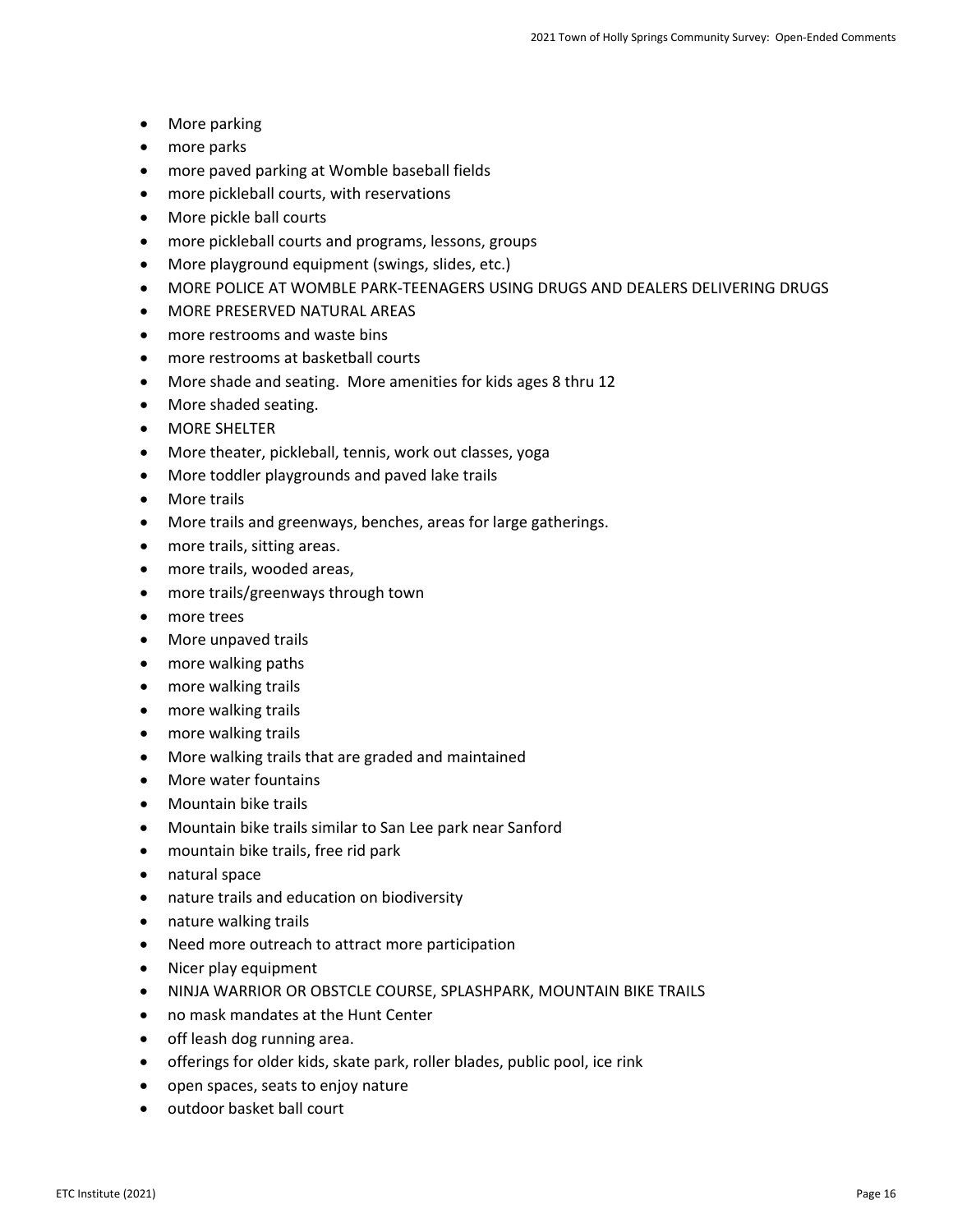- Outdoor obstacle course, similar to the ninja warrior outdoor courses, amphitheater.
- outdoor running track, larger Farmers Market
- parking, bike trails
- Parks sidewalks and greenways on the west side of town…currently there really aren't any…sidewalks that connect the neighborhoods to those parks…currently there aren't any especially on agent ferry
- Paved Biking/rollerblading trails
- pets, children
- pickleball courts, community pool
- pickleball courts, playgrounds, dog parks, trails
- picnic facilities, flowers
- plants, flowers, trees
- Playground at Bass Lake Park
- playground equipment for all ages of children
- playground equipment, picnic tables, walking trails, concessions, restrooms
- playground equipment, walking trails
- playgrounds , greenways that connect
- Playgrounds for kids, bathrooms, large open areas, connectivity between parks via walking trails, sidewalks or other means that doesn't require driving.
- pool indoor, senior programs, transportation
- pool/waterpark
- Pools. Flat out.
- provision of more benches for seniors
- public fishing spots(no fee), volleyball, etc.
- public pool
- public pool
- Public pool (competition)
- public pool, ice rink
- public restrooms
- Public restrooms at all parks, water fountains
- Public swimming facility
- public transportation to park and rec areas
- refreshments, shelters from the sun
- restrooms
- restrooms
- restrooms, drinking water, benches
- roller skate/ice skate park
- Ropes courses. More batting cages.
- Rubber walking/running trails, and more availability of bathrooms along trails
- safe place to skate
- safer walking areas, handicapped access
- sanitation station, emergency stations with button or phone
- Seating water bathrooms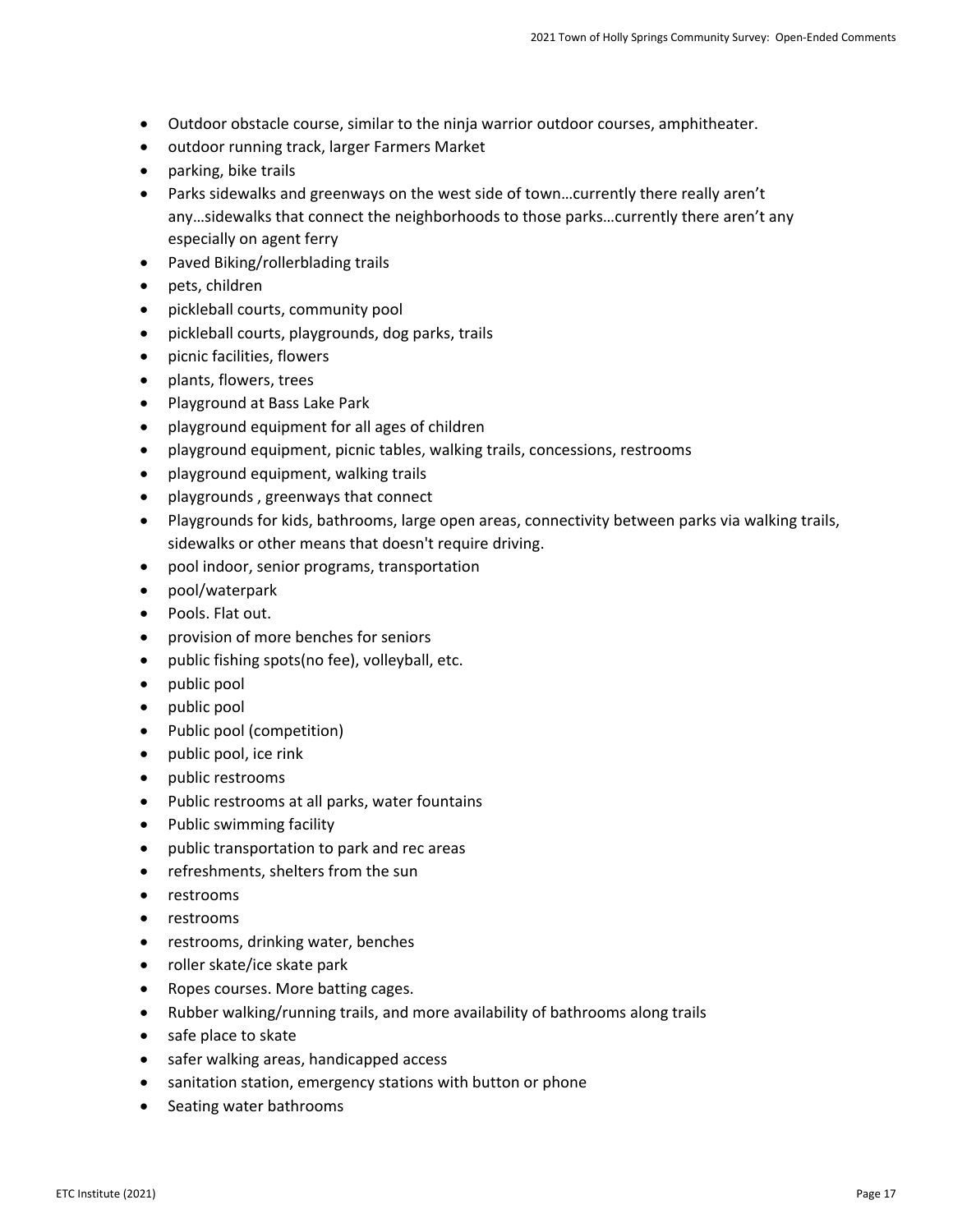- seating, shade, sprinklers
- shade trees, tables. benches, places to gather outside. more shade.
- SHADED AREAS IN PARKS
- shuffleboard for seniors
- Skate park
- Skate park
- Skate park
- Skate park
- skate park, dog parks
- skate park, dog stations
- SKATEPARK, and a skatepark. More walking trails / greenways, an outdoor track, similar to schools for runners to train on without trespassing on school property.
- Small dog parks around the town. Not just one
- small local concerts
- SOMETHING FOR TEENAGERS; AMPITHEATRE
- SOMETHING WATER RELATED
- Special dog parks in areas, more trash receptacles.
- splash pad for kids
- splash pad or community pool, rubber floor instead of mulch at playgrounds, fenced in parks (especially if near water), more swings for kids of all ages
- splash pad, more walking trees, interconnected greenways
- Splash pads and town pool
- splash pads, teen amenities, more playgrounds
- splash park for kids, higher quality landscaped at Cultural Arts center(ugly at present)
- Splash parks, swing sets, musical things
- splashpad, community pool with adult hours/lanes
- swimming lessons for young kids
- Swimming pool
- Swings, clean restrooms
- swing sets
- The greenways/bike paths extension
- The parks are great. The hunt center building and staff are lovely. Just adding additional activities/sports for all ages would be even better.
- The parks need to have quality, safe, and clean rest rooms. Also, clean drinking water from well maintained drinking fountains.
- The playground areas are not safe for small children. Their playground should be separated .
- trails
- trails, basketball courts, skate parks
- trails, parks for small kids and seniors
- trash collection
- unsure at this time.
- Use them at least once a week. I am close to Bass Lake and Sugg Farm. I would like to see more on the other side of town that would connect with a greenway.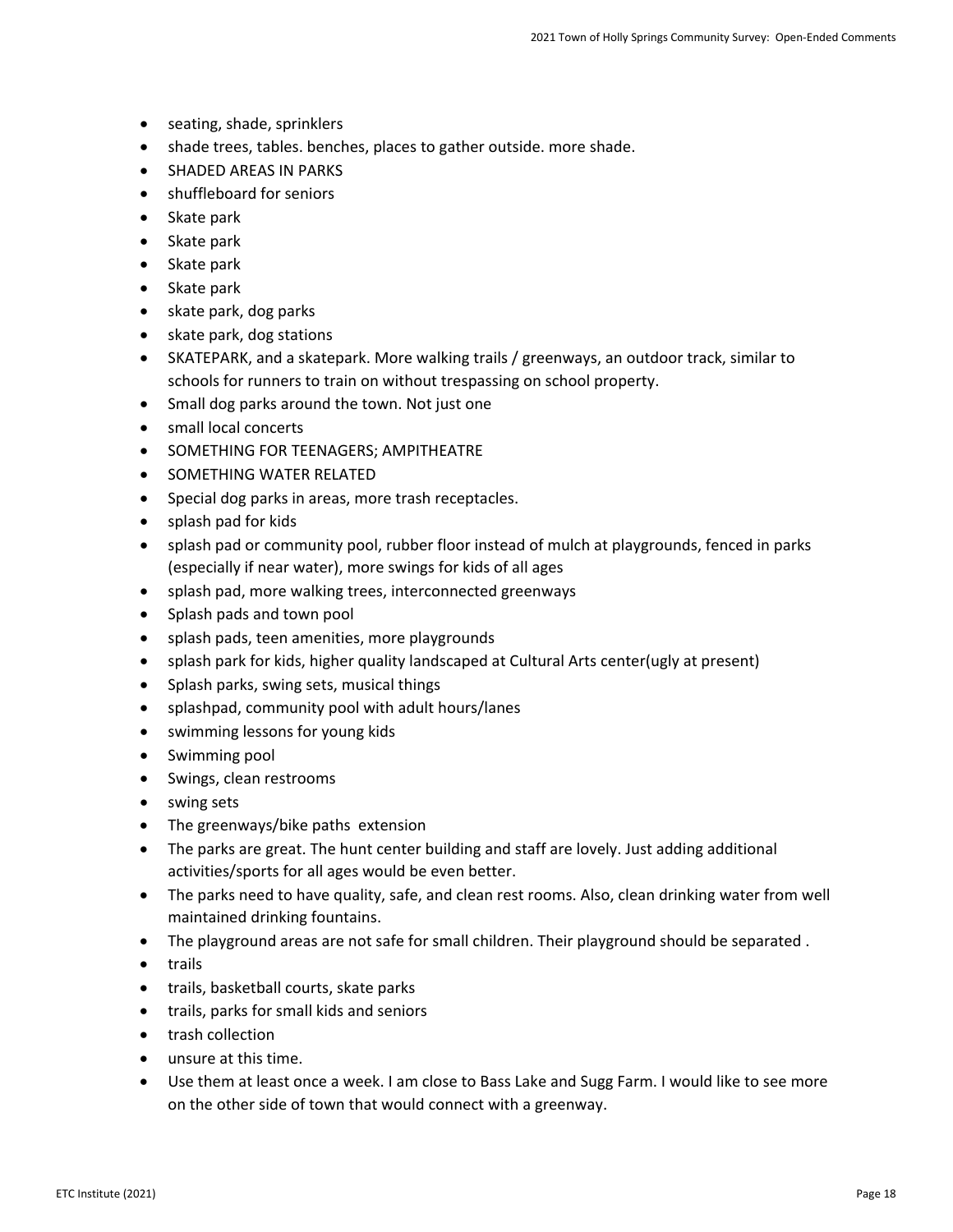- vending machines
- walking and biking trails
- WALKING BIKING-WIDE TRAILS
- walking paths
- walking paths, water bottle fill station. phones.
- walking trails
- walking trails
- walking trails away from houses
- walking trails, picnic areas, dog park
- walking trails, trash cans
- walking/biking trails, bathrooms. More greenways
- WALKWAYS-PAVILIONS, PLAYGROUNDS FOR LITTLE KIDS AND A LAKE TO WALK AROUND
- water bottle refill stations
- water feature
- water features
- water features
- Water fountains
- Water fountains
- water park, splash pad. safe playground equipment for ages 3 to 10
- water play park for children
- water refill stations, more accessible trash/recycling, more infant/toddler stations
- water/bathrooms
- WE DESPERATELY NEED MORE INDOOR RECREATION SPACE. WE HAVE PLENTY OF SOCCER,BASEBALL. TENNIS FACILITIES BUT ARE SEVERELY LACKING IN BASKETBALL FACILITIES-THE OUTDOOR BASKETBALL COURTS AT TING PARK ARE NOT LEVEL, HAVE CURBS ON THE EDGE AND ARE AN EMBARASSMENT BEING SO CLOSE TO A REALLY NICE BASEBALL FACILITY
- we love the dog park
- We need more green spaces in Holly Springs. Protected areas that have trails for exploring while also protecting our green spaces.
- wifi hotspots, emergency pull phones
- wild areas, less development
- With darkness earlier in the winter, would it make sense to have lights on more of the walking and biking trails?
- Would be nice to have a network of bike paths separate from roads that connect the parks. See Fort Collins, Colorado.
- WOULD LIKE MORE GREEN OPEN SPACES-A DOG PARK AND MORE COMMUNITY MIXED USE GATHERING SPACES
- would like to see a playground with a covering to shield it from the hot sun, also some benches in Sugg Park for seniors to rest on.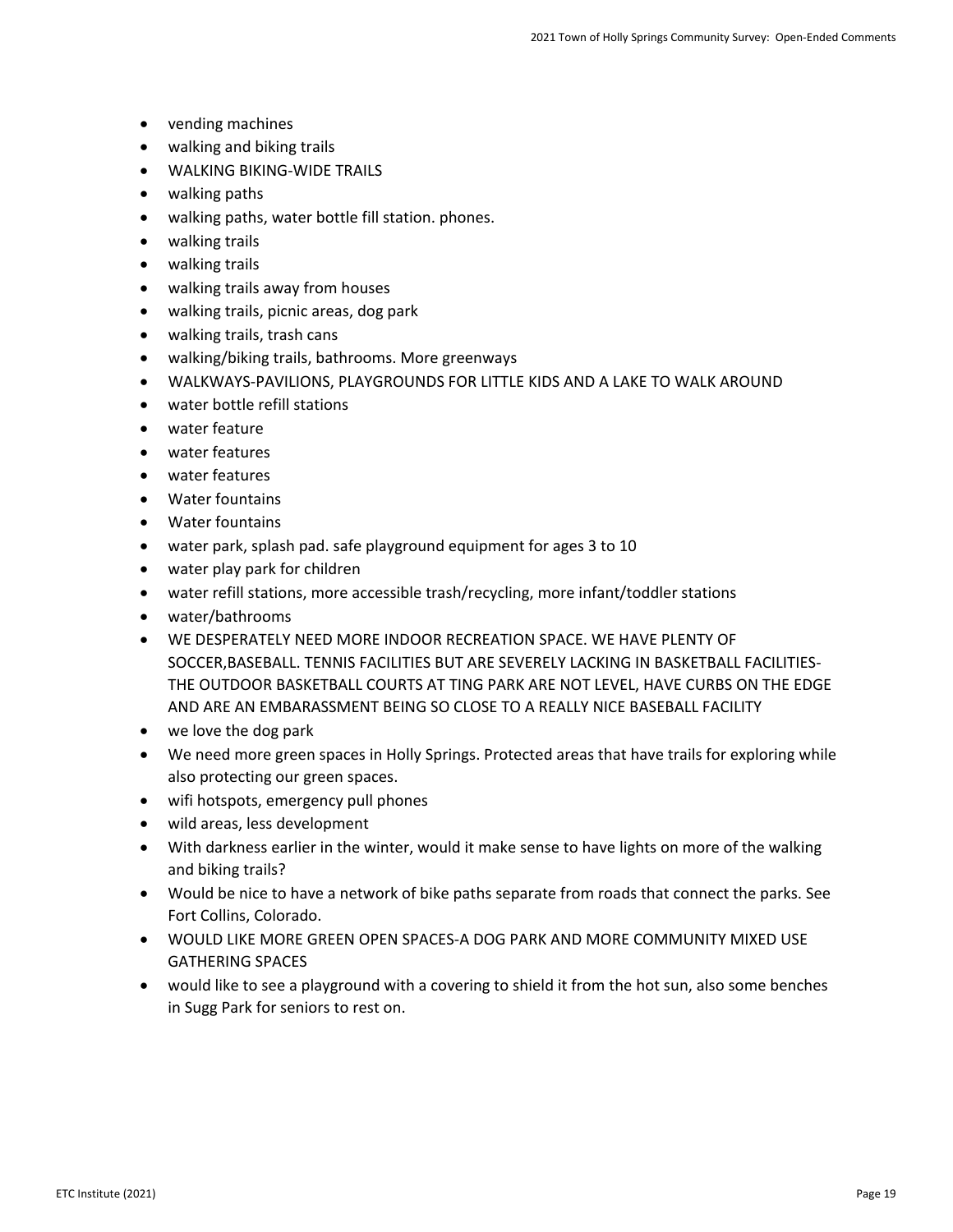## **Q32. What would you like to see in downtown?**

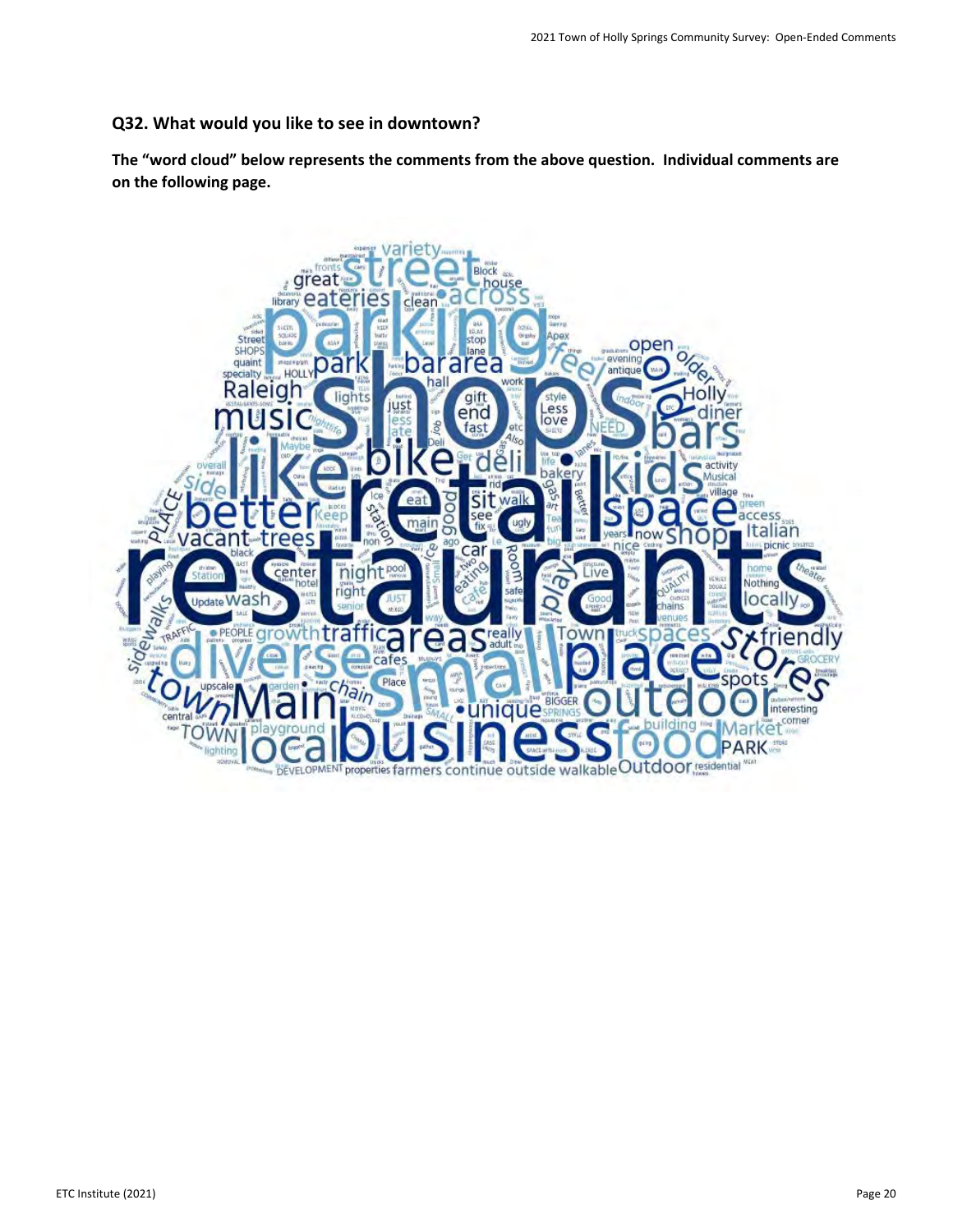- a better place to gather
- a card shop like Hallmark
- A central plaza where people sit and walk around
- a deli, breakfast cafe
- a diner
- a diner, general store
- a facility to hold big events, like graduations, proms, weddings
- a few more restaurants
- a fun ice cream or yogurt shop
- a low cost good food diner
- A mix of locally owned dining and shopping with many small park spaces.
- A MIXED USE SPACE-WITH GREEN SPACE-IE LAFAYETTE VILLAGE IN N RALEIGH. MORE MOM AND POP RESTAURANTS
- A MORE ATTRACTIVE FACADE TO REFLECT AGE OF TOWN. UGLY MONOCHROME BRICK IS DISQUIETENING
- a more thriving farmers market
- A nice place to walk and let the kids play while/after shopping or after dining. A nice place to sit and chat while the kids are playing in that space.
- A park similar to Nash Square in downtown Raleigh.
- a park, bike lanes
- A safe sidewalk on the other side of Main Street from Rogers Street to Holly Springs Road.
- A southerner.
- Activity. Pedestrian friendly.
- Add more landscaping and seasonal flowers
- Additional dining, retail, and recreation options.
- ADDITIONAL RESTAURANTS, BARS, PARKS AND GREEN SPACE, CONNECTIVITY TO GREENWAYS
- additional restaurants/local shops/brewery/store fronts
- All of Main st being brought to the standard latest retail/office/dining project
- An outdoor gathering place.
- an upscale restaurant. More retail other than auto related.
- Another bar.
- another non Italian restaurant
- art/fountains, etc.
- artisan market with farmers Market
- bands, beer garden, outdoor restaurant seating
- Bar/pub
- bars
- better [parking
- Better bike parking, better bike lanes, a three way stop at the corner of W Ballentine and Raleigh st.; W Ballentine is too small to see cars on Raleigh and while the speed limit is 25mph, people are often going too fast. Helpful resource for better town design. https://youtu.be/y\_SXXTBypIg
- better landscaping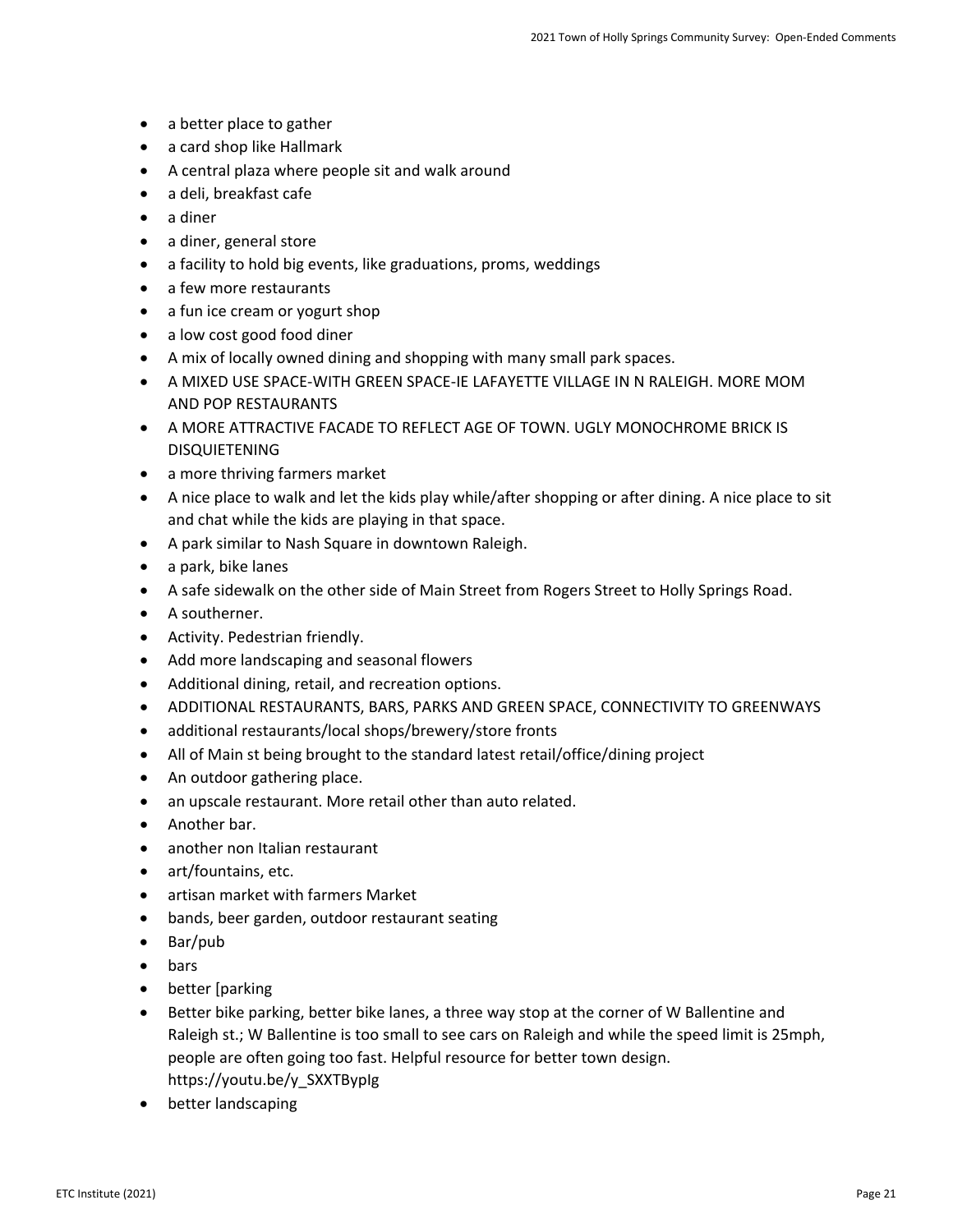- Better open park space with adequate lighting, a central outdoor gathering place , more of a true main street feel.
- better restaurants, more outdoor spaces
- better street parking
- bike lane, more parking, residential apartments
- bike trail to Town center. bridge to other side of 55 for bike traffic
- black owned businesses, Dollar Store
- book store
- bookstore in the old Rite Aid building
- bookstore library
- bowling alley
- brewery, small business
- Brewery.
- casinos, roof top pool, white water
- cat statues, fountains, town square for music and dancing
- clean u8p old properties, more events, bars, restaurants
- Clear away older vacant buildings. clean up run down areas.
- clothing shops, antique and art shops, artist coop
- COFFEE AND SANDWICH SHOPS-NO MORE ITALIAN
- coffee shops. more diverse restaurants. bookstore
- COHESIVENESS BETWEEN BOTH SIDES OF THE STREET-NEWER DOESNT MATCH OLDER
- continue to develop vacant/dilapidated properties.
- Continue to grow/develop the space that has been started. No more homes
- courtyard area with seating
- deli
- Deli and general store
- deli, activity for kids like Paint your Pot
- dessert place
- Diner
- dining, retail and indoor play space
- diversity of restaurants and shops.
- Double sided downtown retail. Get rid of the old car wash. Allow the old gas station to fix itself up. Do something with the old yellow house antique house. Update the Business Condos. Its such a Hodge Podge. Create traffic circle instead of lights.
- ease of traffic
- easy access to shops/dining
- entertainment venues
- Escape Room business or a business catered to date night activity. Vegetarian restaurant or a salad takeout place.
- Excellent job so far. Keep encouraging retail and restaurants and manage parking with all growth as you have been doing. We love our life in Holly Springs our forever home.
- extend to Holly Springs Rd include walkability for kids, an interactive fountain, benches, food truck, more business-like karaoke, bowling.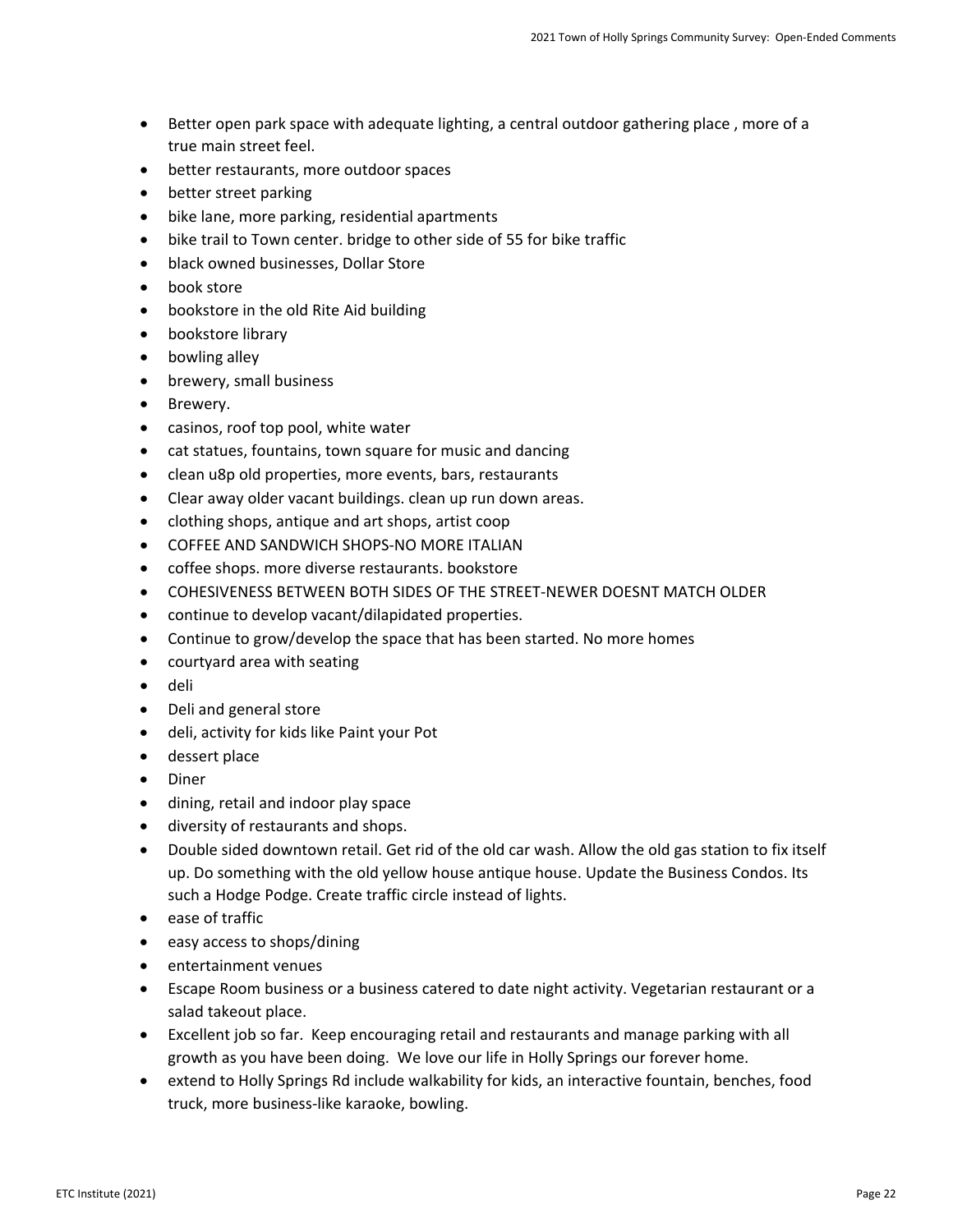- Extended hours of stores and dining.
- facility for senior activities
- Family owned restaurants and shops.
- Fine dinning restaurants . . . not fast food places.
- fixed place for farmer's market. more local business
- Food and interesting shops
- food truck. A piano for people to play
- FRESH MARKET GROCERY STORE
- good access to shopping, entertainment, dining. The loops are biggest deterrents.
- Good Restaurants
- green spaces, trees.
- high end restaurants, butcher shop, seafood store, bakery, cafe. antiques
- I am pleased with the progress made on adding shopping and eating in downtown
- I like our downtown
- I love the local restaurants!
- I really wish they would have developed the downtown like an Apex. I feel it is too late to do that now, but we just seem to be mixing the overall downtown feel, but all these different developments. I really feel Apex has done it right by having that small town feel. That said I do like the businesses that have come into downtown Holly Springs
- I will miss our moments in Time, but I love the locally owned small businesses.
- I would like to continue to see downtown developed with shops, retail, residential, boutique hotel, and restaurants. Walkable downtown from Pimiento Tea Room to the hospital with development along the way. Additional parking to continue to incent visitors to our downtown.
- ice cream shop
- Ice cream shops, coffee shops
- independent small business
- indoor play space for kids or brewery with kid friendly activities
- It is moving in the right direction with retail and dining.
- It is too artificial downtown, not old home town feel
- Its good
- Keep filling Main street with more retail and dining, not chains or big box
- keep it walkable
- Landmarks of cemeteries. Landmarks updated as old mart or hotel on Main across from cemetery. These people who lived here before us should have some kind of recognition
- Large playground. Ice Rink.
- larger Farmer Market, festivals, music
- Less fast food and chain restaurants on the bypass, other shopping center in town.
- Less government builds and more downtown public access. Big government building should have never been on main street. Should have been set back like the library. Too late to fix that debacle. Get rid of nasty car wash and build across the street.
- less of strip malls like the Towne Center
- less traffic on Main street
- less traffic, more retail, restaurants, tear down old buildings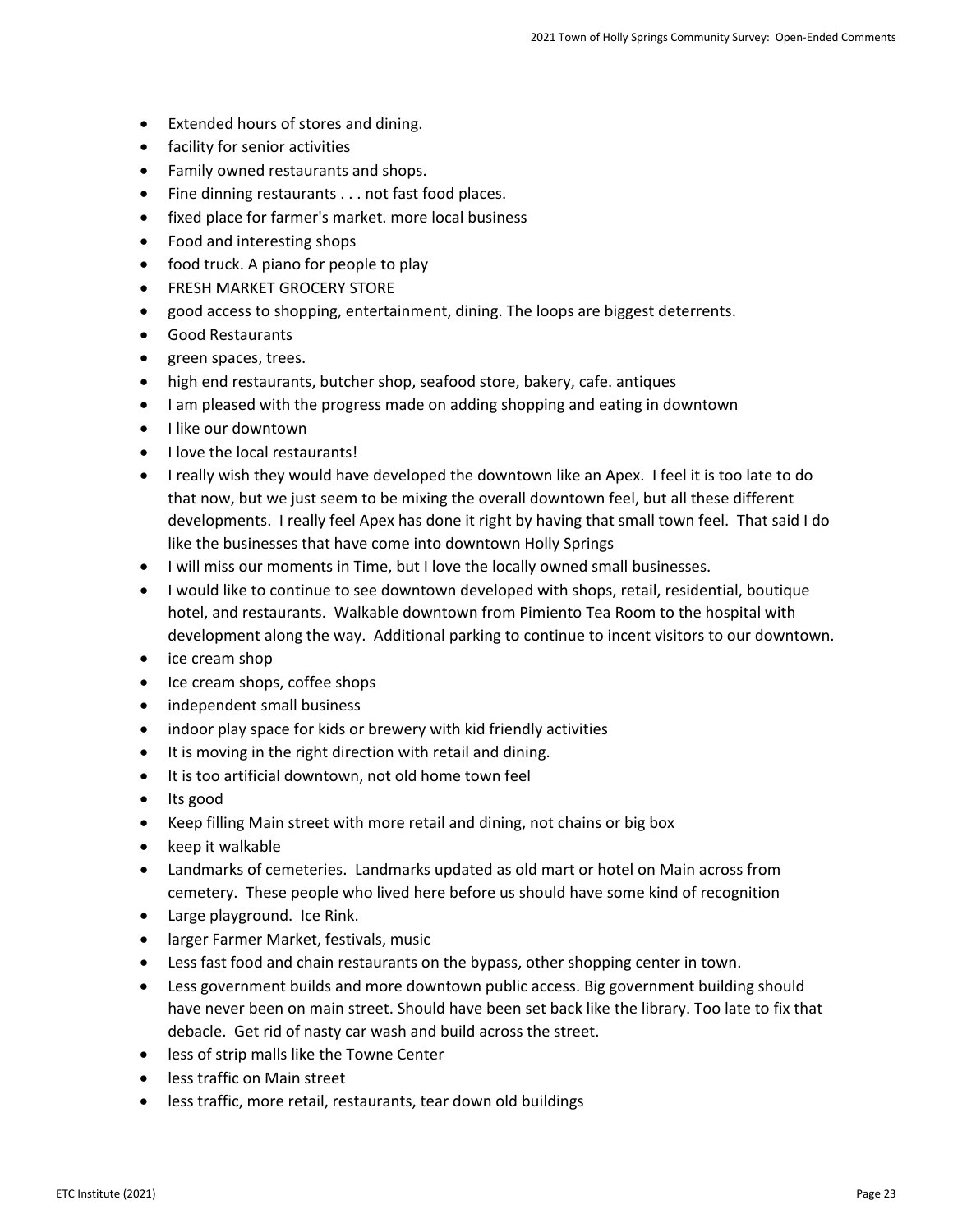- LESS TRAFFIC, MORE ROUTES THROUGH TOWN
- Live music events, outdoor dining, park space (a picnic table area to bring carry out food to)
- live music, expand the Farmer's Market and local sales
- Live theater
- LOCAL SHOPS AND RESTAURANTS, A GREENSPACE, PLACE TO PLAY FOR KIDS
- local shops, gift stores
- Make is a destination place. Retail/shop and dine.
- Moderately prices shops and dining
- More
- More restaurants, retail stores, parks, open spaces.
- More affordable stores and eateries
- More Architectural variety, Outdoor dining, Stores and restaurants. A grass area/small park for picnics
- More areas to sit and talk with friends.
- more bars and restaurants
- more bars. places for kids to play, diverse places to eat
- More boutique style shops and "mom and pop" eateries. Small, quaint places. No more bars.
- More business, more restaurants with parking
- More businesses, shops, restaurant,
- More cafes, a bakery, a sports bar, more retail boutiques, a wine store, a deli.
- more cafes, bagel shop/deli
- MORE COHESIVENESS OF DESIGN, SOME AREAS STILL LOOK RUNDOWN, MORE PLANTINGS AND SENSE OF PLACE
- More common family areas
- More consistent development guidelines.
- more cute shops and casual dining
- MORE DEVELOPMENT, MAKE IT A PLACE TO JUST GO AND HANG OUT, MUSIC VENUE, PARK, ETC
- more dining experiences, more small businesses
- More dining options, remain open later. It's nearly impossible to find a place for dinner after a very long day of work. Many places close at 9PM
- More dining, more adult entertainment options.
- more dining/shops/boutiques, more leisure shopping, eating experience
- more diverse dining options, downtown events to encourage patrons
- More diverse eateries / events
- more diverse food restaurants.
- more diverse restaurants
- more diverse restaurants
- More diverse restaurants and retail shops
- more diverse restaurants, more boutiques
- More diverse selections. There are already two Italian places, 2 hair salons and now two ice cream shops. Maybe add a sandwich place or diner? Also more retail.
- More diverse shopping and dining
- More diverse, unique restaurants, bar, gathering spots. Live music, open mic, retail.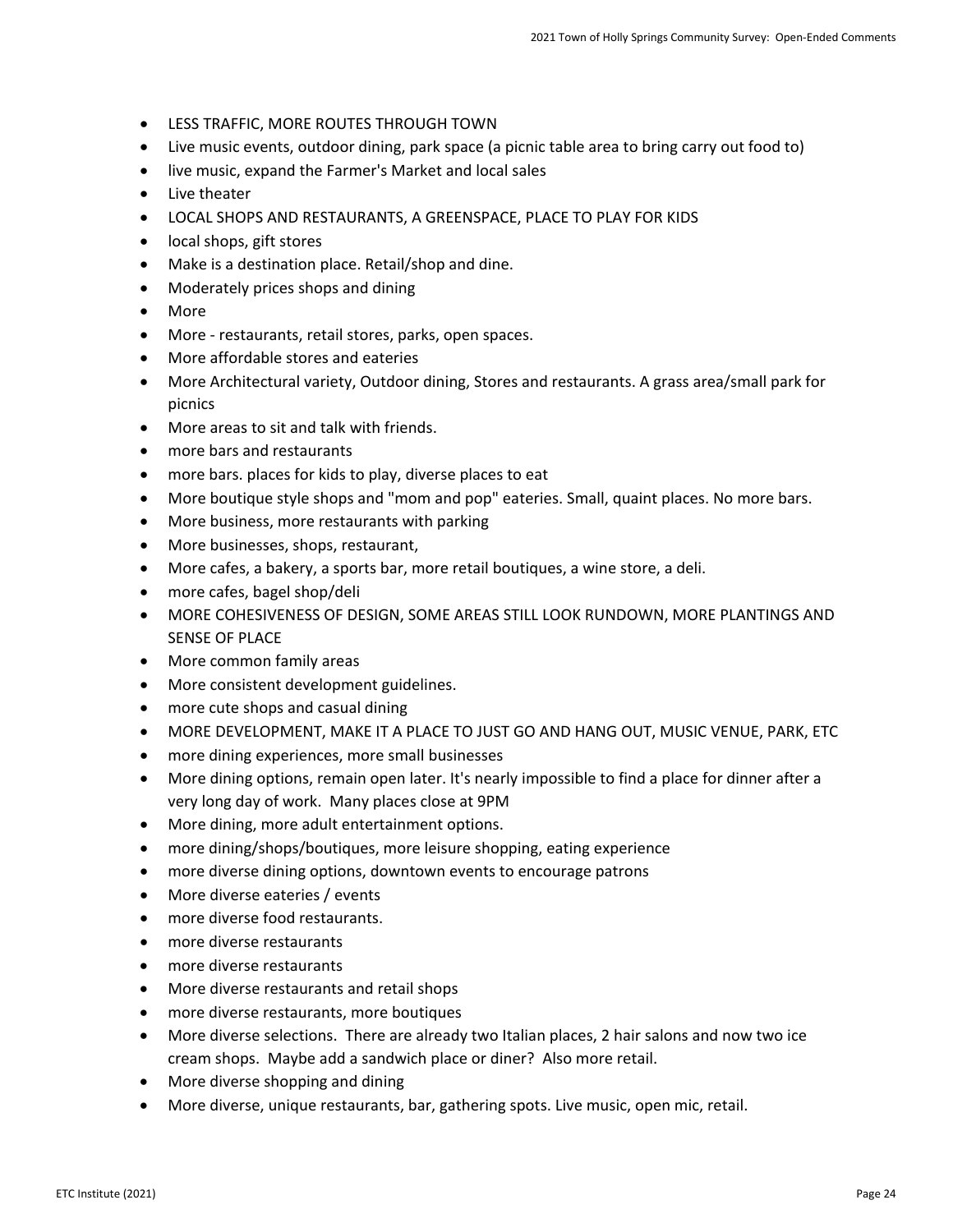- more diversified shops/restaurants, stores like Macy's
- More end to end walkability. Retail/restaurants on the east side of Main St. Connection to greenways. Block on Main (and the development right next to it, can't think of the name) have been great additions.
- More entertainment for all people
- More entertainment for kids
- more evening entertainment, more shopping opportunities
- More gift shops
- more growth, great place
- More higher end restaurants
- More kids activities
- More kids friendly events
- more landscaping
- more lights. better parking spots for trucks
- more local eateries, bars, pubs, dog friendly places
- More local Ma and Pa stores not just food.
- more local restaurants
- More Local restaurants and a brewery
- more local retail
- More local unique shops like Shelly Lane, we had years ago
- More mixed use development.
- more of community atmosphere
- more on street parking, more events, restaurants
- more outside seating
- More parking
- More parking
- More parking
- MORE PARKING AFTER 6 PM
- More Parking and more to do!
- more parking and restaurants
- More parking. Focus on supporting tenants in empty spaces. Gaming (bowling, axe throwing) or other family friendly entertainment
- more pedestrian ways, more eateries, more small business
- More police presence
- more quaint shops, restaurants, parking, and a bakery and Italian Deli.
- MORE QUALITY RESTAURANTS AND SHOPPING CHOICES
- MORE QUALITY RETAIL AND RESTAURANTS
- more restaurants, small business
- More restaurants
- More restaurants
- More restaurants
- More restaurants
- More restaurants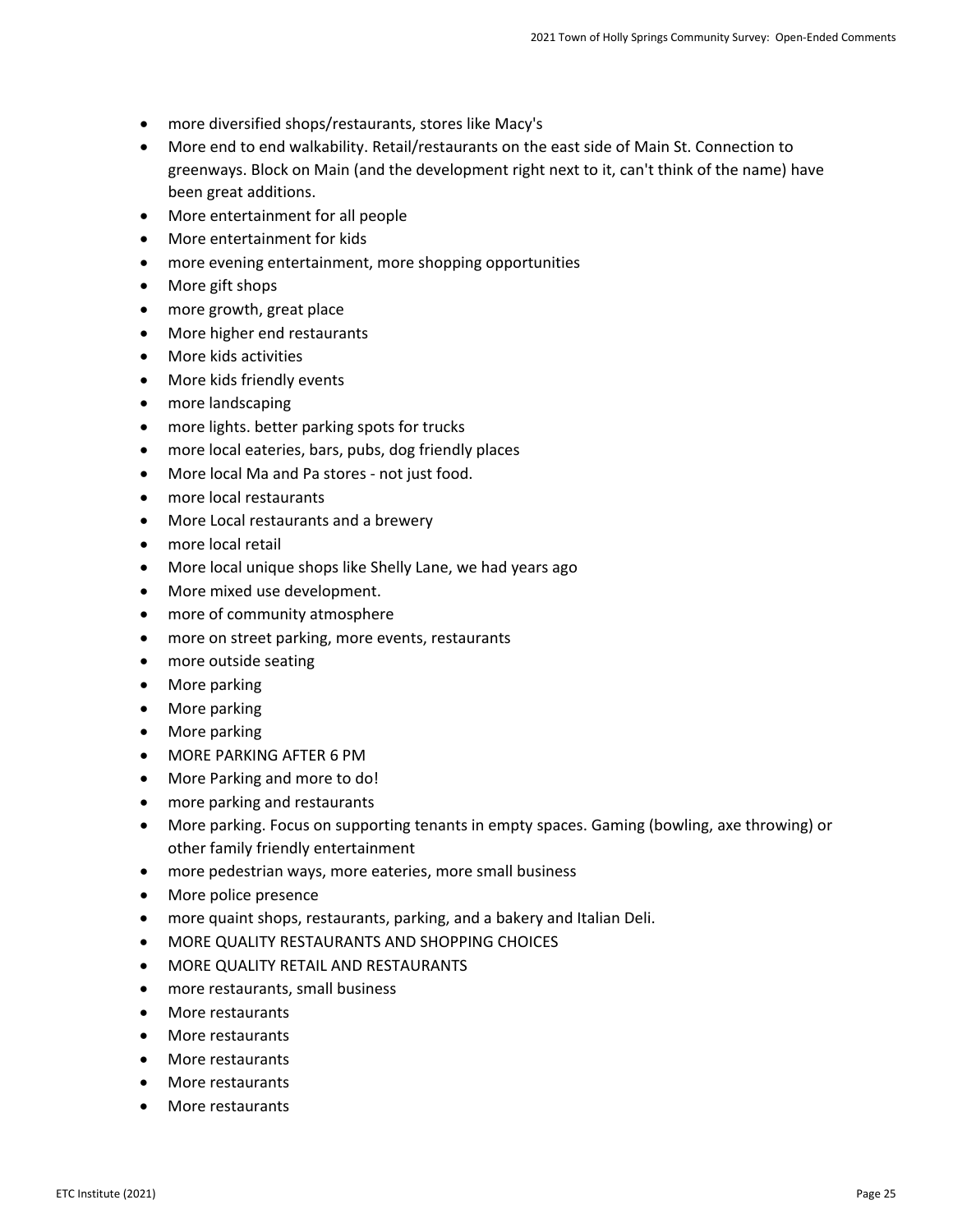- More restaurants
- more restaurants and places for entertainment
- MORE RESTAURANTS AND PUBS
- more restaurants and small local owned retail vs traditional office space (like the ones across from town hall)
- More restaurants that aren't pizza or coffee.
- More restaurants, bars and retail
- more restaurants, breweries
- More restaurants, cafes, boutiques and specialty shops
- more restaurants, clothing boutiques, anything not a chain
- more restaurants, designated Farmers Market Space
- More restaurants, more shopping, no more chain restaurants. more gas station
- MORE RESTAURANTS, ROOF TOP BAR
- more restaurants, shopping
- More restaurants, shops, more choices. Clothing, deli, lounge, bar , steak house
- more restaurants. a brewery. more outside dining.
- more restaurants. shopping/gift stores, bakers, outdoor seating areas
- MORE RESTAURANTS-SOME SHOPIING OPTIONS-HIGH END GROCERY
- more retail and dining, bookstore
- more retail and restaurants
- more retail shopping. more places to have lunch.
- More retail, dining, and parking
- more retail, restaurants
- More shopping
- more shopping and dining, fun place for kids, arcade
- More shopping and entertainment venues
- More shopping and restaurants. Boutiques and locally owned businesses would be great.
- more shopping areas, restaurants
- more shopping/stores
- more shops
- more shops
- more shops
- more shops and restaurants. Level the ugly building across from Town Hall
- more shops, restaurants, yoga, gym
- more shops, theater
- More shops/places to eat that are not chains. Bookstore
- more small business
- more small business
- more small business
- more small business, diverse food options
- more space, lively atmosphere
- More specialty shops.
- more stores/restaurants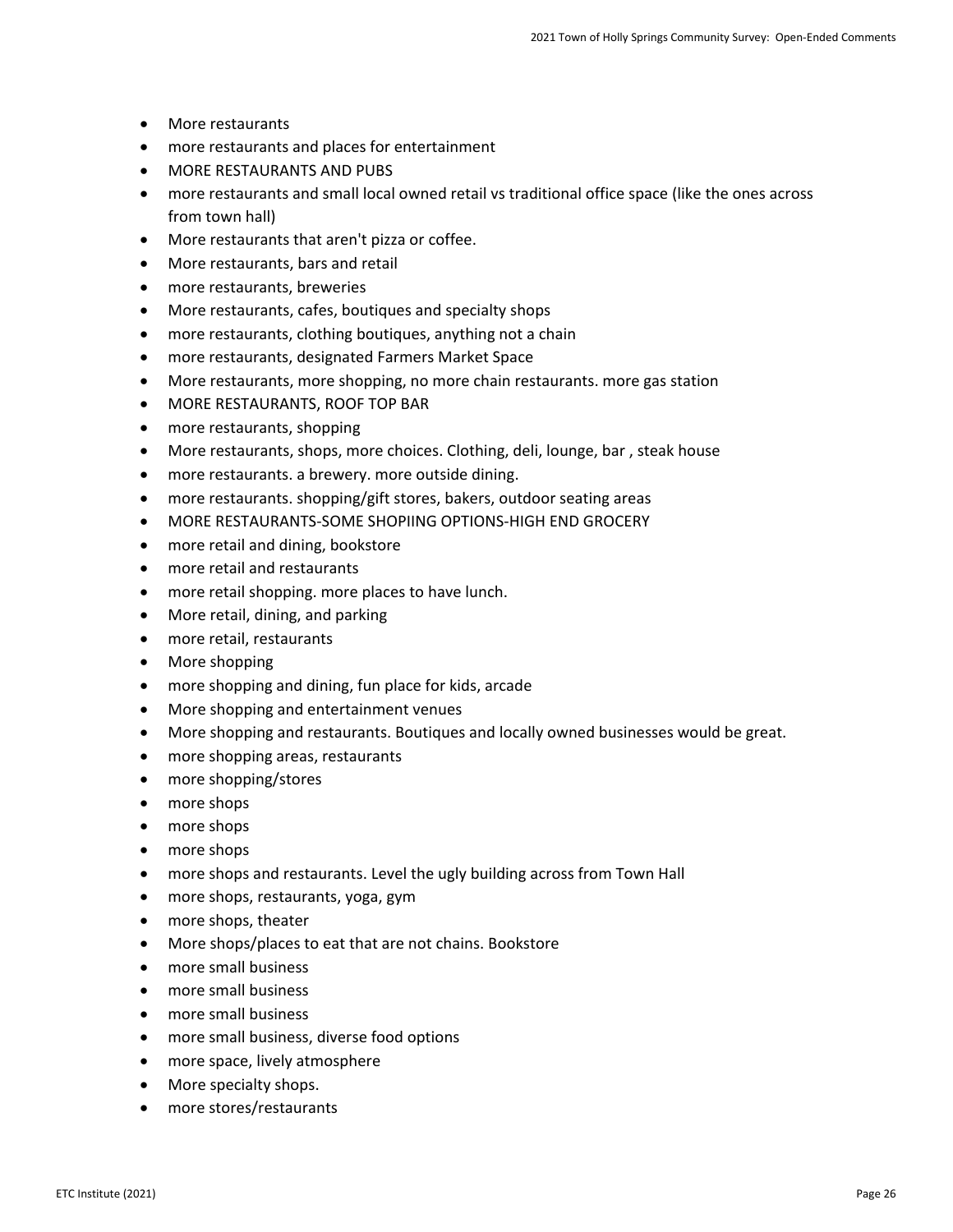- MORE TEEN FRIENDLY VENUES LIKE RESTAURANTS WITHOUT ALCOHOL
- more things to do with family
- more trails to walk to there. more sidewalks everywhere
- more unique dining or adult evening options
- More unique shopping
- More varied shops.
- more variety of restaurants, more action
- more variety of shopping/dining. repurpose the eyesores.
- more walkability
- More young professional atmosphere. Safe, late night meet up spots, maybe a music bar. Less family vibes.
- MORE! Osha is probably our favorite spot to eat. But its really one of the only options down there. We could DOUBLE the downtown size and still not be enough.
- museum
- Musical events.
- Musical instrument store. Jazz club/Irish Pub. More German/European style restaurants.
- night life, bar, pool hall. Affordable restaurant, better gas station, outdoor skate shop, art gallery
- Nightlife activities
- nightlife, bars, restaurants
- no car wash. Use both sides of the street
- no churches! more walkable areas for retail and food.
- No more Italian/pizza dining establishments, gift shops or boutique and a deli
- NOT a SHEETZ, unless its up by Ting stadium. I would like to see BLOCKS developed in the vacant areas (where the old PD/fire used to be, village inspections. N Main street past the Gas Station / Mama Birds. And across Avent Ferry from the Block. The whole carwash and vacant lot behind it (Grigsby/ Raleigh) needs to change. Also, that intersection is weird. Why did we not just make it a small curve there and remove the stop sign?
- Nothing at this point. Good variety there now.
- Nothing more.
- outdoor dining
- Outdoor eating/gathering space, outdoor seating/live music at corner of Main and Earp
- Outdoor gathering space
- Outdoor seating area not associated with restaurants
- PAPA MURPHY'S
- parking. no more red lights
- parks/shops
- pass thru is a waste
- PEOPLE NEED A PLACE TO JUST SITY AND RELAX, SO A TINY PARK IN THAT AREA FOR SALE ON N MAIN ST NEAR THE OLD GAST STATION-WOULD BE A PERFECT SETTING. AND PLEASE, NO SHEETL ON CORNER OF HOLLY SPRINGS RD
- picnic tables, gathering space.
- Place to sit in shade. Place for kids to play.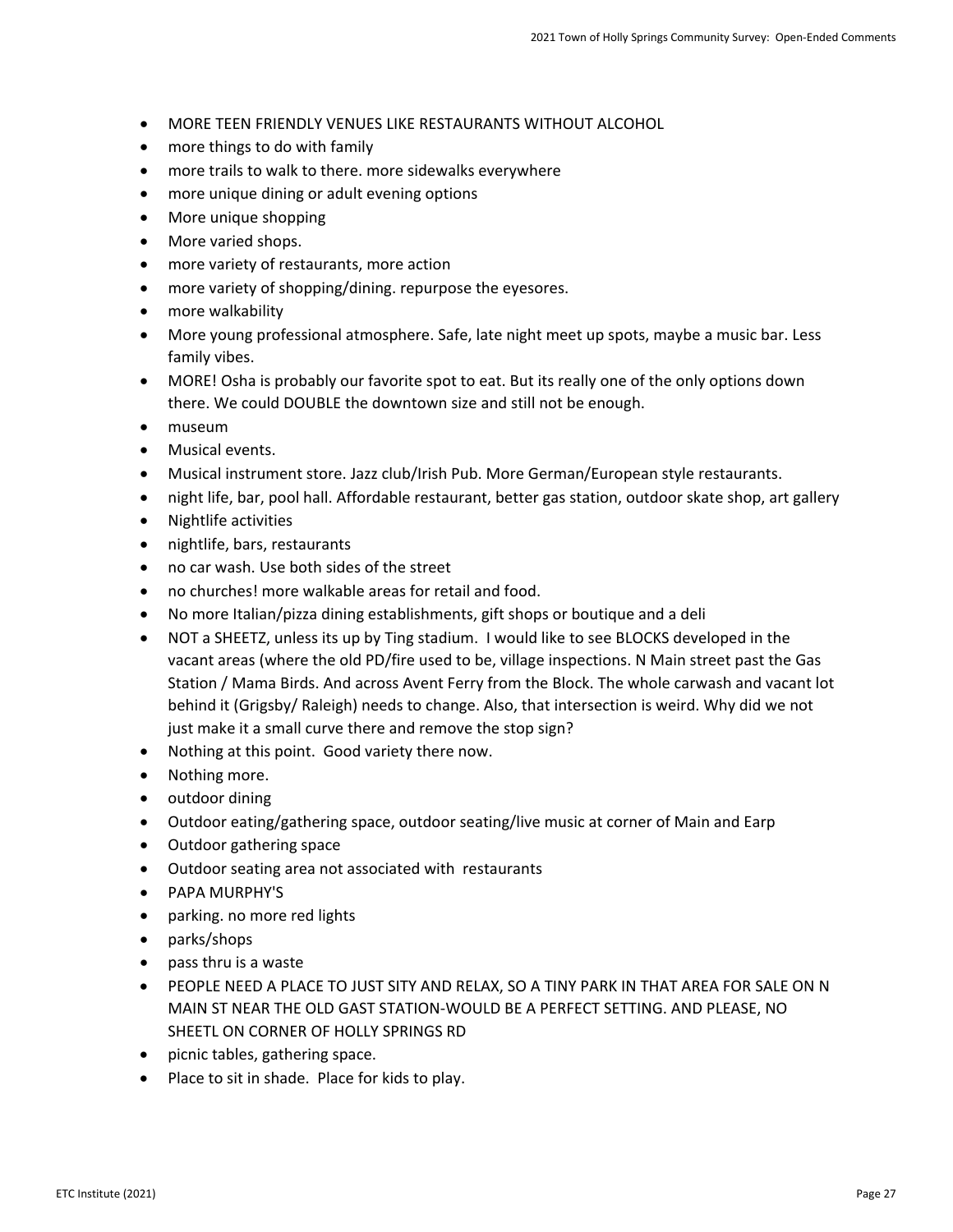- Plans to create a safe, user-friendly, interesting downtown with an ambience that makes people want to go there.
- playground for older kids( over 12)
- playground, fountains, restaurants, youth and children activities
- Pool room. restaurants
- Reach out to and provide incentives for a black owned retail business.
- REAL WALKABLE DOWNTOWN
- refurbishing exterior of store fronts (i.e. ASAP computer store, car wash, etc.)
- REMOVAL OR REMODELING OF THE TOWNHOUSE STYLE OFFICES. MORE RESTAURANTS-BREAKFAST, MEAT AND VEGIE
- REMOVE RUN DOWN BUILDING/CAR WASH
- restaurants
- restaurants
- restaurants
- Restaurants and bars
- Restaurants and retail
- restaurants with outdoor seating
- restaurants, boutique shops
- restaurants, stores
- retail growth
- retail shops
- retail, gathering spots
- Safety barriers between road and sidewalk near eating / shopping areas. Maybe some light music playing over speakers.
- senior center
- Shops, cafe, restaurants off the busy main street. Dining outside.
- small botanical garden
- small business growth, expansion of the farmers market
- small business like in Raleigh
- Small shops and restaurants
- social gathering location
- Something for teens.
- Steakhouse or Indian restaurant
- The development downtown has been amazing!
- The other side of Main street developed into a village concept. Like the new side but older looking
- The removal of vacant buildings, the requirement of upgrading the older existing buildings and making it more walkable.
- The ugly structure of businesses/services across from town hall removed. I feel it's an eyesore. Something else there could be much more aesthetically pleasing.
- Town maintained outdoor area for people to sit and have coffee or take out from our downtown restaurants.
- TOWN SHOULD BUY CARWASH AND TURN IT INTO A SMALL COMMUNITY ART PARK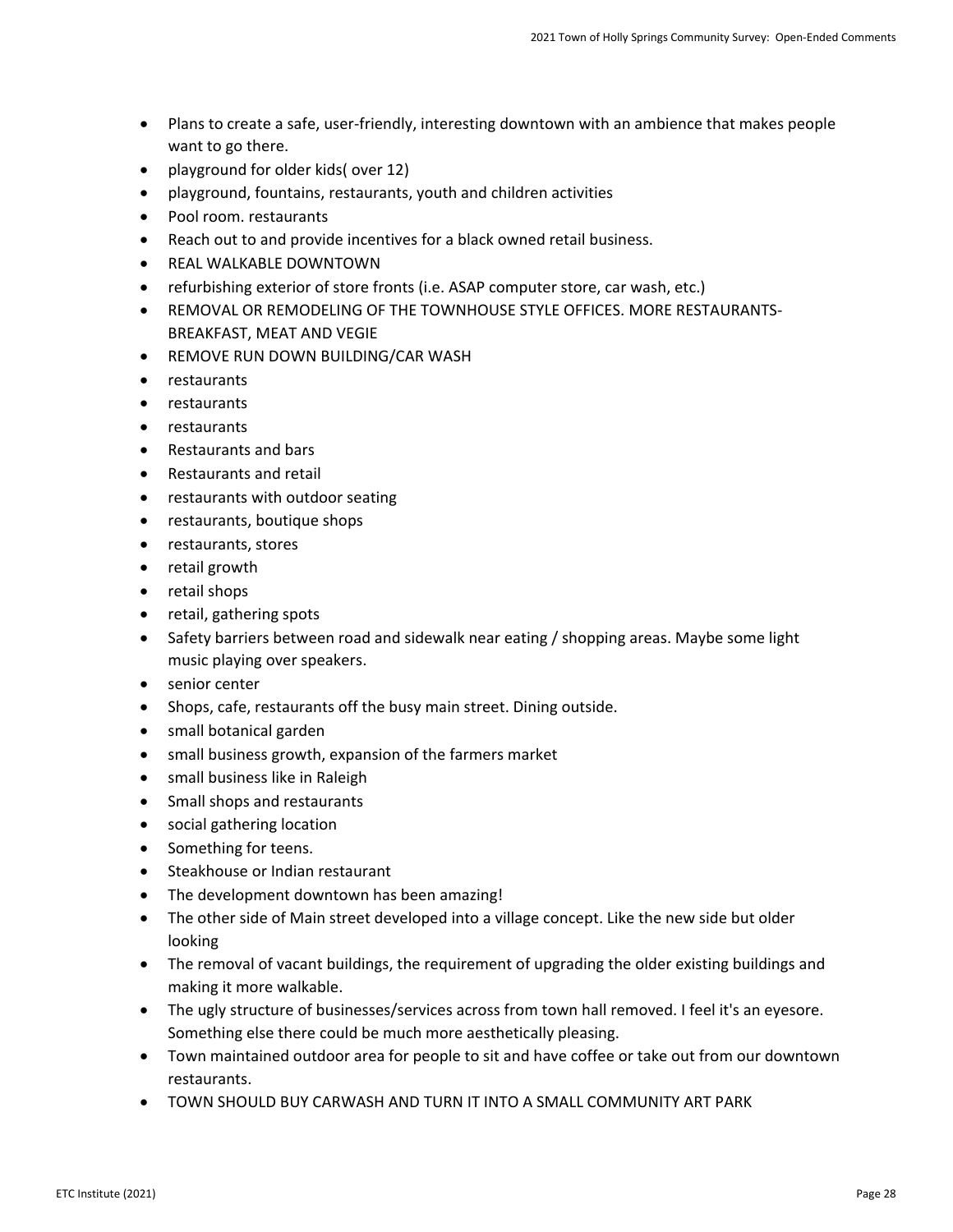- TOWN SQUARE WITH A PARK OR WATER FEATURE WHERE PEOPLE CAN SIT AND VISIT
- TRAFFIC DIVERTED AND MORE SHOPS WITH EASE OF WALKING TO
- Traffic flow is an issue downtown.
- Trees!!! Shade!!! Drainage!!!! Permeable sidewalks, bike lane, bike rental, bike parking, trees, trees, green trees… native plants.
- trees, people living there.
- unique restaurants, shops
- Update to the lots needing maintenance (i.e. Pimento Tea Room, Gas Station, old drugstore)
- Update/remove vacant structures, enforce codes to clean up.
- upscale restaurants
- walking and bike paths , all parts of town
- WE DONT NEED BIGGER AND BIGGER DEVELOPMENT. LETS KEEP THE HOLLY SPRINGS CHARM
- WE NEED AFFORDABLE UNITS FOR SMALL BUSINESSES TO THRIVE. THE NEW CONSTRUCTION IS NOT AFFORDABLE. MOVIE DOWNTOWN
- We need some type of quick service breakfast/lunch place like a Brueggers Bagels or a sub shop. No more Italian restaurants. A rooftop bar/restaurant would be awesome. We moved here 4 years ago and overall the Town is a doing a great job with the downtown area. Keep up the good work!
- We, generally, like where the downtown area is headed and appreciate having several options that draw us into downtown. We particularly like smaller, locally owned stores and restaurants. More bars, nightlife areas could be nice.
- wider sidewalks, better night lighting
- Wider streets, more sidewalks
- women's clothing shops, a non chain restaurant with healthy foods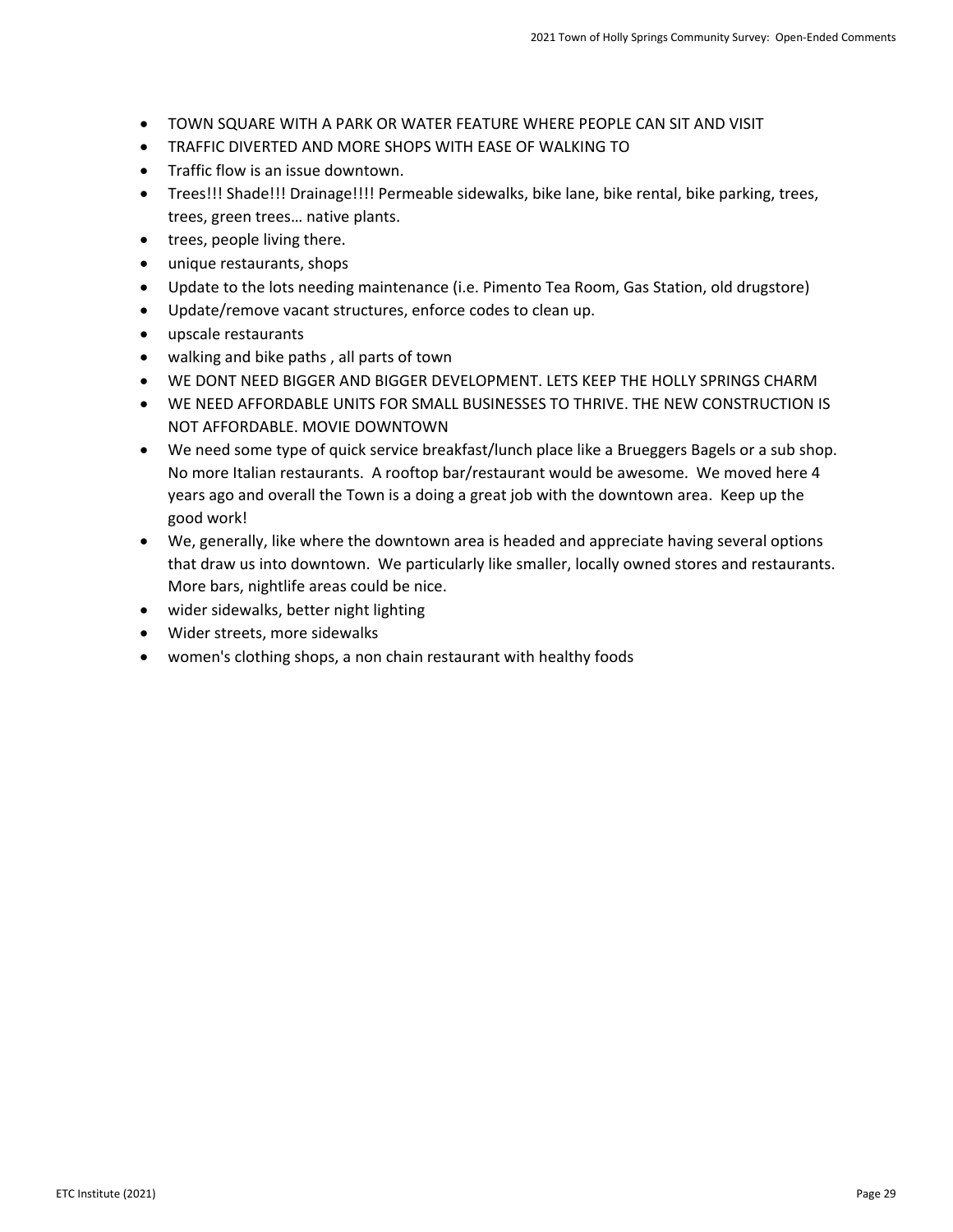**Q43. What other feedback, if any, would you like to provide to the Town of Holly Springs elected officials and staff?**

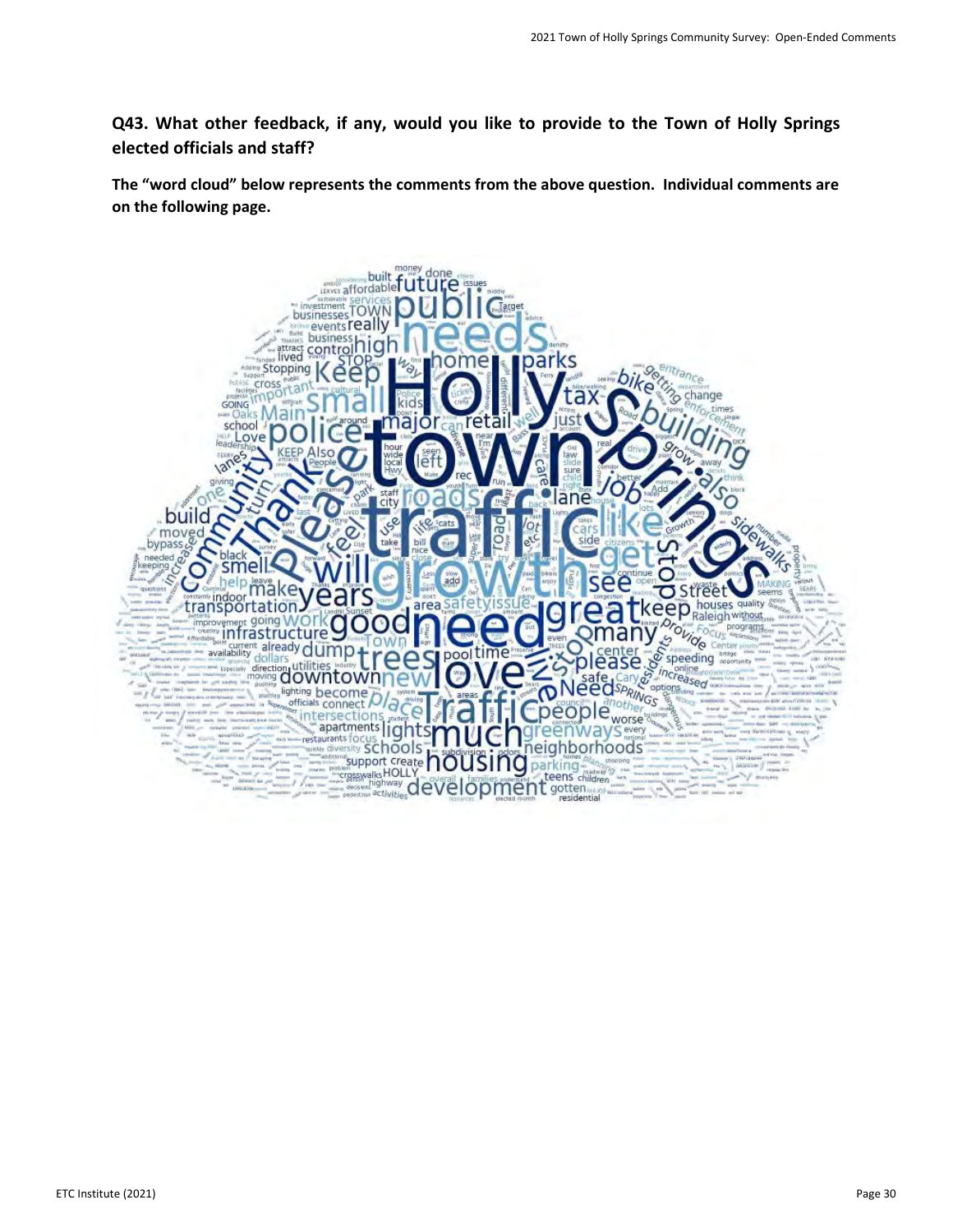- Accept pickleball reservations
- Activities in Hurrays are only 2x a year, only allow limited number of participants, how can we enjoy them?
- Add crosswalks on hwy 55 near Main Street Square and the other shopping centers.
- Address roadway islands. They limit access to business and create hazards. Do not like the super highway ono the bypass 55. creates congestion
- Address the landfill smell. Can still smell it over by the library.
- Affordability. council should get involved with lower incomes.
- Affordable housing for low-income families. Jobs growth.
- Affordable single family homes needed. also would like more parks with covered shelters. Thank you for the police presence in our schools.
- As mentioned in another question. I would love to see a big (and quick) focus on teens and teen activities. They seem to be the forgotten group. Just like the police have a reward for kids wearing bike helmets, I'd love to see a small gift card or reward given out to teens that are acting nicely in public. Awarded at their jobs for doing well. Figure out some fun activities or even a "teen hour" at our major events where it's just for teens. Maybe engaging with them through IG or TikTok for cool scavenger hunts at our major events and farmers market for them to find a free item from a vendor. Our town needs to meet these kids where they are and encourage their healthy development and growth. We had a major influx of young families when we moved here. All of our kids are now teens. We really need our town to grow alongside them.
- Attracting satellite campuses of Duke University and/or UNC Chapel Hill will bolster the attractiveness and prosperity of Holly Springs and provide a rich and diverse community for us. Also, please focus on creating the environment that best reduces crime, improves schools, and attracts new highly motivated residents. Services that attract or enable unmotivated residents to drain public resources should not be created or funded. Creating and maintaining high standards for the city should be a primary focus as it will attract residents that have the resources and ability to contribute a greater tax volume which in turn will fund the maintenance and growth of a safe and world class community.
- BILLING NEWSLETTER COMES ON 10TH. A THRID OF INFO IS THEREFORE USELESS. DO YOU NOT KNOW WHAT IS GOING TO HAPPEN NEXT MONTH?
- Build new bridge by Fire Arms Center , widen New Hill Rd by back entrance of 12 Oaks out to 520.
- Can we close the dump early? Thank you for your work and service.
- Cars do not stop for pedestrians on a 2 lane road. There needs to be signal at intersection of Holly Springs rd and Cobble point Way
- Close the dump. Slow the growth.
- Connect Sunset Oaks to the town with a sidewalk or greenway
- CONSIDER DECREASING LIGHTING OR A WAY TO REDUCE AND ELIMINATE LIGHT POLLUTION. I CAN HARDLY SEE THE STARS
- Continue to focus on the things that make Holly springs great. Don't try to be Cary or Raleigh. Small town feel with sustainable growth is the key.
- CONTROL RETAIL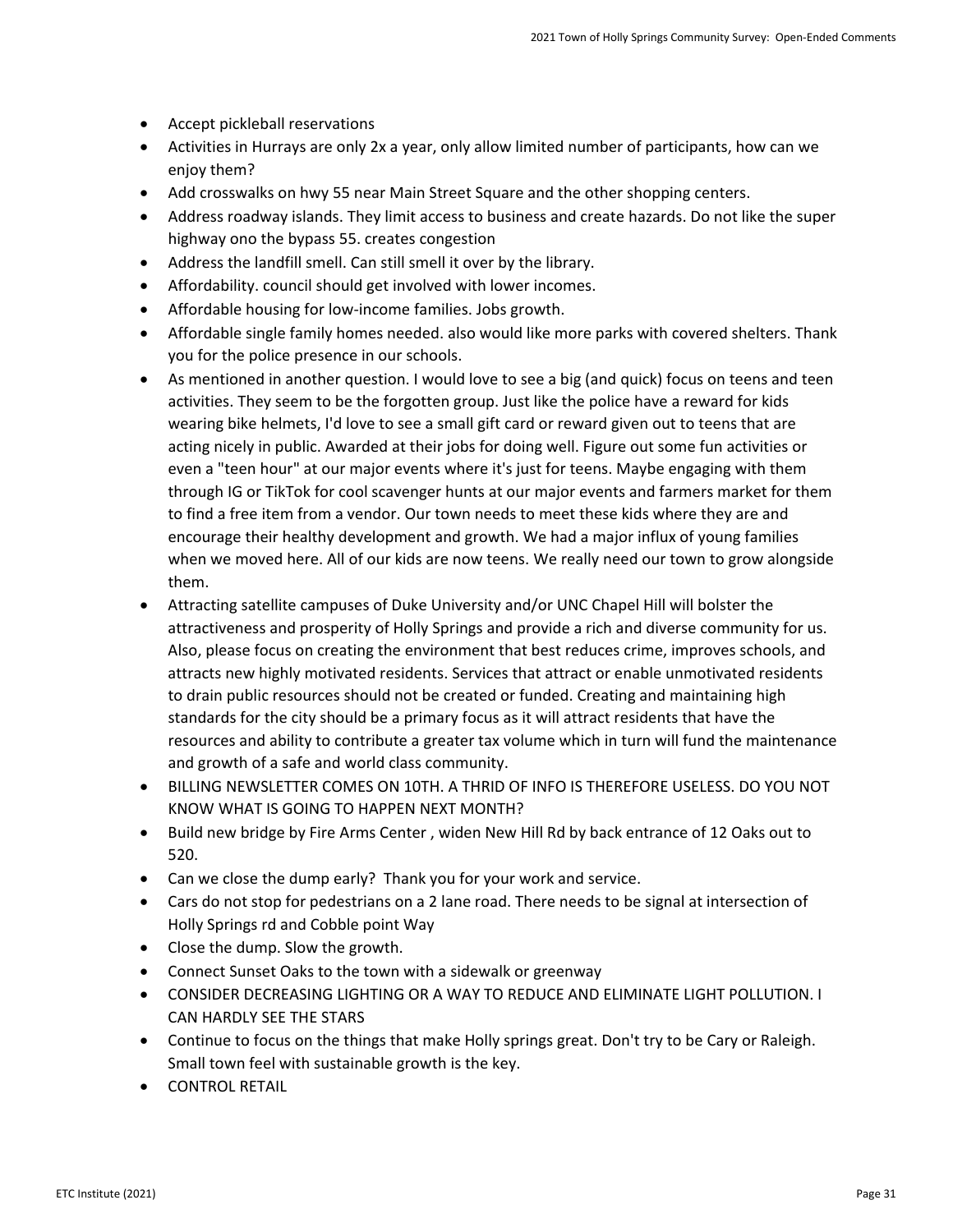- Could we spotlight town ordinances like pet cats should be indoor cats only? And that dogs should be leashed in public? I daily get random pet cats hanging out on my property/porch and it's very popular in SSRN to walk dogs unleashed. I know it's unpopular to enforce but could we please?
- CREATING A VIBRANT DOWNTOWN, EXPANDING GREENWAYS AND PARKS AND TRANSPORTATION-INFRATRUCTURE WILL HELP INCENTIVIZE LARGER EMPLOYERS TO WANT TO LOCATE IN HOLLY SPRINGS
- DO A BETTER JOB OF PICKING UP LEAVES IN THE FALL. HAVING A 3 WEEK SPAN DURING THE HEAVIEST PERIOD CREATES TOO MANY LEAVES IN THE ROADS AND YEARD
- Do not defund police. Keep Holly Springs a safe small town.
- Do something about the odors emanating from the town landfill operation!!!
- Doing a great job. Traffic is a concern, may need some care.
- DONT FORGET THE YOUNG SENIORS
- DONT STOP WHAT DICK SEARS STARTED
- Dump smell is a priority.
- e need a pedestrian bridge in order to safely cross the Highway 55.
- Enforce the laws. Don't build anymore until you have the roads in place.
- Establish a base line and execute based on priorities. Hold folks accountable for failures and make it hard to run away from the vision
- find way to guild police/fire/rescue relationships.
- Fine place to live. Growth is creating traffic issues that need more attention.
- Fire department is overfunded. Too much equipment they don't need.
- Fix the traffic on 55. Turn lanes were a waste of money. Revisit intersections with turn lanes, use of round abouts.
- Focus on infrastructure
- Focus on preparing for future growth. This Town has enjoyed great leadership. Best wishes to new administration. I have lived or worked in Holly Springs since 1984. Great job managing growth!
- Focus on the traffic infrastructure, increased retail dining options, maintain overall feel of community
- From a Parks and Rec point of view, a multipurpose arena (court sports Basketball, volleyball) would be great to add.
- Get ahead of the growth. Make downtown accessible by bike/walking. Make an indoor pool.
- Get the two lane streets widened that have already been approved.
- Getting too congested, losing the small town appeal. Will move in the next 5-10 years.
- Given what is happening in the country, there should be strong local efforts to build democratic institutions and defend against misinformation, intimidation, and abuse of power.
- GROWTH IS GOOD BUT LETS NOT LOSE OUR TOWN CHARM. I HAVE LIVED HERE 20 YEARS AND WE ARE GROWING TOO FAST. YOU NEVER, EVER SNOW PLOWED MY STREET-DANAGHER CT-EVER
- Growth is impacting quality of life in the town
- HAVE THE HONEST RESPECT AND APPRECIATION FOR THE HUGE PART FORMER MAYOR DICK SEARS HAS PLAYED IN MAKING HOLLY SPRINGS A FANTASTIC PLACE TO LIVE AND ENJOY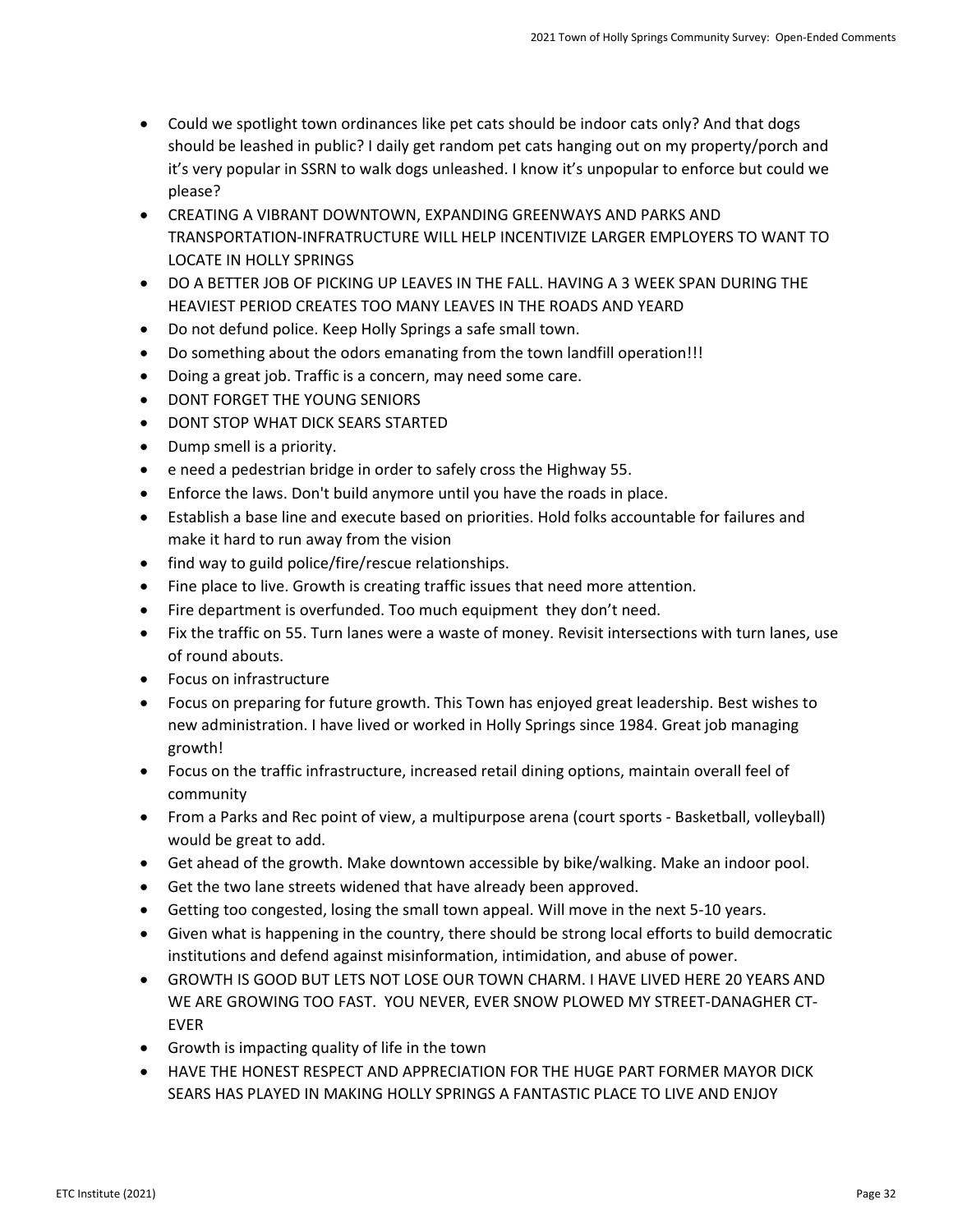- Holly Springs is a great place to live. Keep up the good work.
- Holly Springs is awesome!
- Holly Springs leaders have done a good job trying to manage the rapid growth in our town.
- Hurry up with the Wegman.
- I have paid for services for 25 years, and when I try to use them, you want to charge me full price. Not fair.
- I like Holly Springs. Please don't take away the charm of Sugg Farm. The traffic is crazy. No more jay turns.
- I live close to 55. Many trees torn down and traffic has gotten worse. Fencing built along Somerset Farms to stop noise to some degree would be beneficial. WE might move out of holly Springs.
- I love Holly Springs, and I love the downtown. As traffic gets worse, more sidewalks to increase walking options would be really nice. Main Street
- I love riding greenways. I drive to Raleigh or Cary. More greenways please.
- I love seeing the development of the Industrial Park and feel that keeping our tax base strong is very important to the future of the town. I also understand the need for housing for the prospective businesses considering relocating to Holly Springs. The availability of services for the elderly is lacking (unless I am unaware). We have no Senior Center, no rides programs for doctor visits, etc. I realize our community is fairly young at the moment, but this will become necessary for the future of those looking to make a life here in Holly Springs well into their retirement years. I don't know too much about Holly Springs schools, but feel they need to be top notch in order to attract new businesses and residents.
- I really hate to see housing/apartment development take out all of the trees from the properties being developed. Why not map out the buildings and leave some of all of the growth on the part property that has no structure.
- I think you all have done a great job over the last 10 years. Really impressed with the growth and investment in our town.
- I waited 3 hours to my license. update that building and department.
- I wish the new town leadership good luck
- I would like a bike trail that connects with Tobacco Road Trail.
- I would love to see more connected greenways
- I would very much like downtown Holly Springs connected to the major residential neighborhoods (like Woodcreek or 12 Oaks) by bike or bike lane. I ride regularly and the gaps on Holly Springs road of a bike lane are dangerous and unnerving. Some sections are great. Please connect all the greenways too!. With the expanding interest in e-bikes, I think investment here is smart and forward thinking.
- I'm concerned about increased growth leading to traffic congestion and unnecessary retail establishments. We do not want to become a town that has a major retail store on every corner. It already takes three times amount of time to get down the bypass because of increased traffic. I'm also concerned about the beauty of the town with the trees and national environments being stripped to constantly build developments, retail and businesses. Please slow down and embrace the small town feel without constantly having to grow. It's a small town feel that attracts people.
- improve yard waste collections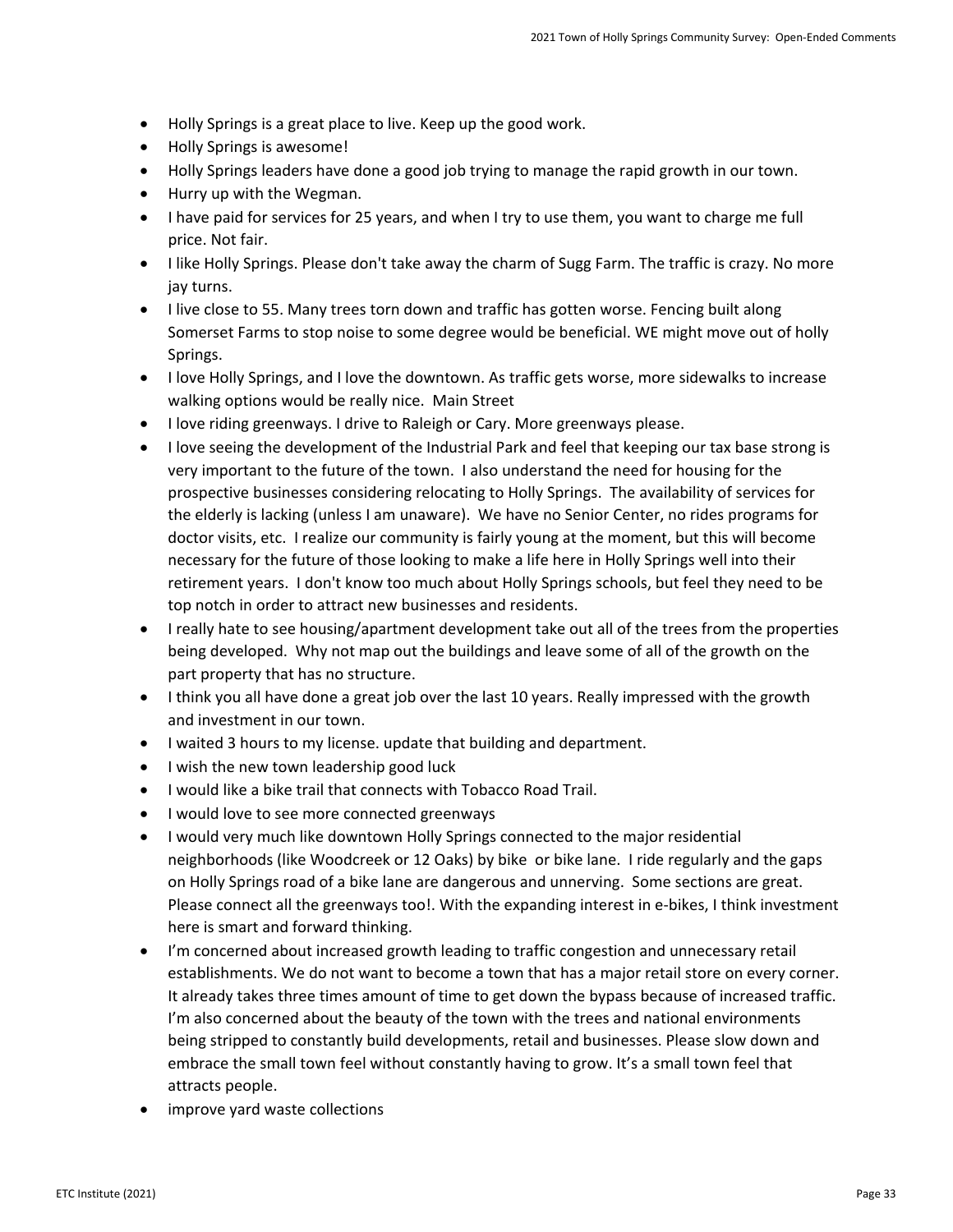- Improved timing on traffic signals 55 bypass. More attractive business district, park, Greenway, etc.
- In the 4 years we have been here, the Town is doing a great job. Traffic has increased, but so has industry, stores, restaurants, etc. Work on keeping traffic moving (the lights on the bypass can get wonky at times). Continue developing the downtown area. Keep everyone safe. Smart, strategic development like the addition of the hospital. Sidewalks on all main roads. It seems weird that a town the size of HS doesn't have an indoor pool. Our rec center is small and outdated compared to other comparable sized cities where we've lived. Womble and Ting are great facilities. My only complaint is the dump - couldn't smell it at all when we moved here and now it's AWFUL and embarrassing when guests visit.
- Include diverse minorities.
- indoor pool is needed, add to the Hunt Center
- It is depressing to see the trees cut down.
- It would have been good to distribute more information about the candidates for mayor and town council before the recent election. The News and Observer used to give profiles, but they have cut back...
- Just that is has been a real joy watching Holly Spring grow over the past 23 years. While it is not a perfect place, we really do enjoy living here.
- Keep doing a super job.
- keep focusing on growth but consider connecting with greenways.
- Keep John Mullis.
- KEEP THE MOMENTUM GOING DOWNTOWN. STOP SPEEDERS AND LOUD LARGE TRUCKS THROUGH NEIGHBORHOODS-CONSIDER MORE GREEN ORDINANCE-LEAVE THE LEAVES-NO GAS POWERED MOTORS, ETC
- Keep the political rancor & division we're seeing at the national, and even state, level out of the management and planning of Holly Springs.
- keep up the good work
- keep up the good work
- Keep up with growth, traffic wise. Try to get more schools, charter, magnet, public
- Landfill odors.
- Landfill smell issue needs to be addressed. The smell is getting further up Highway55.
- Leave a good legacy for the future.
- Less home building please. Keep doing a good job.
- Lights for the entrances to Autumn and Brayton Parks,.
- Love Holly Springs.
- Love Holly Springs. Love to have more attractions that make us a destination.
- Love the parks and community events!
- Love this town.
- MAINTAIN HONESTY AND INTEGRITY IN ALL THAT YOU DO
- Management of the dump and the smells.
- More art youth programs please.
- More child care options, affordable services. Manage traffic, population growth. More Greenways and parks.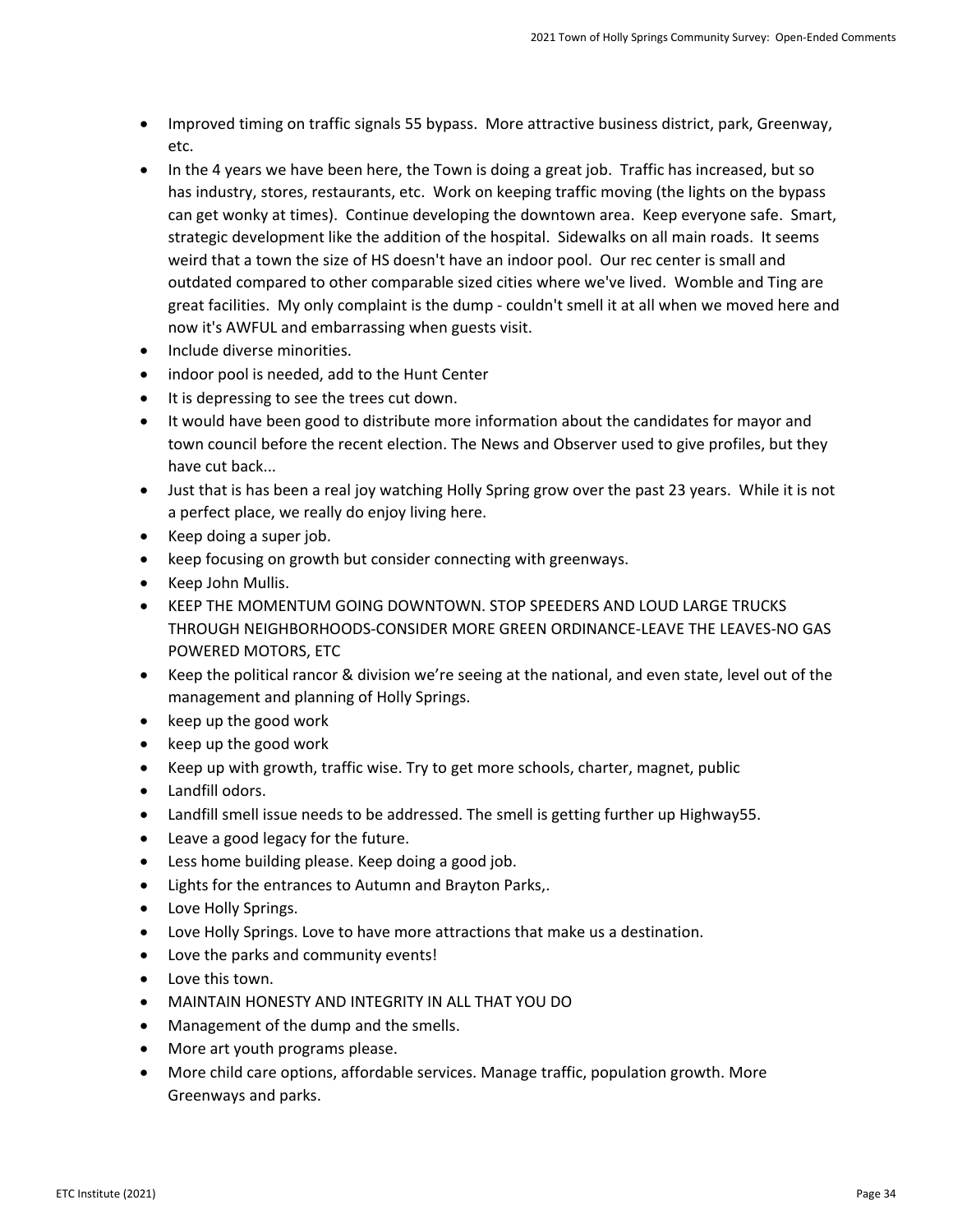- More crosswalks in 55 corridor. Better lighting on 55 towards Fuquay. Less cutting of trees.
- More lighting ono 55 , lines are difficult to see in rain. Need left turn lane from Holly Springs to Sunset Lake extended
- More lighting. more types of restaurants, gym. more diverse events. Stop the police racial profiling.
- More opportunity to interface with public
- More police present in the subdivision. Holding landlords accountable for their tenants. Stopping public drunkenness and unnecessary traffic in these subdivision. No one person has over 50 visitors a day without nothing going on.
- more senior offerings
- Need a public swimming pool. Aquatic center.
- Need more affordable housing. Lights needed near the lake on Bass Lake Rd
- Need more diversity
- Need more traffic/speed enforcement on Crossway Lane (600 block). Also need to address dying trees on Crossway Lane (600 block).
- Need traffic circles, cannot turn left at main road
- Need wider shoulders on local roads to making bicycling more conducive and safer.
- No local paper to communicate.
- No more high density neighborhoods.
- No more superstreets. Use bond money to complete 2008 Projects. Build bridges. Stop development of new subdivisions. Stop raising property tax.
- on line elections for town, city and state officials.
- only 1 year my current residence, but lived in Holly Springs since 2008 when I bought my first house here. the downtown area is much better, but needs improvement and investment to continue there.
- Our biggest wish is sidewalks to connect various points
- OUR TOWN IS SO LOVELY-THANKS TO ALL WHO ARE TRYING EACH DAY TO IMPROVE IT FOR FAMILIES AND THE FUTURE. KEEP IT GOING
- OVERALL, HOLLY SPRINGS IS A WONDERFUL PLACE TO LIVE
- Overall, the staff and elected officials provide a excellent environment to live in Holly Springs.
- People speeding. Need more police to ticket them. Also, cemetery needs beautified.
- Please address morning traffic on 55
- Please bring attention to the odor from the recycle plant in Apex. The smell is so bad at times.
- Please clean up the litter on the sides of the roads at NC55 and others. It is horrible all the time.
- Please contract for another leaf truck for the 6 weeks that it is a traffic problem!
- Please control growth. Traffic is getting worse.
- PLEASE DO SOMETHING ABOUT ALL THE FOLKS RUNNING RED LIGHTS AND STOP SIGNS. BUS MORE STUDENTS AND KEEP THE SCHOOL ZONES LESS CONGESTED
- Please keep Raleigh street protected. It has the most history in the town and should be acknowledged. Widening will encourage those who already race to the stop sign to go faster. With this being part of the run route - we need to discourage speeding.
- PLEASE KEEP TREES, PONDS AND NATURAL RESOURCES. THE LANDFILL IS A MAJOR FACTOR AFFECTING QUALITY OF LIFE IN HS NEGATIVELY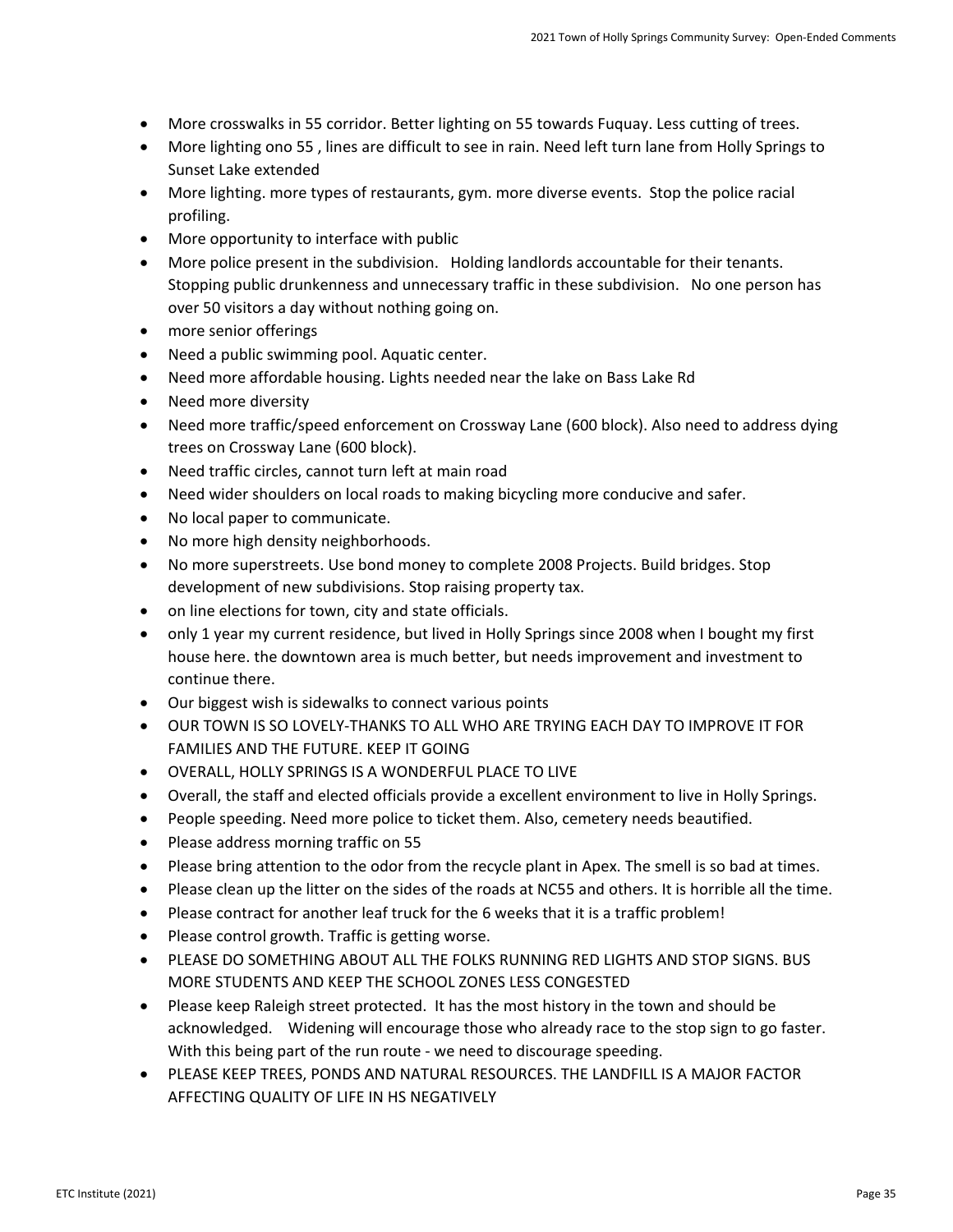- Please look into safer alternatives for road work and intersections /parking lots.
- please make sure new buildings do not create flooding or overuse of utilities.
- Please put politics aside and make meaningful decisions to improve the lives of all citizens.
- please stop building houses.
- Please stop building irritating intersections and parking lots. Pedestrian bridges and well lit tunnels and sidewalks are very important.
- Please stop building so many new housing developments. The town cannot keep up with the growth and traffic. Add more crosswalks and sidewalks in places near Main Street and GB Alford and add more public transportation.
- Please stop cutting down all of the trees. It is causing a major increase in odors from the dump. Please give the town rec. programs first priority at the nice parks. Our tax dollars paid for those facilities.
- Please stop the growth until what is there already levels out. Way too much traffic. We moved to a small town, leave it alone.
- Police do a great job reaching out to public. Keep the police and fire fighters happy. Balanced growth.
- POLICE NEED TO BE ON FOOT OR ON BICYCLES IN WOMBLE PARK BECAUE OF DRUGS AND **TEENAGERS**
- Police traffic law enforcement needs to increase, but is trending in the right direction. There is hardly a time I go out where I don't see at least one person running a red light or stop sign, speeding has also been a persistent issue but has been trending in the right direction. Visibility should also increase to help with community policing and build connections with people in the town especially with media portrayal of law enforcement over the last few years. Conversations with people in the neighborhoods would also help to highlight varying concerns within different neighborhoods. Increased traffic law enforcement and availability of public transportation would help tremendously with the disjointed living and retail portions of the town. It's very dangerous to have children or adults cross highway 55 or even intersections on Holly Springs Rd. to get to schools, retail, or parks. We've had deaths while people have tried to cross streets the this combination seems to have the biggest impact for safety and well being of the town. Adding public transportation for elderly, people with disabilities that cannot drive, and children would help connect the various "hubs" the town has and increase safety.
- promote retail growth to match housing. No more U turns.
- Protect Bass Lake/Sugg Farm park by purchasing adjacent undeveloped lands. Protect Sunset and Bass Lakes and the streams that flow into them using stream restoration to reduce bank erosion and sedimentation. Support the efforts of the Tree Committee to assist all land owners in planting additional trees and shrubs to help slow climate change. Add as many bike lanes as possible and support public transportation to reduce the use of private automobiles.
- Provide areas for community gardens for those who live in apartments or townhouses
- Public safety is always number 1.
- Public transportation
- Put brakes on future development projects, infrastructure.
- quit pushing the diversity agenda
- Reduce real estate taxes, provide incentives for seniors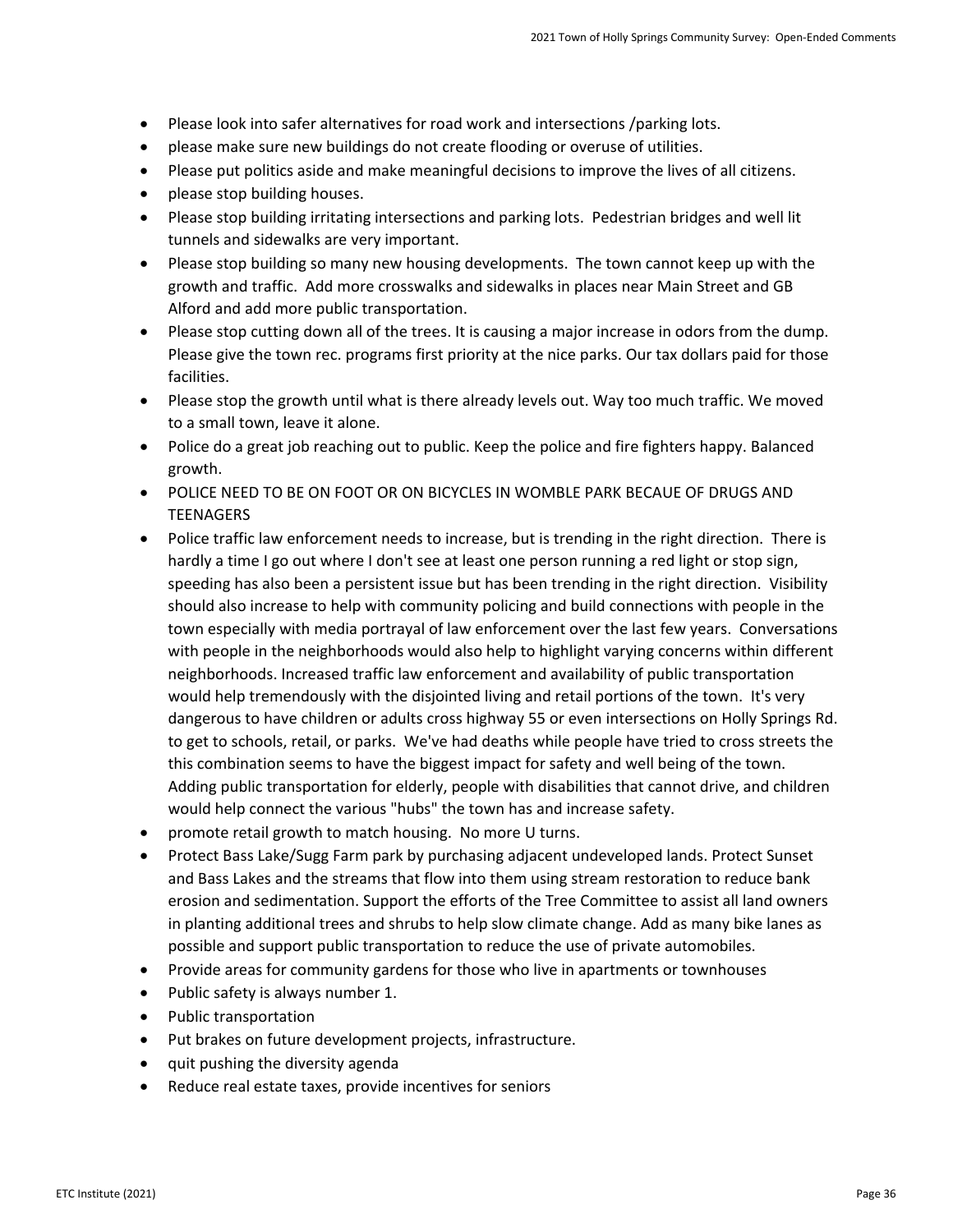- REDUCE SPEED LIMITS, WIDEN ADVENT FERRY ROAD
- Rent control for those on social security
- Residential and commercial growth is important for tax revenue, however we must remember to have the available infrastructure (roads, utilities, availability of EMS, etc.) to handle that growth. Traffic has become an annoyance. Quality of life should be the end goal when considering any growth and/or projects. This town is a wonderful place to live and raise a family, but long range consideration of how to maintain that quality of life needs to be kept in mind when planning for the future.
- RESIST ALL EFFORTS TO PROMOTE LEFT LEANING NONSENSE THAT HAS ONLY MADE OTHER LOCALES WORSE WITH ITS IMPLEMENTATION
- Safe Bike paths. There is no safe way to travel.
- School traffic needs to be re-evaluated. It is out of control. More student parking at the high school. There needs to be more roads for each school.
- Smell of the dump is going to affect home values. It is the number 1 problem
- Something has to be done about the traffic, the roads are not being widened/redesigned well enough to keep up with the sprawl. As more houses are built and businesses are established (can we get a Trader Joe's?), the situation is going to get worse before it gets better. I don't think U-turns are the answer.
- Still love the city.
- Stop Building everything with a U Turn, the getting around town is horrible.
- Stop building houses until roads are improved. 55 needs to be 6 lanes.
- Stop building. No affordable housing. It will create issues with safety. Fix the traffic issue.
- STOP CLEARCUTTING THE TREES TO BUILD NEIGHBORHOODS AND SHOPPING CENTERS
- Stop development until there are roads to support growth.
- STOP MAKING HOLLY SPRINGS A TOWN FOR THE WEALTHY. HELP PEOPLE MAKING UNDER 50K. FREEZE TAXES ON PEOPLE OVER 65
- Stop planting trees if you will not water them
- Street repaving should make sure to not leave the man hole covers at a high elevation that is hazardous to bikers. Norwalk St (between Gable Ridge and Flatrock has a dangerous manhole cover for bikers and low cars).
- Support affordable, sustainable housing, more trees and natural growth. Stop building huge poorly built monsters that no one can afford and that eat energy.
- Tame your police force. Giving tickets to black youths when a ticket was not earned. Stopping motorist who have not committed a crime. Laughing at said motorist when they get upset. Following black youths home from high school and having another police vehicle waiting at entrance to their neighborhood. Stopping black youth for driving with their bright lights on. Stopping approximately 10 cars coming from high school and giving a ticket to the only black student who was following the white students. There are more of these happenings from our kids and us. There are probably many more people suffering from the HS Police Force.
- Tear down the "Good Ole Boys" leading parks and rec athletics.
- Thank you
- Thank you
- Thank you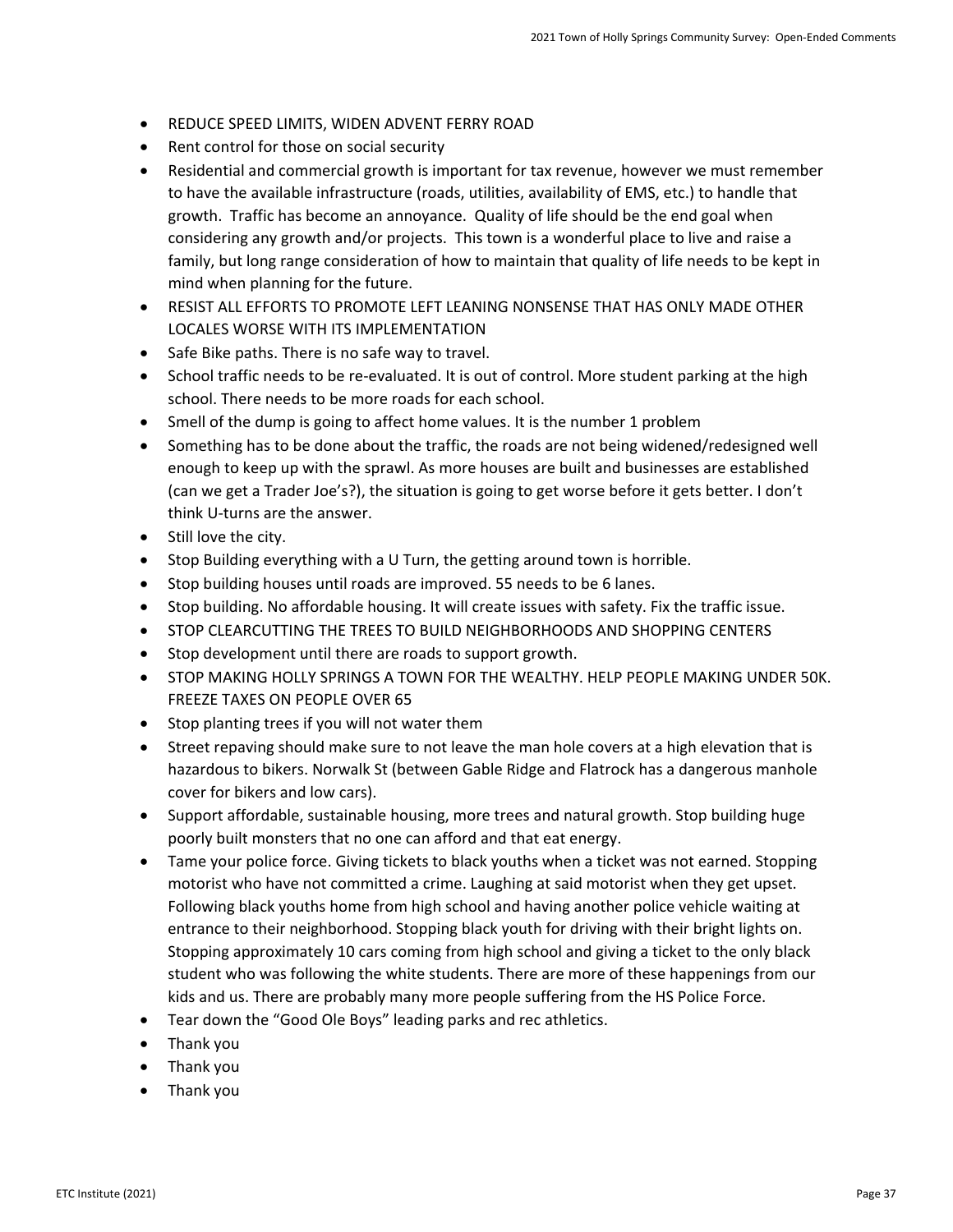- Thank you for a great town, fire/police dept.
- Thank you for all you do
- Thank you for all you do
- Thank you for asking
- Thank you for asking
- Thank you for sending this.
- Thank you for the good work. Thanks for seeking feedback.
- Thank you for this survey.
- Thank you to our police/fire/first responders.
- THANKS FOR ALL THE WORK YOU DO
- Thanks for all you've done in the past and will continue to do in the future.
- THANKS FOR ASKING FOR OUR FEEDBACK
- The "super highway" was not a good idea. Removing lefts and requiring U-turns is NOT faster and just adds frustration.
- the Avent Ferry sector of town seems forgotten about...no sidewalks connect my home of 17 years to the rest of town and I have to load my kids into the car and strap on the bikes and drive across town to get to a rec area that mainly consist of wide open fields with a slide in the middle…I hear we are finally getting a park on cass holt that I'm sure will be another wide open field with a slide in the middle of it. For years I've watched my tax dollars work for the rest of the town while we've been left out…please send us some love… the widening of avent ferry shows some promise let's try to live up to that promise…get us some sidewalks please…get us some bikeways please and get us a park we can be proud of…look at some of the incredible parks Cary and Raleigh are building…far from a wide open field with a slide in the middle of it
- The elected officials need to listen to the advice of the staff, and follow that advice.
- The online bill pay system is not up to par. It's the only online system we currently use that requires us to re-enter the account details every single time. Can't store billing account details online.
- The rush hour traffic to get to the schools needs improvement.
- The town has an outstanding, innovative staff. Thank you all.
- The town needs to continue to grow. Its what towns do. Don't let todays politics get in the way. Let common sense balanced approach lead the way.
- The traffic and roadway planning is less than desirable and needs much improvement.
- The traffic is ridiculous. You all keep building additional neighborhoods and apartments without road expansions being in place and the roads are getting flooded by cars. People claim you 'need people's tax dollars to fund the roads' but we're giving builders exemptions from having to cover road expansions and continuing to build lots of apartments, which do not generate much in tax dollars.
- The utilities bill paper newsletter is often out of date once I receive my bill. That needs to be corrected. Also, I feel the police are more interested in giving citations than assisting the residents.
- THE UTURNS ARE RIDICULOUS.55 AVENT FERRY TO DUMP AREA TRAFFIC NEEDS MAJOR FLOW IMPROVEMENT
- Think twice, build once.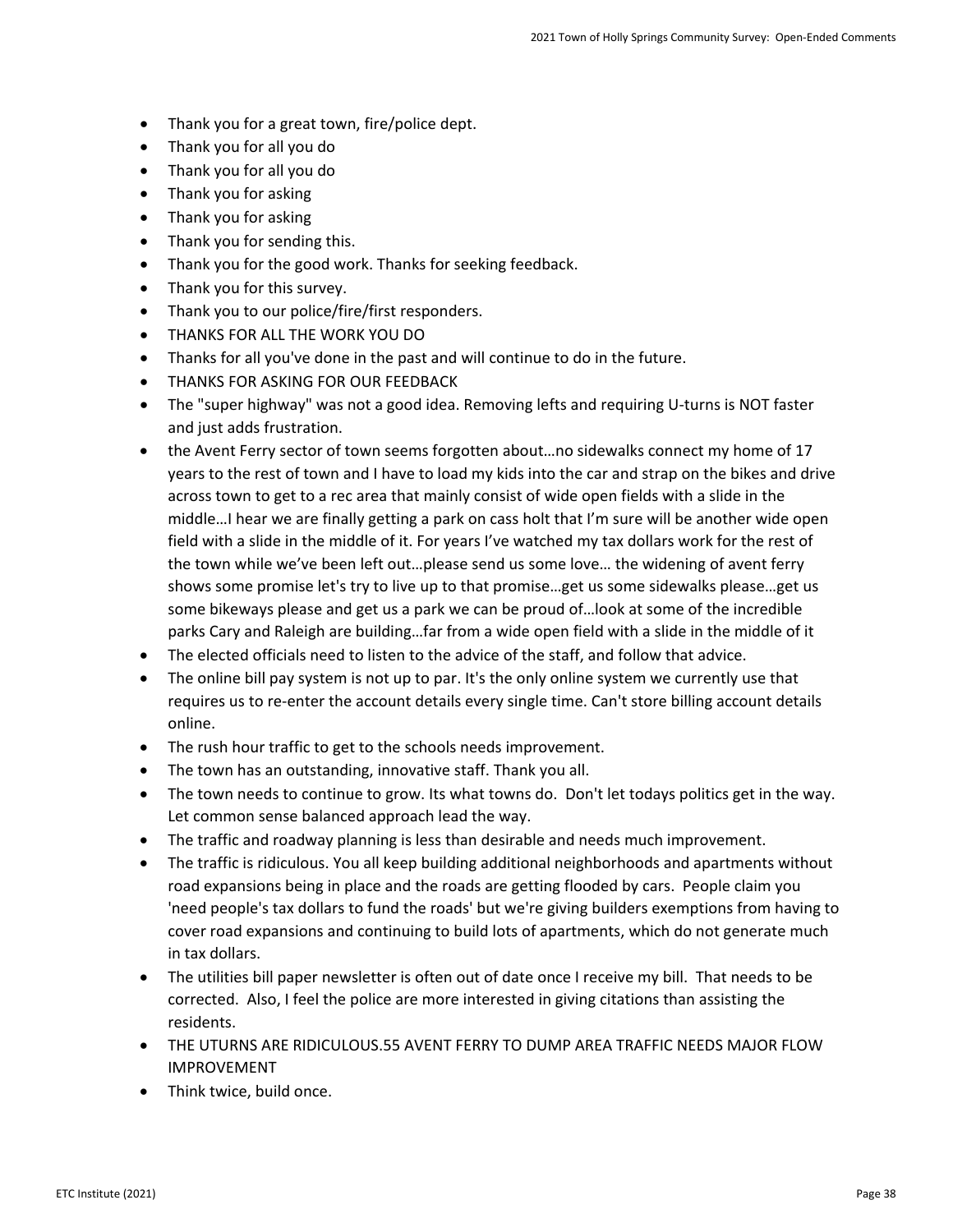- Timers on traffic lights, Main st and Hwy 55 By a.m. crossing 55 only is green for 10 sec. and on p.m., left turn on Main only lets 5 cars thru and then cars back up outside turn lane.
- Too many apartments, high cost houses, Preserve our trees from the developers.
- Town council demographics should reflect the town's racial and cultural diversity.
- Town has grown too much
- Town is doing a great job overall.
- Towns that are run like a business lose their identity quickly . Focus should be on the citizens.
- Traffic and crosswalk safety is a huge issue. Communicating with seniors with limited social media is important too.
- Traffic has become a real issue for the area, too much high density housing.
- Traffic is a nightmare. Please fix. Please bring more restaurants to downtown.
- Traffic is an issue, control growth.
- Traffic is driving people away to neighboring areas
- Traffic on Main Street and Holly Spring Road, both need a major upgrade.
- Traffic safety and traffic patterns. We need more North South Traffic flows on the West side of 55. Especially with the build up on Old Holly Springs Road around Hensley and 12 Oaks. We also need to change the traffic patterns leaving the Target parking lot. My recommendation is that the current entrance exit on Old Holly Springs becomes an entrance only. Create a lane going down the South most side of the Target parking lot, and place a light at the driveway nearest the Target for all exiting Traffic (left and right turn). This will eliminate the unprotected left coming from the shopping center, which causes at least one major t-bone accident per month. Contact me at Waterloom@gmail.com if you have questions on this.
- Traffic, the dump, and too much construction have caused this once-quiet community to become too much for many of the long-term citizens. Growth makes sense, but it's pushing the everyday citizen out of this community.
- We are a quickly growing town and some of our codes on being good neighbors are not keeping up. When residential building permits are being granted in such close proximity to each other, issues in one person's yard (such as uncleaned dog waste) affect neighbor's enjoyment of the outdoor areas on their own property.
- We are a small town that is growing at a rate that infrastructure can't keep up. We have the worst traffic in the region. Adding traffic lights, blocking intersections create more delays. My commute time to the RTP has quadrupled, most of it is spent idle on Avent Ferry and Hwy 55. Going to the Dr office, 4.4 miles on the other side of Hwy 55, takes me 40+ minutes. This is unacceptable.
- We are happy here. We feel safe and appreciate our tax money being spent on police and fire response. We use the parks and greenways. We question that so many large home are being built and have not seen a subdivision of small homes. We also would like to see more public transportation.
- we do not need more business, residential housing or industry. Traffic is out of control. No section 8 housing. Preserve our small town
- We have a multi cultural home and have many different interests and love for activities. Making Holly Springs more inclusive and a fit home for all. The different kinds of people that live here.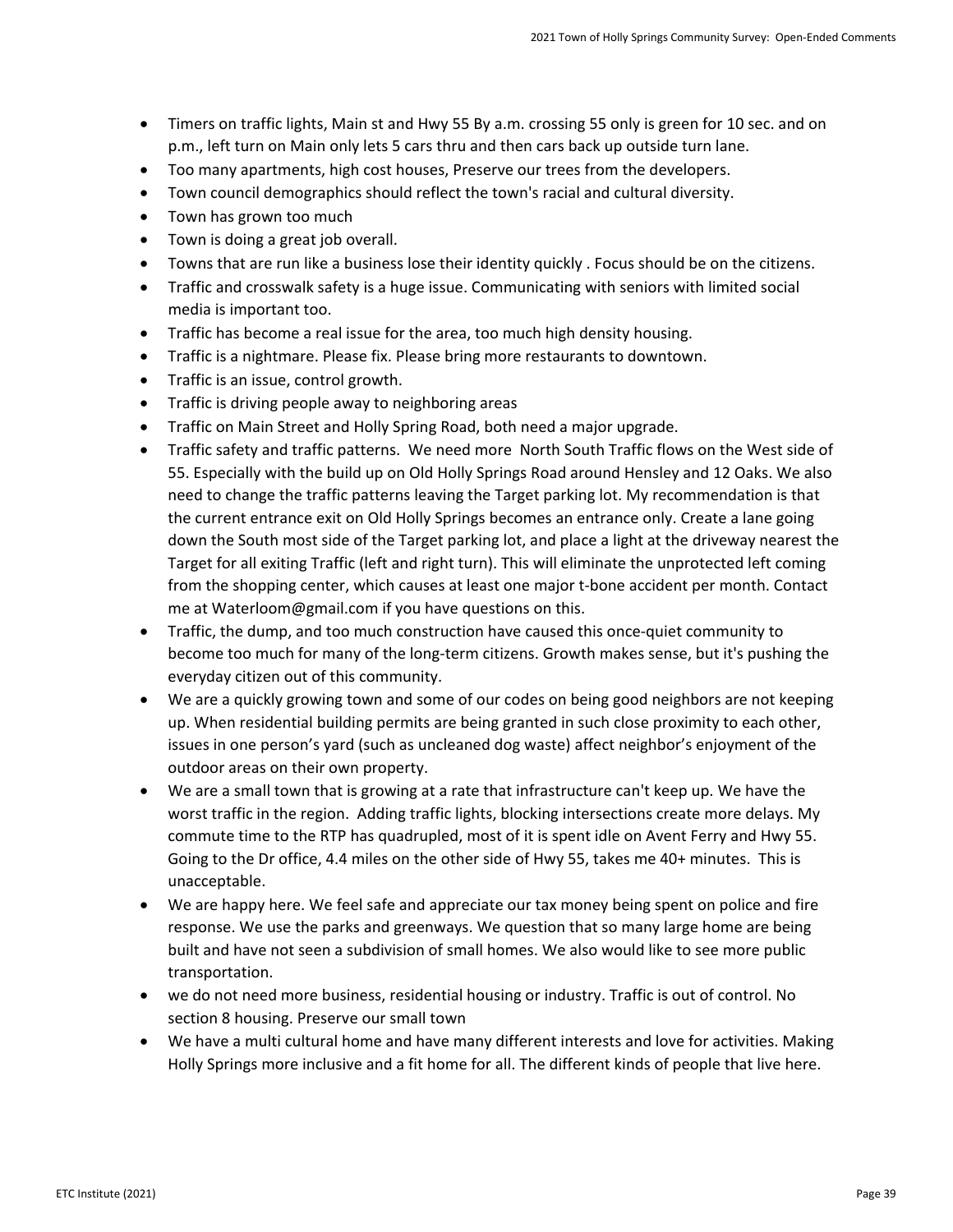- WE HAVE LIVED IN HS FOR 25 YEARS-THE PROGRESS THE TOWN HAS BEEN FANTASTIC-WE BELIEVE THE TOWN IS DOING MOST THINGS EXACTLY RIGHT
- We have lived in this community for awhile and have seen a lot of changes we moved into our house one month before the Wal-Mart opened. The 55 corridor has gotten very busy and has a lot of traffic but also a lot of hindrances of moving traffic through the town due to the multitude of Superstreet lights. While I do support the Superstreet framework it has gotten out of hand and needs to be reexamined. This is particularly important during rush hour where the amount of traffic backup is ever increasing where all the lights are located. The backup is directly correlated to the lights. We live just off of 55 and have seen it change over the years. We do support the growth along with the towns direction but the overall quality of just simply moving around or through the town needs to be addressed before any solution will just prove to be shortsighted and ineffective by the time it is implemented.
- We live in an unincorporated area of Holly Springs; that's why I was unable to provide answers to several questions regarding police services and utilities.
- We love Holly Springs
- We love Holly Springs
- We love Holly Springs out forever home. The development over the last 15 years has been fantastic. Our only fear is that Holly Springs will out grow our preferred way of life. Our Town Councils and the great and steady leadership of Dicky Sears has brought great opportunity and difficult decisions for the future of this beautiful town. May GOD guide us forward.
- We love it here
- We love this town, the new growth. Proud to live here.
- We must figure out the significant challenge of child care for working parents. Especially child care needs for children with developmental delays. There are too many daycares claiming to be early education centers that are too expensive and not supportive of families and parents.
- We need a professional dance floor in the cultural center class rooms for the many dance classes held there. People have slipped and gotten injured on the current floor.
- We need an aquatic center!
- We need more bike lanes and bike/walking trails. Also, why isn't the dilapidated old house on Main Street not torn down or at least renovated? Seems like we are running out of downtown space to develop.
- We need to provide pedestrian access to cross 55.
- We really need a pool / aquatics facility! I have to travel to Cary or Durham or Fuquay to fitness swim.
- We recently moved here for the charming combo of outdoors, small city charm and just enough stores. Don't change.
- We will miss Mr. Sears As mayor.
- wonderful place to live. love the added growth. Let's not lose the small town feel. Keep the Trees.
- Would like playground on west side of SS. Too much speeding in neighborhoods. Recycling every week would be nice.
- Would like to see results of this survey
- Would love to see an aggressive effort to plant more trees, shrubs and flowers.